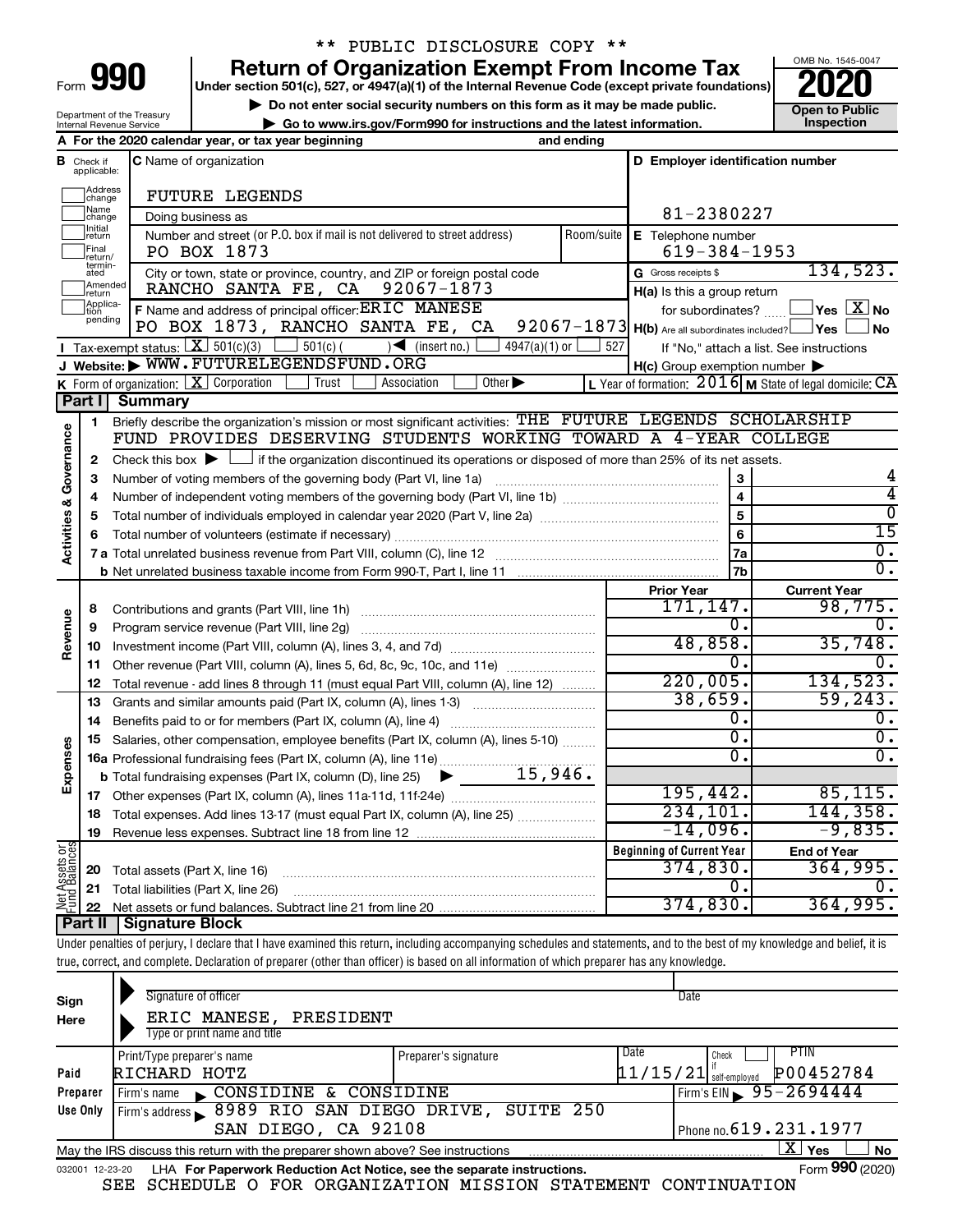|                | <b>FUTURE LEGENDS</b><br>Form 990 (2020)                                                                                                                                                                                                                                                                                                                                                             | 81-2380227             | Page 2                                           |
|----------------|------------------------------------------------------------------------------------------------------------------------------------------------------------------------------------------------------------------------------------------------------------------------------------------------------------------------------------------------------------------------------------------------------|------------------------|--------------------------------------------------|
|                | Part III   Statement of Program Service Accomplishments                                                                                                                                                                                                                                                                                                                                              |                        |                                                  |
|                |                                                                                                                                                                                                                                                                                                                                                                                                      |                        | $\boxed{\text{X}}$                               |
| 1.             | Briefly describe the organization's mission:<br>THE FUTURE LEGENDS SCHOLARSHIP FUND PROVIDES DESERVING STUDENTS                                                                                                                                                                                                                                                                                      |                        |                                                  |
|                | WORKING TOWARD A 4-YEAR COLLEGE DEGREE WITH A VARIETY OF RESOURCES<br>THEY NEED TO SUCCEED.<br>BY CREATING A FOUNDATION RICH IN ETHICS,                                                                                                                                                                                                                                                              |                        |                                                  |
|                | CITIZENSHIP AND LEADERSHIP SKILLS, THE PROGRAM ENABLES RECIPIENTS TO                                                                                                                                                                                                                                                                                                                                 |                        |                                                  |
|                |                                                                                                                                                                                                                                                                                                                                                                                                      |                        |                                                  |
| $\overline{2}$ | Did the organization undertake any significant program services during the year which were not listed on the<br>prior Form 990 or 990-EZ?                                                                                                                                                                                                                                                            |                        | $\overline{\ }$ Yes $\overline{\rm X}$ No        |
|                | If "Yes," describe these new services on Schedule O.                                                                                                                                                                                                                                                                                                                                                 |                        | $\sqrt{}$ Yes $\sqrt{}$ $\overline{\text{X}}$ No |
| 3              | Did the organization cease conducting, or make significant changes in how it conducts, any program services?                                                                                                                                                                                                                                                                                         |                        |                                                  |
| 4              | If "Yes," describe these changes on Schedule O.<br>Describe the organization's program service accomplishments for each of its three largest program services, as measured by expenses.                                                                                                                                                                                                              |                        |                                                  |
|                | Section 501(c)(3) and 501(c)(4) organizations are required to report the amount of grants and allocations to others, the total expenses, and                                                                                                                                                                                                                                                         |                        |                                                  |
|                | revenue, if any, for each program service reported.                                                                                                                                                                                                                                                                                                                                                  |                        |                                                  |
| 4a             | $115, 194$ $\cdot$ including grants of \$<br>) (Expenses \$<br>(Code:<br>MENTORING AND SCHOLARSHIPS FOR QUALIFYING COLLEGE STUDENTS                                                                                                                                                                                                                                                                  | 59, 243. ) (Revenue \$ |                                                  |
|                |                                                                                                                                                                                                                                                                                                                                                                                                      |                        |                                                  |
|                |                                                                                                                                                                                                                                                                                                                                                                                                      |                        |                                                  |
|                |                                                                                                                                                                                                                                                                                                                                                                                                      |                        |                                                  |
|                |                                                                                                                                                                                                                                                                                                                                                                                                      |                        |                                                  |
|                |                                                                                                                                                                                                                                                                                                                                                                                                      |                        |                                                  |
|                |                                                                                                                                                                                                                                                                                                                                                                                                      |                        |                                                  |
|                |                                                                                                                                                                                                                                                                                                                                                                                                      |                        |                                                  |
|                |                                                                                                                                                                                                                                                                                                                                                                                                      |                        |                                                  |
|                |                                                                                                                                                                                                                                                                                                                                                                                                      |                        |                                                  |
|                |                                                                                                                                                                                                                                                                                                                                                                                                      |                        |                                                  |
|                |                                                                                                                                                                                                                                                                                                                                                                                                      |                        |                                                  |
| 4b             | (Expenses \$<br>including grants of \$<br>$\begin{array}{ c c }\n\hline\n\text{Code:} & \text{\quad} & \text{\quad} \quad\end{array}$                                                                                                                                                                                                                                                                | ) (Revenue \$          |                                                  |
|                |                                                                                                                                                                                                                                                                                                                                                                                                      |                        |                                                  |
|                |                                                                                                                                                                                                                                                                                                                                                                                                      |                        |                                                  |
|                |                                                                                                                                                                                                                                                                                                                                                                                                      |                        |                                                  |
|                |                                                                                                                                                                                                                                                                                                                                                                                                      |                        |                                                  |
|                |                                                                                                                                                                                                                                                                                                                                                                                                      |                        |                                                  |
|                |                                                                                                                                                                                                                                                                                                                                                                                                      |                        |                                                  |
|                |                                                                                                                                                                                                                                                                                                                                                                                                      |                        |                                                  |
|                |                                                                                                                                                                                                                                                                                                                                                                                                      |                        |                                                  |
|                |                                                                                                                                                                                                                                                                                                                                                                                                      |                        |                                                  |
|                |                                                                                                                                                                                                                                                                                                                                                                                                      |                        |                                                  |
|                |                                                                                                                                                                                                                                                                                                                                                                                                      |                        |                                                  |
| 4c             | ) (Expenses \$<br>including grants of \$<br>$\begin{picture}(18,17) \put(0,0){\line(1,0){15}} \put(0,0){\line(1,0){15}} \put(0,0){\line(1,0){15}} \put(0,0){\line(1,0){15}} \put(0,0){\line(1,0){15}} \put(0,0){\line(1,0){15}} \put(0,0){\line(1,0){15}} \put(0,0){\line(1,0){15}} \put(0,0){\line(1,0){15}} \put(0,0){\line(1,0){15}} \put(0,0){\line(1,0){15}} \put(0,0){\line(1,0){15}} \put(0,$ | ) (Revenue \$          |                                                  |
|                |                                                                                                                                                                                                                                                                                                                                                                                                      |                        |                                                  |
|                |                                                                                                                                                                                                                                                                                                                                                                                                      |                        |                                                  |
|                |                                                                                                                                                                                                                                                                                                                                                                                                      |                        |                                                  |
|                |                                                                                                                                                                                                                                                                                                                                                                                                      |                        |                                                  |
|                |                                                                                                                                                                                                                                                                                                                                                                                                      |                        |                                                  |
|                |                                                                                                                                                                                                                                                                                                                                                                                                      |                        |                                                  |
|                |                                                                                                                                                                                                                                                                                                                                                                                                      |                        |                                                  |
|                |                                                                                                                                                                                                                                                                                                                                                                                                      |                        |                                                  |
|                |                                                                                                                                                                                                                                                                                                                                                                                                      |                        |                                                  |
|                |                                                                                                                                                                                                                                                                                                                                                                                                      |                        |                                                  |
|                |                                                                                                                                                                                                                                                                                                                                                                                                      |                        |                                                  |
| 4d             | Other program services (Describe on Schedule O.)                                                                                                                                                                                                                                                                                                                                                     |                        |                                                  |
|                | (Expenses \$<br>including grants of \$<br>(Revenue \$                                                                                                                                                                                                                                                                                                                                                |                        |                                                  |
| 4e             | 115, 194.<br>Total program service expenses                                                                                                                                                                                                                                                                                                                                                          |                        |                                                  |
|                |                                                                                                                                                                                                                                                                                                                                                                                                      |                        | Form 990 (2020)                                  |
|                | 032002 12-23-20<br>3                                                                                                                                                                                                                                                                                                                                                                                 |                        |                                                  |
|                | EE1115 757767 FIIMII16100801 0000 O5000 FIIMIIDF I FOFNDC                                                                                                                                                                                                                                                                                                                                            |                        | <b>ETIMIT1611</b>                                |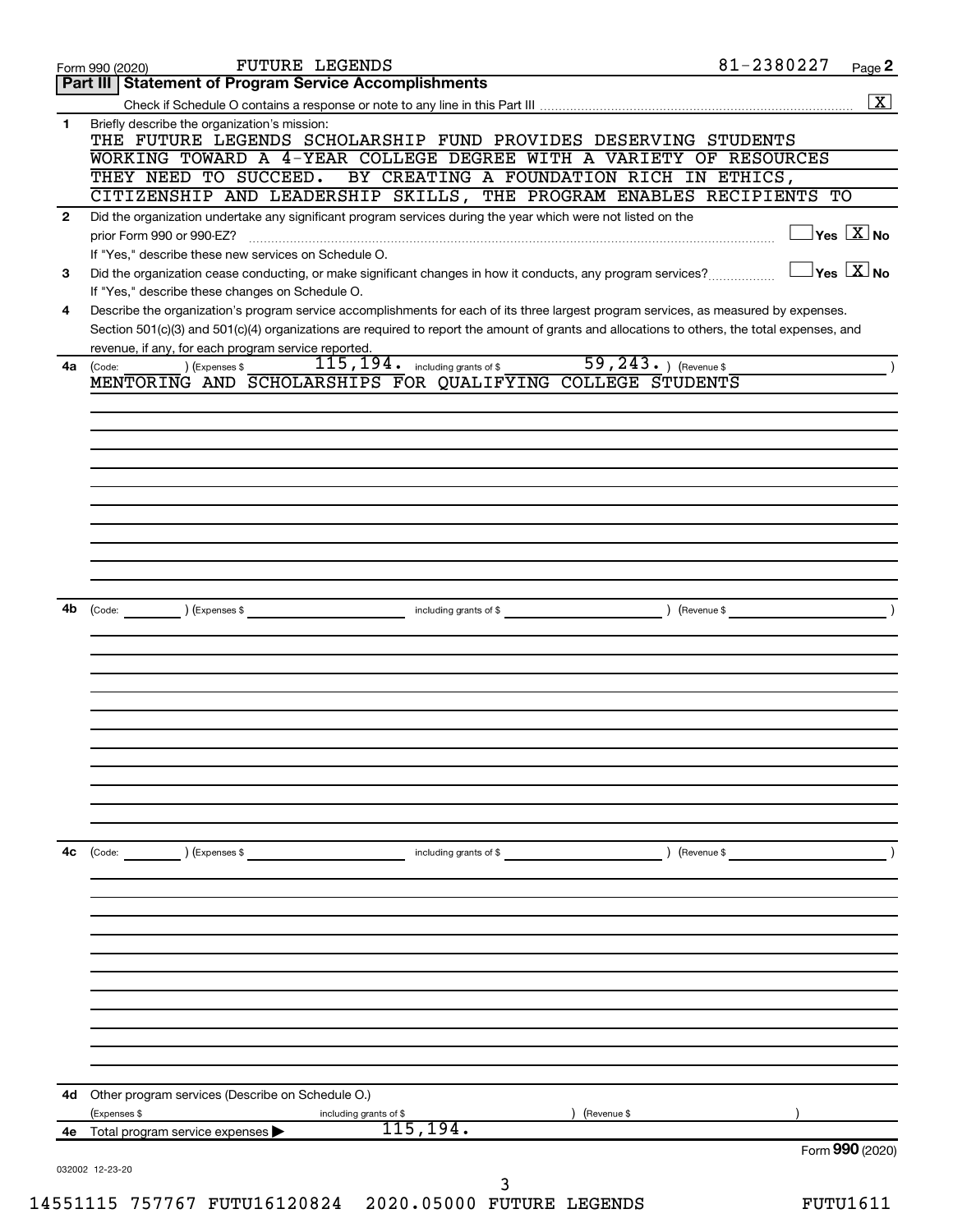| Form 990 (2020) | <b>FUTURE LEGEN</b>                              |  |
|-----------------|--------------------------------------------------|--|
|                 | <b>Part IV   Checklist of Required Schedules</b> |  |

FUTURE LEGENDS

|     |                                                                                                                                       |                 | Yes    | No                      |
|-----|---------------------------------------------------------------------------------------------------------------------------------------|-----------------|--------|-------------------------|
| 1.  | Is the organization described in section 501(c)(3) or 4947(a)(1) (other than a private foundation)?                                   |                 |        |                         |
|     | If "Yes," complete Schedule A                                                                                                         | 1               | x<br>X |                         |
| 2   |                                                                                                                                       | $\mathbf{2}$    |        |                         |
| 3   | Did the organization engage in direct or indirect political campaign activities on behalf of or in opposition to candidates for       |                 |        | х                       |
|     | public office? If "Yes," complete Schedule C, Part I                                                                                  | З               |        |                         |
| 4   | Section 501(c)(3) organizations. Did the organization engage in lobbying activities, or have a section 501(h) election in effect      | 4               |        | х                       |
| 5   | Is the organization a section 501(c)(4), 501(c)(5), or 501(c)(6) organization that receives membership dues, assessments, or          |                 |        |                         |
|     |                                                                                                                                       | 5               |        | х                       |
| 6   | Did the organization maintain any donor advised funds or any similar funds or accounts for which donors have the right to             |                 |        | х                       |
|     | provide advice on the distribution or investment of amounts in such funds or accounts? If "Yes," complete Schedule D, Part I          | 6               |        |                         |
| 7   | Did the organization receive or hold a conservation easement, including easements to preserve open space,                             | $\overline{7}$  |        | х                       |
| 8   | Did the organization maintain collections of works of art, historical treasures, or other similar assets? If "Yes," complete          |                 |        |                         |
|     |                                                                                                                                       | 8               |        | х                       |
| 9   | Did the organization report an amount in Part X, line 21, for escrow or custodial account liability, serve as a custodian for         |                 |        |                         |
|     | amounts not listed in Part X; or provide credit counseling, debt management, credit repair, or debt negotiation services?             |                 |        |                         |
|     |                                                                                                                                       | 9               |        | x                       |
| 10  | Did the organization, directly or through a related organization, hold assets in donor-restricted endowments                          |                 |        |                         |
|     |                                                                                                                                       | 10              |        | x                       |
| 11  | If the organization's answer to any of the following questions is "Yes," then complete Schedule D, Parts VI, VII, VIII, IX, or X      |                 |        |                         |
|     | as applicable.                                                                                                                        |                 |        |                         |
|     | a Did the organization report an amount for land, buildings, and equipment in Part X, line 10? If "Yes," complete Schedule D,         |                 |        |                         |
|     |                                                                                                                                       | 11a             | X      |                         |
|     | <b>b</b> Did the organization report an amount for investments - other securities in Part X, line 12, that is 5% or more of its total |                 |        |                         |
|     |                                                                                                                                       | 11 <sub>b</sub> | х      |                         |
|     | c Did the organization report an amount for investments - program related in Part X, line 13, that is 5% or more of its total         |                 |        | x                       |
|     |                                                                                                                                       | 11c             |        |                         |
|     | d Did the organization report an amount for other assets in Part X, line 15, that is 5% or more of its total assets reported in       | 11d             |        | х                       |
|     |                                                                                                                                       | 11e             |        | $\overline{\textbf{X}}$ |
| f   | Did the organization's separate or consolidated financial statements for the tax year include a footnote that addresses               |                 |        |                         |
|     | the organization's liability for uncertain tax positions under FIN 48 (ASC 740)? If "Yes," complete Schedule D, Part X                | 11f             |        | х                       |
|     | 12a Did the organization obtain separate, independent audited financial statements for the tax year? If "Yes," complete               |                 |        |                         |
|     |                                                                                                                                       | <b>12a</b>      |        | х                       |
|     | <b>b</b> Was the organization included in consolidated, independent audited financial statements for the tax year?                    |                 |        |                         |
|     | If "Yes," and if the organization answered "No" to line 12a, then completing Schedule D, Parts XI and XII is optional                 | 12 <sub>b</sub> |        | х                       |
| 13  |                                                                                                                                       | 13              |        | $\overline{\text{x}}$   |
| 14a |                                                                                                                                       | 14a             |        | x                       |
| b   | Did the organization have aggregate revenues or expenses of more than \$10,000 from grantmaking, fundraising, business,               |                 |        |                         |
|     | investment, and program service activities outside the United States, or aggregate foreign investments valued at \$100,000            |                 |        |                         |
|     |                                                                                                                                       | 14b             |        | х                       |
| 15  | Did the organization report on Part IX, column (A), line 3, more than \$5,000 of grants or other assistance to or for any             |                 |        |                         |
|     |                                                                                                                                       | 15              |        | х                       |
| 16  | Did the organization report on Part IX, column (A), line 3, more than \$5,000 of aggregate grants or other assistance to              |                 |        | х                       |
|     | Did the organization report a total of more than \$15,000 of expenses for professional fundraising services on Part IX,               | 16              |        |                         |
| 17  |                                                                                                                                       | 17              |        | х                       |
| 18  | Did the organization report more than \$15,000 total of fundraising event gross income and contributions on Part VIII, lines          |                 |        |                         |
|     |                                                                                                                                       | 18              |        | х                       |
| 19  | Did the organization report more than \$15,000 of gross income from gaming activities on Part VIII, line 9a? If "Yes,"                |                 |        |                         |
|     |                                                                                                                                       | 19              |        | х                       |
| 20a |                                                                                                                                       | 20a             |        | х                       |
| b   |                                                                                                                                       | 20 <sub>b</sub> |        |                         |
| 21  | Did the organization report more than \$5,000 of grants or other assistance to any domestic organization or                           |                 |        |                         |
|     |                                                                                                                                       | 21              |        | x                       |

032003 12-23-20

Form (2020) **990**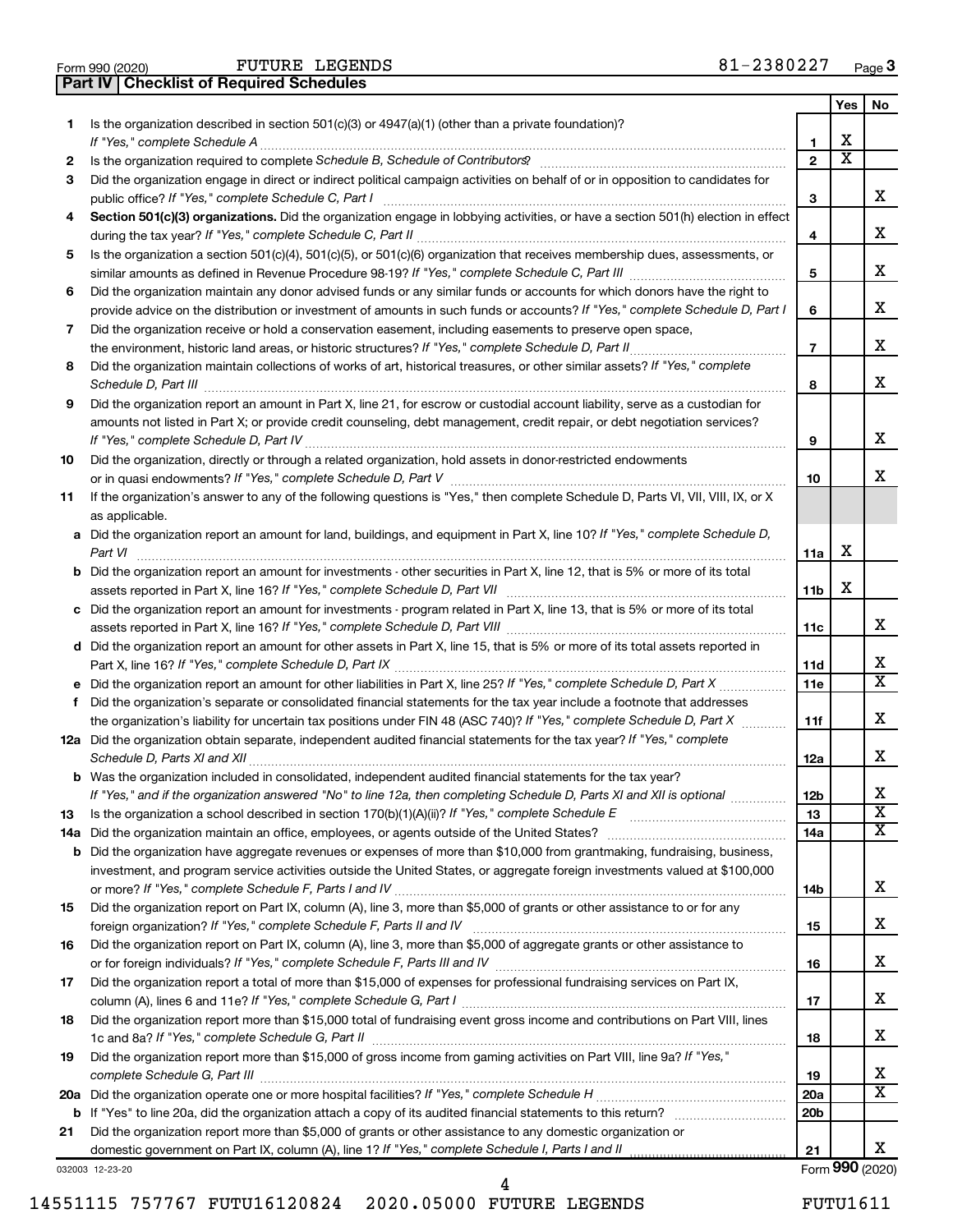|  | Form 990 (2020) |  |
|--|-----------------|--|
|  |                 |  |

*(continued)* **Part IV Checklist of Required Schedules**

|               |                                                                                                                                     |                 | Yes | No                           |
|---------------|-------------------------------------------------------------------------------------------------------------------------------------|-----------------|-----|------------------------------|
| 22            | Did the organization report more than \$5,000 of grants or other assistance to or for domestic individuals on                       |                 |     |                              |
|               |                                                                                                                                     | 22              | х   |                              |
| 23            | Did the organization answer "Yes" to Part VII, Section A, line 3, 4, or 5 about compensation of the organization's current          |                 |     |                              |
|               | and former officers, directors, trustees, key employees, and highest compensated employees? If "Yes," complete                      |                 |     |                              |
|               | Schedule J                                                                                                                          | 23              |     | x                            |
|               | 24a Did the organization have a tax-exempt bond issue with an outstanding principal amount of more than \$100,000 as of the         |                 |     |                              |
|               | last day of the year, that was issued after December 31, 2002? If "Yes," answer lines 24b through 24d and complete                  |                 |     |                              |
|               | Schedule K. If "No," go to line 25a                                                                                                 | 24a             |     | x                            |
|               | <b>b</b> Did the organization invest any proceeds of tax-exempt bonds beyond a temporary period exception?                          | 24b             |     |                              |
|               | c Did the organization maintain an escrow account other than a refunding escrow at any time during the year to defease              |                 |     |                              |
|               | any tax-exempt bonds?                                                                                                               | 24c             |     |                              |
|               | d Did the organization act as an "on behalf of" issuer for bonds outstanding at any time during the year?                           | 24 <sub>d</sub> |     |                              |
|               | 25a Section 501(c)(3), 501(c)(4), and 501(c)(29) organizations. Did the organization engage in an excess benefit                    | 25a             |     | x                            |
|               | <b>b</b> Is the organization aware that it engaged in an excess benefit transaction with a disqualified person in a prior year, and |                 |     |                              |
|               | that the transaction has not been reported on any of the organization's prior Forms 990 or 990-EZ? If "Yes," complete               |                 |     |                              |
|               | Schedule L, Part I                                                                                                                  | 25b             |     | x                            |
| 26            | Did the organization report any amount on Part X, line 5 or 22, for receivables from or payables to any current                     |                 |     |                              |
|               | or former officer, director, trustee, key employee, creator or founder, substantial contributor, or 35%                             |                 |     |                              |
|               | controlled entity or family member of any of these persons? If "Yes," complete Schedule L, Part II                                  | 26              |     | x                            |
| 27            | Did the organization provide a grant or other assistance to any current or former officer, director, trustee, key employee,         |                 |     |                              |
|               | creator or founder, substantial contributor or employee thereof, a grant selection committee member, or to a 35% controlled         |                 |     |                              |
|               | entity (including an employee thereof) or family member of any of these persons? If "Yes," complete Schedule L, Part III            | 27              |     | x                            |
| 28            | Was the organization a party to a business transaction with one of the following parties (see Schedule L, Part IV                   |                 |     |                              |
|               | instructions, for applicable filing thresholds, conditions, and exceptions):                                                        |                 |     |                              |
|               | a A current or former officer, director, trustee, key employee, creator or founder, or substantial contributor? If                  |                 |     |                              |
|               |                                                                                                                                     | 28a             |     | x                            |
|               |                                                                                                                                     | 28b             |     | $\overline{\mathtt{x}}$      |
|               | c A 35% controlled entity of one or more individuals and/or organizations described in lines 28a or 28b? <i>If</i>                  |                 |     |                              |
|               |                                                                                                                                     | 28c             |     | х                            |
| 29            |                                                                                                                                     | 29              |     | $\overline{\mathtt{x}}$      |
| 30            | Did the organization receive contributions of art, historical treasures, or other similar assets, or qualified conservation         |                 |     |                              |
|               |                                                                                                                                     | 30              |     | х                            |
| 31            | Did the organization liquidate, terminate, or dissolve and cease operations? If "Yes," complete Schedule N, Part I                  | 31              |     | $\overline{\mathtt{x}}$      |
| 32            | Did the organization sell, exchange, dispose of, or transfer more than 25% of its net assets? If "Yes," complete                    |                 |     |                              |
|               | Schedule N, Part II                                                                                                                 | 32              |     | X                            |
| 33            | Did the organization own 100% of an entity disregarded as separate from the organization under Regulations                          |                 |     |                              |
|               |                                                                                                                                     | 33              |     | х                            |
| 34            | Was the organization related to any tax-exempt or taxable entity? If "Yes," complete Schedule R, Part II, III, or IV, and           |                 |     |                              |
|               | Part V, line 1                                                                                                                      | 34              |     | x<br>$\overline{\mathtt{x}}$ |
|               |                                                                                                                                     | 35a             |     |                              |
|               | b If "Yes" to line 35a, did the organization receive any payment from or engage in any transaction with a controlled entity         |                 |     |                              |
| 36            | Section 501(c)(3) organizations. Did the organization make any transfers to an exempt non-charitable related organization?          | 35b             |     |                              |
|               |                                                                                                                                     | 36              |     | x                            |
| 37            | Did the organization conduct more than 5% of its activities through an entity that is not a related organization                    |                 |     |                              |
|               | and that is treated as a partnership for federal income tax purposes? If "Yes," complete Schedule R, Part VI                        | 37              |     | x                            |
| 38            | Did the organization complete Schedule O and provide explanations in Schedule O for Part VI, lines 11b and 19?                      |                 |     |                              |
|               |                                                                                                                                     | 38              | х   |                              |
| <b>Part V</b> | <b>Statements Regarding Other IRS Filings and Tax Compliance</b>                                                                    |                 |     |                              |
|               |                                                                                                                                     |                 |     |                              |
|               |                                                                                                                                     |                 | Yes | No                           |
|               | 1a                                                                                                                                  |                 |     |                              |
|               | 0l<br><b>b</b> Enter the number of Forms W-2G included in line 1a. Enter -0- if not applicable <i>manumeranom</i><br>1 <sub>b</sub> |                 |     |                              |
|               | c Did the organization comply with backup withholding rules for reportable payments to vendors and reportable gaming                |                 |     |                              |
|               |                                                                                                                                     | 1c              |     |                              |
|               | 032004 12-23-20                                                                                                                     |                 |     | Form 990 (2020)              |

5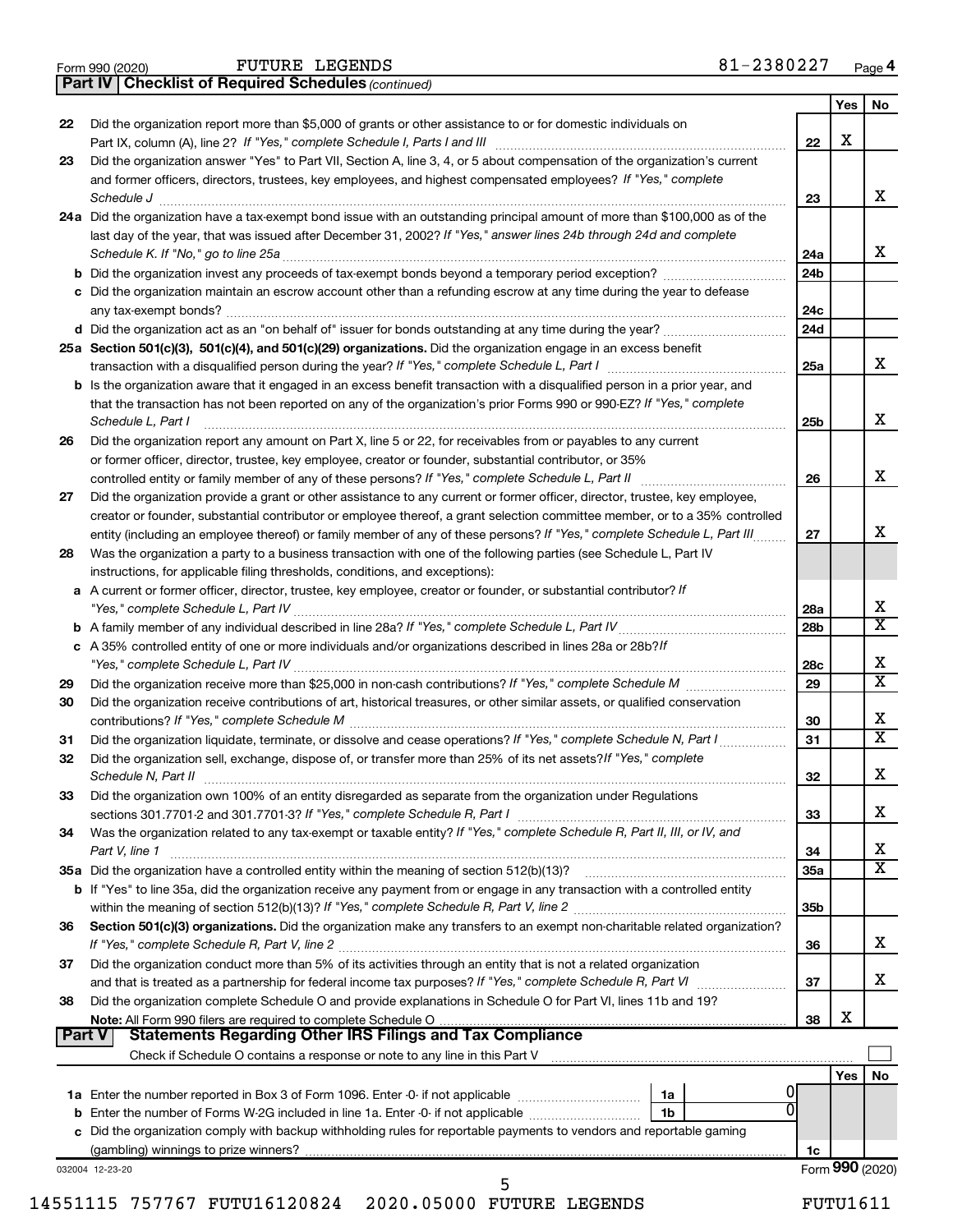|    | filed for the calendar year ending with or within the year covered by this return<br>2a                                                         | 01 |                |  |  |  |
|----|-------------------------------------------------------------------------------------------------------------------------------------------------|----|----------------|--|--|--|
|    | <b>b</b> If at least one is reported on line 2a, did the organization file all required federal employment tax returns?                         |    | 2b             |  |  |  |
|    |                                                                                                                                                 |    |                |  |  |  |
|    |                                                                                                                                                 |    | За             |  |  |  |
|    |                                                                                                                                                 |    | 3 <sub>b</sub> |  |  |  |
|    | 4a At any time during the calendar year, did the organization have an interest in, or a signature or other authority over, a                    |    |                |  |  |  |
|    | financial account in a foreign country (such as a bank account, securities account, or other financial account)?                                |    | 4a             |  |  |  |
|    | <b>b</b> If "Yes," enter the name of the foreign country $\blacktriangleright$                                                                  |    |                |  |  |  |
|    | See instructions for filing requirements for FinCEN Form 114, Report of Foreign Bank and Financial Accounts (FBAR).                             |    |                |  |  |  |
|    |                                                                                                                                                 |    | 5a             |  |  |  |
|    |                                                                                                                                                 |    | 5 <sub>b</sub> |  |  |  |
|    |                                                                                                                                                 |    | 5c             |  |  |  |
|    | 6a Does the organization have annual gross receipts that are normally greater than \$100,000, and did the organization solicit                  |    |                |  |  |  |
|    |                                                                                                                                                 |    | 6a             |  |  |  |
|    | <b>b</b> If "Yes," did the organization include with every solicitation an express statement that such contributions or gifts                   |    |                |  |  |  |
|    |                                                                                                                                                 |    | 6b             |  |  |  |
| 7  | Organizations that may receive deductible contributions under section 170(c).                                                                   |    |                |  |  |  |
| a  | Did the organization receive a payment in excess of \$75 made partly as a contribution and partly for goods and services provided to the payor? |    | 7a             |  |  |  |
|    |                                                                                                                                                 |    | 7b             |  |  |  |
|    | c Did the organization sell, exchange, or otherwise dispose of tangible personal property for which it was required                             |    |                |  |  |  |
|    |                                                                                                                                                 |    | 7c             |  |  |  |
|    | 7d                                                                                                                                              |    |                |  |  |  |
| е  | Did the organization receive any funds, directly or indirectly, to pay premiums on a personal benefit contract?<br>7e                           |    |                |  |  |  |
| f. | Did the organization, during the year, pay premiums, directly or indirectly, on a personal benefit contract?                                    |    | 7f             |  |  |  |
| g  | If the organization received a contribution of qualified intellectual property, did the organization file Form 8899 as required?<br>7g          |    |                |  |  |  |
|    | h If the organization received a contribution of cars, boats, airplanes, or other vehicles, did the organization file a Form 1098-C?<br>7h      |    |                |  |  |  |
| 8  | Sponsoring organizations maintaining donor advised funds. Did a donor advised fund maintained by the                                            |    |                |  |  |  |
|    |                                                                                                                                                 |    | 8              |  |  |  |
| 9  | Sponsoring organizations maintaining donor advised funds.                                                                                       |    |                |  |  |  |
| a  | Did the sponsoring organization make any taxable distributions under section 4966?                                                              |    | 9а             |  |  |  |
|    | b Did the sponsoring organization make a distribution to a donor, donor advisor, or related person? [111] [12]                                  |    | 9 <sub>b</sub> |  |  |  |
| 10 | Section 501(c)(7) organizations. Enter:                                                                                                         |    |                |  |  |  |
| а  | 10a                                                                                                                                             |    |                |  |  |  |
| b  | 10 <sub>b</sub><br>Gross receipts, included on Form 990, Part VIII, line 12, for public use of club facilities                                  |    |                |  |  |  |
| 11 | Section 501(c)(12) organizations. Enter:                                                                                                        |    |                |  |  |  |
| а  | 11a                                                                                                                                             |    |                |  |  |  |
|    | <b>b</b> Gross income from other sources (Do not net amounts due or paid to other sources against                                               |    |                |  |  |  |
|    |                                                                                                                                                 |    |                |  |  |  |
|    | 12a Section 4947(a)(1) non-exempt charitable trusts. Is the organization filing Form 990 in lieu of Form 1041?                                  |    | 12a            |  |  |  |
|    | <b>b</b> If "Yes," enter the amount of tax-exempt interest received or accrued during the year<br>12b                                           |    |                |  |  |  |
| 13 | Section 501(c)(29) qualified nonprofit health insurance issuers.                                                                                |    |                |  |  |  |
|    | a Is the organization licensed to issue qualified health plans in more than one state?                                                          |    | 13a            |  |  |  |
|    | Note: See the instructions for additional information the organization must report on Schedule O.                                               |    |                |  |  |  |
|    | <b>b</b> Enter the amount of reserves the organization is required to maintain by the states in which the                                       |    |                |  |  |  |
|    | 13b                                                                                                                                             |    |                |  |  |  |
|    | 13 <sub>c</sub>                                                                                                                                 |    |                |  |  |  |
|    | 14a Did the organization receive any payments for indoor tanning services during the tax year?                                                  |    | 14a            |  |  |  |
|    | <b>b</b> If "Yes," has it filed a Form 720 to report these payments? If "No," provide an explanation on Schedule O                              |    | 14b            |  |  |  |
| 15 | Is the organization subject to the section 4960 tax on payment(s) of more than \$1,000,000 in remuneration or                                   |    |                |  |  |  |
|    | excess parachute payment(s) during the year?                                                                                                    |    | 15             |  |  |  |
|    | If "Yes," see instructions and file Form 4720, Schedule N.                                                                                      |    |                |  |  |  |
| 16 | Is the organization an educational institution subject to the section 4968 excise tax on net investment income?                                 |    | 16             |  |  |  |

Form (2020) **990**

X

X

X

032005 12-23-20

If "Yes," complete Form 4720, Schedule O.

|  | 14551115 757767 FUTU16120824 2020.05000 FUTURE LEGENDS |  | FUTU1611 |
|--|--------------------------------------------------------|--|----------|

 $|0|$ 

**Yes No**

X

X

X X

X

X

X

**2 a** Enter the number of employees reported on Form W-3, Transmittal of Wage and Tax Statements,

**Part V** Statements Regarding Other IRS Filings and Tax Compliance (continued)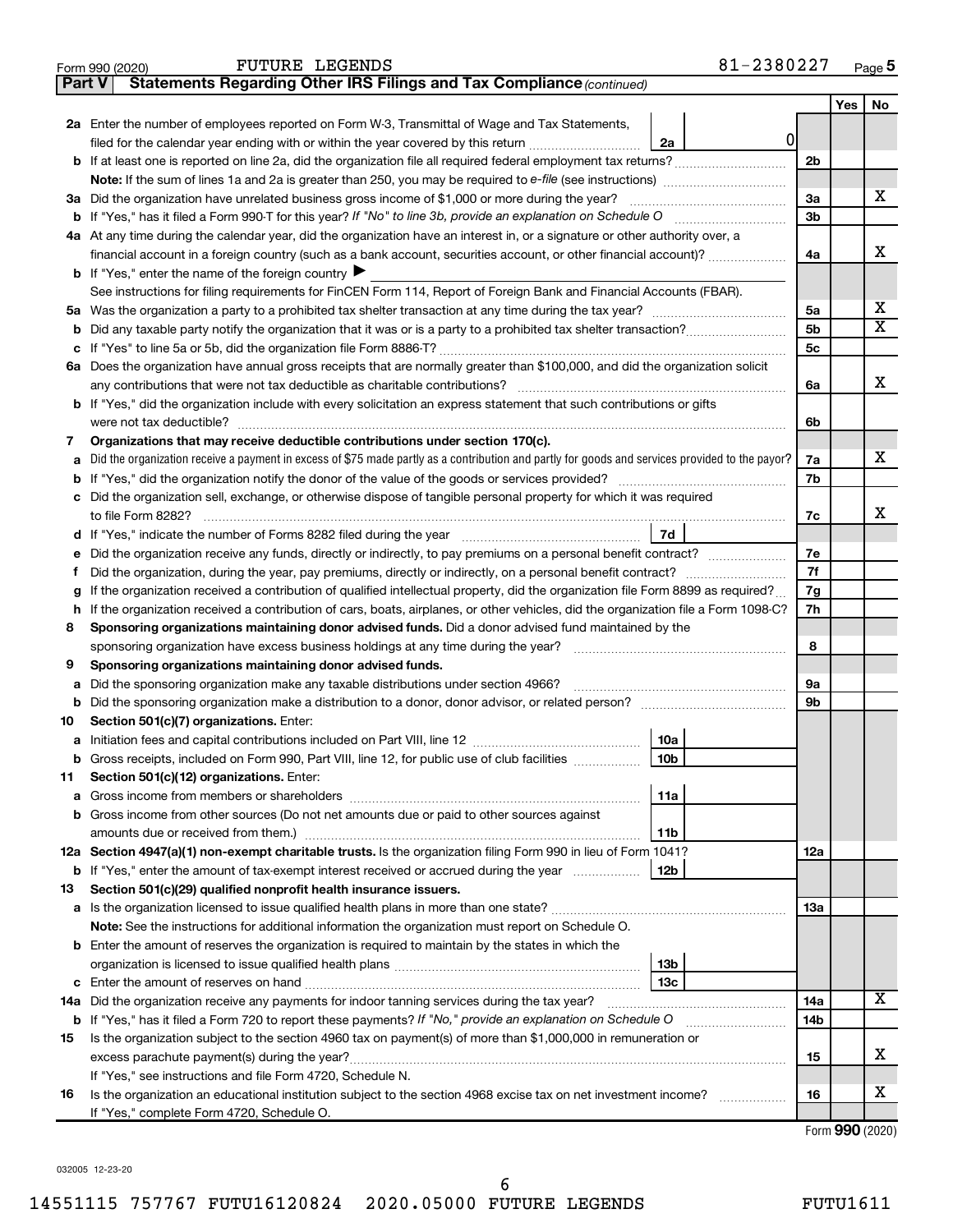|    |                                                                                                                                                  |    |  |                 |                         | $\boxed{\text{X}}$      |
|----|--------------------------------------------------------------------------------------------------------------------------------------------------|----|--|-----------------|-------------------------|-------------------------|
|    | <b>Section A. Governing Body and Management</b>                                                                                                  |    |  |                 |                         |                         |
|    |                                                                                                                                                  |    |  |                 | Yes                     | No                      |
|    | 1a Enter the number of voting members of the governing body at the end of the tax year                                                           | 1a |  |                 |                         |                         |
|    | If there are material differences in voting rights among members of the governing body, or if the governing                                      |    |  |                 |                         |                         |
|    | body delegated broad authority to an executive committee or similar committee, explain on Schedule O.                                            |    |  |                 |                         |                         |
| b  | Enter the number of voting members included on line 1a, above, who are independent                                                               | 1b |  |                 |                         |                         |
| 2  | Did any officer, director, trustee, or key employee have a family relationship or a business relationship with any other                         |    |  |                 |                         |                         |
|    | officer, director, trustee, or key employee?                                                                                                     |    |  | $\mathbf{2}$    |                         | х                       |
| 3  | Did the organization delegate control over management duties customarily performed by or under the direct supervision                            |    |  |                 |                         |                         |
|    |                                                                                                                                                  |    |  | 3               |                         | X                       |
| 4  | Did the organization make any significant changes to its governing documents since the prior Form 990 was filed?                                 |    |  | $\overline{4}$  |                         | $\overline{\textbf{x}}$ |
| 5  |                                                                                                                                                  |    |  | 5               |                         | $\overline{\mathbf{X}}$ |
| 6  |                                                                                                                                                  |    |  | 6               |                         | $\overline{\mathbf{X}}$ |
|    | 7a Did the organization have members, stockholders, or other persons who had the power to elect or appoint one or                                |    |  |                 |                         |                         |
|    |                                                                                                                                                  |    |  | 7a              |                         | X                       |
|    | <b>b</b> Are any governance decisions of the organization reserved to (or subject to approval by) members, stockholders, or                      |    |  |                 |                         |                         |
|    |                                                                                                                                                  |    |  | 7b              |                         | x                       |
| 8  | Did the organization contemporaneously document the meetings held or written actions undertaken during the year by the following:                |    |  |                 |                         |                         |
| а  |                                                                                                                                                  |    |  | 8а              | х                       |                         |
| b  |                                                                                                                                                  |    |  | 8b              | $\overline{\textbf{x}}$ |                         |
| 9  | Is there any officer, director, trustee, or key employee listed in Part VII, Section A, who cannot be reached at the                             |    |  |                 |                         |                         |
|    |                                                                                                                                                  |    |  | 9               |                         | x                       |
|    | Section B. Policies (This Section B requests information about policies not required by the Internal Revenue Code.)                              |    |  |                 |                         |                         |
|    |                                                                                                                                                  |    |  |                 | Yes                     | No                      |
|    |                                                                                                                                                  |    |  | 10a             |                         | $\overline{\mathbf{X}}$ |
|    | <b>b</b> If "Yes," did the organization have written policies and procedures governing the activities of such chapters, affiliates,              |    |  |                 |                         |                         |
|    |                                                                                                                                                  |    |  | 10 <sub>b</sub> |                         |                         |
|    | 11a Has the organization provided a complete copy of this Form 990 to all members of its governing body before filing the form?                  |    |  | 11a             | $\overline{\mathbf{X}}$ |                         |
|    | <b>b</b> Describe in Schedule O the process, if any, used by the organization to review this Form 990.                                           |    |  |                 |                         |                         |
|    |                                                                                                                                                  |    |  | 12a             | х                       |                         |
|    | <b>b</b> Were officers, directors, or trustees, and key employees required to disclose annually interests that could give rise to conflicts?     |    |  | 12 <sub>b</sub> | $\overline{\textbf{x}}$ |                         |
|    | c Did the organization regularly and consistently monitor and enforce compliance with the policy? If "Yes," describe                             |    |  |                 |                         |                         |
|    |                                                                                                                                                  |    |  | 12c             |                         | х                       |
| 13 |                                                                                                                                                  |    |  | 13              |                         | $\overline{\textbf{x}}$ |
|    | Did the organization have a written document retention and destruction policy? [111] [12] manument contains an                                   |    |  | 14              |                         | $\overline{\text{x}}$   |
| 15 | Did the process for determining compensation of the following persons include a review and approval by independent                               |    |  |                 |                         |                         |
|    | persons, comparability data, and contemporaneous substantiation of the deliberation and decision?                                                |    |  |                 |                         |                         |
| а  |                                                                                                                                                  |    |  | 15a             |                         | х                       |
|    |                                                                                                                                                  |    |  | 15b             |                         | $\overline{\mathtt{x}}$ |
|    | If "Yes" to line 15a or 15b, describe the process in Schedule O (see instructions).                                                              |    |  |                 |                         |                         |
|    | 16a Did the organization invest in, contribute assets to, or participate in a joint venture or similar arrangement with a                        |    |  |                 |                         |                         |
|    | taxable entity during the year?                                                                                                                  |    |  | 16a             |                         | х                       |
|    | b If "Yes," did the organization follow a written policy or procedure requiring the organization to evaluate its participation                   |    |  |                 |                         |                         |
|    | in joint venture arrangements under applicable federal tax law, and take steps to safeguard the organization's                                   |    |  |                 |                         |                         |
|    |                                                                                                                                                  |    |  | 16b             |                         |                         |
|    | exempt status with respect to such arrangements?<br><b>Section C. Disclosure</b>                                                                 |    |  |                 |                         |                         |
| 17 | List the states with which a copy of this Form 990 is required to be filed $\blacktriangleright$ CA                                              |    |  |                 |                         |                         |
| 18 | Section 6104 requires an organization to make its Forms 1023 (1024 or 1024-A, if applicable), 990, and 990-T (Section 501(c)(3)s only) available |    |  |                 |                         |                         |
|    | for public inspection. Indicate how you made these available. Check all that apply.                                                              |    |  |                 |                         |                         |
|    | $ \underline{X} $ Upon request<br>Another's website<br>Other (explain on Schedule O)<br>Own website                                              |    |  |                 |                         |                         |
| 19 | Describe on Schedule O whether (and if so, how) the organization made its governing documents, conflict of interest policy, and financial        |    |  |                 |                         |                         |
|    | statements available to the public during the tax year.                                                                                          |    |  |                 |                         |                         |
| 20 | State the name, address, and telephone number of the person who possesses the organization's books and records                                   |    |  |                 |                         |                         |
|    | ERIC MANESE - 858.232.2074                                                                                                                       |    |  |                 |                         |                         |
|    | 92067-1873<br>PO BOX 1873, RANCHO SANTA FE, CA                                                                                                   |    |  |                 |                         |                         |
|    | 032006 12-23-20                                                                                                                                  |    |  |                 | Form 990 (2020)         |                         |
|    | 7                                                                                                                                                |    |  |                 |                         |                         |
|    |                                                                                                                                                  |    |  |                 | <b>FUTU1611</b>         |                         |

Form 990 (2020) Page **6**

FUTURE LEGENDS 81-2380227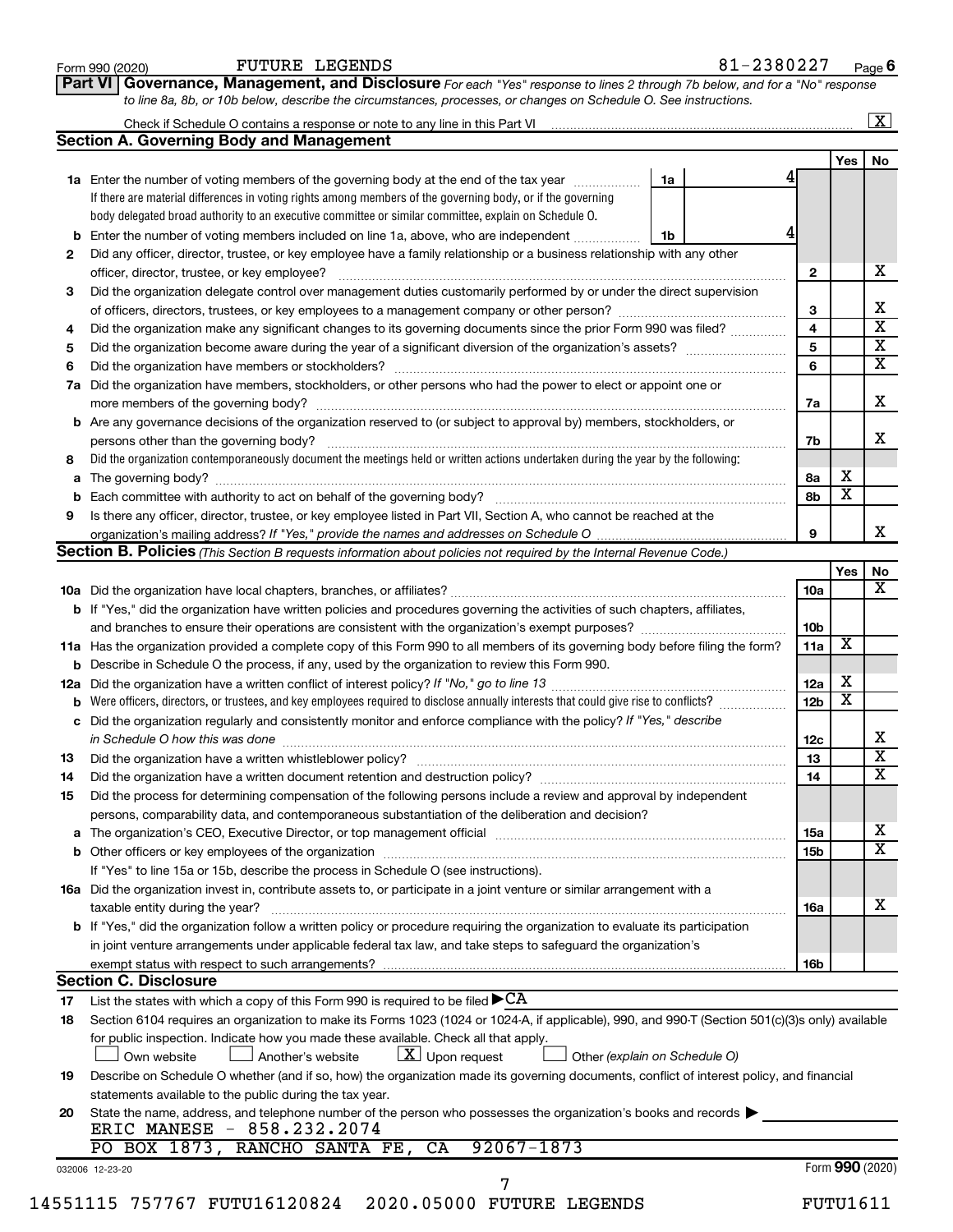| Form 990 (2020)   | <b>FUTURE LEGENDS</b>                                                                      | 81-2380227 | Page 7 |
|-------------------|--------------------------------------------------------------------------------------------|------------|--------|
|                   | Part VII Compensation of Officers, Directors, Trustees, Key Employees, Highest Compensated |            |        |
|                   | <b>Employees, and Independent Contractors</b>                                              |            |        |
|                   | Check if Schedule O contains a response or note to any line in this Part VII               |            |        |
| <b>Section A.</b> | Officers, Directors, Trustees, Key Employees, and Highest Compensated Employees            |            |        |

**1a**  Complete this table for all persons required to be listed. Report compensation for the calendar year ending with or within the organization's tax year.  $\bullet$  List all of the organization's current officers, directors, trustees (whether individuals or organizations), regardless of amount of compensation.

Enter -0- in columns (D), (E), and (F) if no compensation was paid.

**•** List all of the organization's current key employees, if any. See instructions for definition of "key employee."

• List the organization's five *current* highest compensated employees (other than an officer, director, trustee, or key employee) who received reportable compensation (Box 5 of Form W-2 and/or Box 7 of Form 1099-MISC) of more than \$100,000 from the organization and any related organizations.

 $\bullet$  List all of the organization's former officers, key employees, and highest compensated employees who received more than \$100,000 of reportable compensation from the organization and any related organizations.

**•** List all of the organization's former directors or trustees that received, in the capacity as a former director or trustee of the organization, more than \$10,000 of reportable compensation from the organization and any related organizations.

See instructions for the order in which to list the persons above.

 $\boxed{\textbf{X}}$  Check this box if neither the organization nor any related organization compensated any current officer, director, or trustee.

| (A)                  | (B)                    | (C)                                     |                       |             |              |                                                                  |        | (D)                 | (E)                              | (F)                      |  |  |
|----------------------|------------------------|-----------------------------------------|-----------------------|-------------|--------------|------------------------------------------------------------------|--------|---------------------|----------------------------------|--------------------------|--|--|
| Name and title       | Average                | Position<br>(do not check more than one |                       |             |              |                                                                  |        | Reportable          | Reportable                       | Estimated                |  |  |
|                      | hours per              |                                         |                       |             |              | box, unless person is both an<br>officer and a director/trustee) |        | compensation        | compensation                     | amount of                |  |  |
|                      | week                   |                                         |                       |             |              |                                                                  |        | from                | from related                     | other                    |  |  |
|                      | (list any<br>hours for | Individual trustee or director          |                       |             |              |                                                                  |        | the<br>organization | organizations<br>(W-2/1099-MISC) | compensation<br>from the |  |  |
|                      | related                |                                         |                       |             |              |                                                                  |        | (W-2/1099-MISC)     |                                  | organization             |  |  |
|                      | organizations          |                                         |                       |             |              |                                                                  |        |                     |                                  | and related              |  |  |
|                      | below                  |                                         | Institutional trustee |             | Key employee |                                                                  |        |                     |                                  | organizations            |  |  |
|                      | line)                  |                                         |                       | Officer     |              | Highest compensated<br>  employee                                | Former |                     |                                  |                          |  |  |
| (1) ERIC G MANESE    | 2.00                   |                                         |                       |             |              |                                                                  |        |                     |                                  |                          |  |  |
| PRESIDENT            |                        | $\mathbf X$                             |                       | $\mathbf X$ |              |                                                                  |        | 0.                  | 0.                               | $\mathbf 0$ .            |  |  |
| (2) GAIL KENDALL     | 2.00                   |                                         |                       |             |              |                                                                  |        |                     |                                  |                          |  |  |
| <b>SECRETARY</b>     |                        | $\mathbf X$                             |                       | $\mathbf X$ |              |                                                                  |        | 0.                  | 0.                               | $\mathbf 0$ .            |  |  |
| (3) SHARON CONSIDINE | 2.00                   |                                         |                       |             |              |                                                                  |        |                     |                                  |                          |  |  |
| TREASURER            |                        | $\mathbf x$                             |                       | $\mathbf X$ |              |                                                                  |        | 0.                  | 0.                               | $\mathbf 0$ .            |  |  |
| (4) VEARL SMITH      | 2.00                   |                                         |                       |             |              |                                                                  |        |                     |                                  |                          |  |  |
| CHAIRMAN             |                        | $\mathbf X$                             |                       |             |              |                                                                  |        | 0.                  | 0.                               | $\mathbf 0$ .            |  |  |
|                      |                        |                                         |                       |             |              |                                                                  |        |                     |                                  |                          |  |  |
|                      |                        |                                         |                       |             |              |                                                                  |        |                     |                                  |                          |  |  |
|                      |                        |                                         |                       |             |              |                                                                  |        |                     |                                  |                          |  |  |
|                      |                        |                                         |                       |             |              |                                                                  |        |                     |                                  |                          |  |  |
|                      |                        |                                         |                       |             |              |                                                                  |        |                     |                                  |                          |  |  |
|                      |                        |                                         |                       |             |              |                                                                  |        |                     |                                  |                          |  |  |
|                      |                        |                                         |                       |             |              |                                                                  |        |                     |                                  |                          |  |  |
|                      |                        |                                         |                       |             |              |                                                                  |        |                     |                                  |                          |  |  |
|                      |                        |                                         |                       |             |              |                                                                  |        |                     |                                  |                          |  |  |
|                      |                        |                                         |                       |             |              |                                                                  |        |                     |                                  |                          |  |  |
|                      |                        |                                         |                       |             |              |                                                                  |        |                     |                                  |                          |  |  |
|                      |                        |                                         |                       |             |              |                                                                  |        |                     |                                  |                          |  |  |
|                      |                        |                                         |                       |             |              |                                                                  |        |                     |                                  |                          |  |  |
|                      |                        |                                         |                       |             |              |                                                                  |        |                     |                                  |                          |  |  |
|                      |                        |                                         |                       |             |              |                                                                  |        |                     |                                  |                          |  |  |
|                      |                        |                                         |                       |             |              |                                                                  |        |                     |                                  |                          |  |  |
|                      |                        |                                         |                       |             |              |                                                                  |        |                     |                                  |                          |  |  |
|                      |                        |                                         |                       |             |              |                                                                  |        |                     |                                  |                          |  |  |
|                      |                        |                                         |                       |             |              |                                                                  |        |                     |                                  |                          |  |  |
|                      |                        |                                         |                       |             |              |                                                                  |        |                     |                                  |                          |  |  |
|                      |                        |                                         |                       |             |              |                                                                  |        |                     |                                  |                          |  |  |
|                      |                        |                                         |                       |             |              |                                                                  |        |                     |                                  |                          |  |  |
|                      |                        |                                         |                       |             |              |                                                                  |        |                     |                                  |                          |  |  |
|                      |                        |                                         |                       |             |              |                                                                  |        |                     |                                  |                          |  |  |
|                      |                        |                                         |                       |             |              |                                                                  |        |                     |                                  |                          |  |  |
|                      |                        |                                         |                       |             |              |                                                                  |        |                     |                                  |                          |  |  |
|                      |                        |                                         |                       |             |              |                                                                  |        |                     |                                  | $F_{2}$ 000 (0000)       |  |  |

8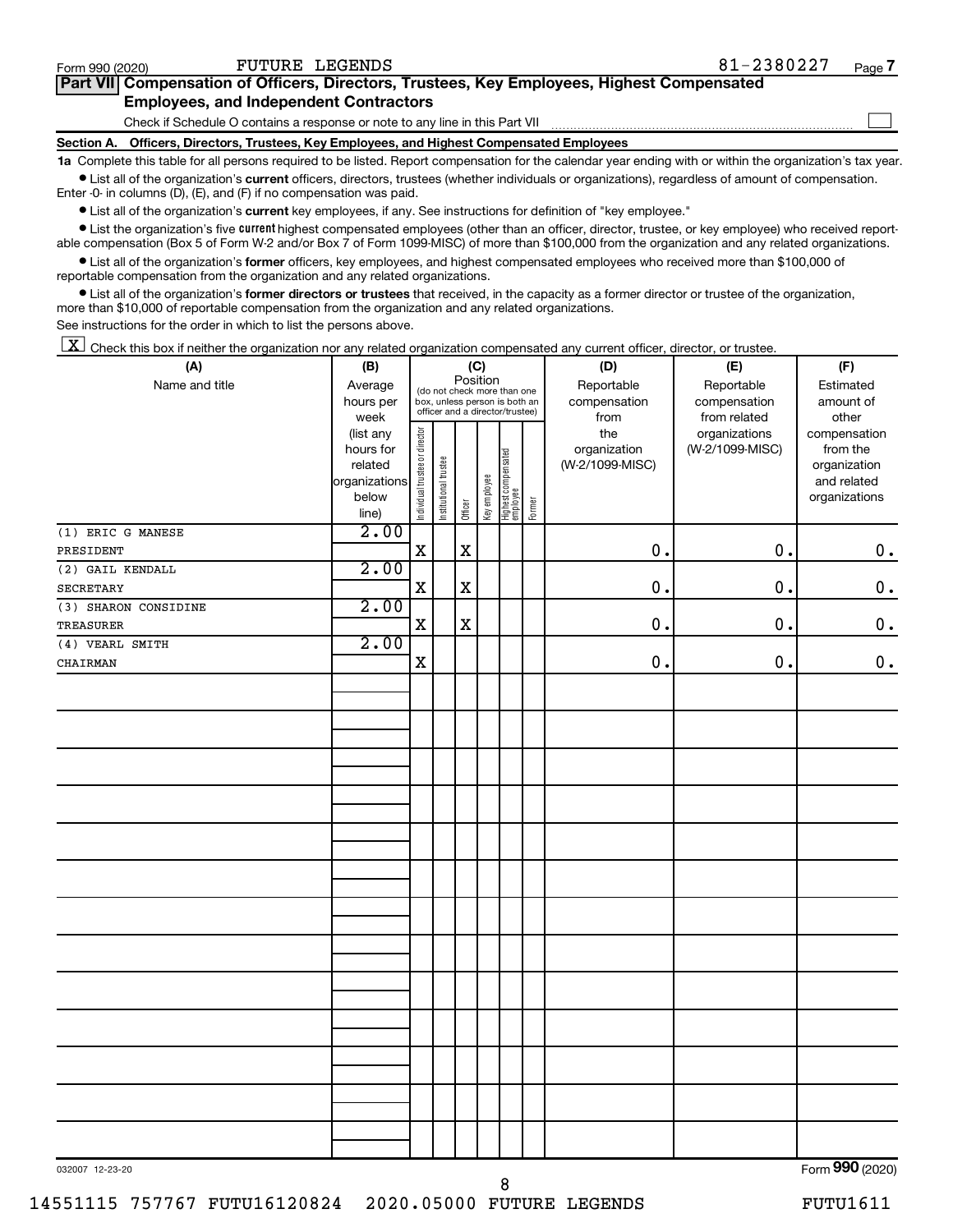|                 | <b>FUTURE LEGENDS</b><br>Form 990 (2020)                                                                                                                                                                                        |                                                               |                                                                                                                                                                 |                       |         |             |                                   |        |                                 | 81-2380227                                                         |                 |                                                          | Page 8                               |
|-----------------|---------------------------------------------------------------------------------------------------------------------------------------------------------------------------------------------------------------------------------|---------------------------------------------------------------|-----------------------------------------------------------------------------------------------------------------------------------------------------------------|-----------------------|---------|-------------|-----------------------------------|--------|---------------------------------|--------------------------------------------------------------------|-----------------|----------------------------------------------------------|--------------------------------------|
| <b>Part VII</b> | Section A. Officers, Directors, Trustees, Key Employees, and Highest Compensated Employees (continued)                                                                                                                          |                                                               |                                                                                                                                                                 |                       |         |             |                                   |        |                                 |                                                                    |                 |                                                          |                                      |
|                 | (A)<br>Name and title                                                                                                                                                                                                           | (B)<br>Average<br>hours per<br>week<br>(list any<br>hours for | (C)<br>Position<br>Reportable<br>(do not check more than one<br>compensation<br>box, unless person is both an<br>officer and a director/trustee)<br>from<br>the |                       |         |             |                                   |        | (D)                             | (E)<br>Reportable<br>compensation<br>from related<br>organizations |                 | (F)<br>Estimated<br>amount of<br>other<br>compensation   |                                      |
|                 |                                                                                                                                                                                                                                 | related<br>organizations<br>below<br>line)                    | Individual trustee or director                                                                                                                                  | Institutional trustee | Officer | Keyemployee | Highest compensated<br>  employee | Former | organization<br>(W-2/1099-MISC) | (W-2/1099-MISC)                                                    |                 | from the<br>organization<br>and related<br>organizations |                                      |
|                 |                                                                                                                                                                                                                                 |                                                               |                                                                                                                                                                 |                       |         |             |                                   |        |                                 |                                                                    |                 |                                                          |                                      |
|                 |                                                                                                                                                                                                                                 |                                                               |                                                                                                                                                                 |                       |         |             |                                   |        |                                 |                                                                    |                 |                                                          |                                      |
|                 |                                                                                                                                                                                                                                 |                                                               |                                                                                                                                                                 |                       |         |             |                                   |        |                                 |                                                                    |                 |                                                          |                                      |
|                 |                                                                                                                                                                                                                                 |                                                               |                                                                                                                                                                 |                       |         |             |                                   |        |                                 |                                                                    |                 |                                                          |                                      |
|                 |                                                                                                                                                                                                                                 |                                                               |                                                                                                                                                                 |                       |         |             |                                   |        |                                 |                                                                    |                 |                                                          |                                      |
|                 |                                                                                                                                                                                                                                 |                                                               |                                                                                                                                                                 |                       |         |             |                                   | ▶      | σ.<br>σ.                        |                                                                    | 0.<br>σ.        |                                                          | $\overline{0}$ .<br>$\overline{0}$ . |
|                 | c Total from continuation sheets to Part VII, Section A manuscreen by                                                                                                                                                           |                                                               |                                                                                                                                                                 |                       |         |             |                                   |        | 0.                              |                                                                    | Ο.              |                                                          | $\overline{0}$ .                     |
| 2               | Total number of individuals (including but not limited to those listed above) who received more than \$100,000 of reportable                                                                                                    |                                                               |                                                                                                                                                                 |                       |         |             |                                   |        |                                 |                                                                    |                 |                                                          |                                      |
|                 | compensation from the organization $\blacktriangleright$                                                                                                                                                                        |                                                               |                                                                                                                                                                 |                       |         |             |                                   |        |                                 |                                                                    |                 |                                                          | 0                                    |
|                 |                                                                                                                                                                                                                                 |                                                               |                                                                                                                                                                 |                       |         |             |                                   |        |                                 |                                                                    |                 | Yes                                                      | No                                   |
| 3               | Did the organization list any former officer, director, trustee, key employee, or highest compensated employee on                                                                                                               |                                                               |                                                                                                                                                                 |                       |         |             |                                   |        |                                 |                                                                    |                 |                                                          |                                      |
|                 |                                                                                                                                                                                                                                 |                                                               |                                                                                                                                                                 |                       |         |             |                                   |        |                                 |                                                                    | 3               |                                                          | х                                    |
|                 | For any individual listed on line 1a, is the sum of reportable compensation and other compensation from the organization<br>and related organizations greater than \$150,000? If "Yes," complete Schedule J for such individual |                                                               |                                                                                                                                                                 |                       |         |             |                                   |        |                                 |                                                                    | 4               |                                                          | х                                    |
| 5               | Did any person listed on line 1a receive or accrue compensation from any unrelated organization or individual for services                                                                                                      |                                                               |                                                                                                                                                                 |                       |         |             |                                   |        |                                 |                                                                    |                 |                                                          |                                      |
|                 |                                                                                                                                                                                                                                 |                                                               |                                                                                                                                                                 |                       |         |             |                                   |        |                                 |                                                                    | 5               |                                                          | х                                    |
|                 | <b>Section B. Independent Contractors</b>                                                                                                                                                                                       |                                                               |                                                                                                                                                                 |                       |         |             |                                   |        |                                 |                                                                    |                 |                                                          |                                      |
| 1.              | Complete this table for your five highest compensated independent contractors that received more than \$100,000 of compensation from                                                                                            |                                                               |                                                                                                                                                                 |                       |         |             |                                   |        |                                 |                                                                    |                 |                                                          |                                      |
|                 | the organization. Report compensation for the calendar year ending with or within the organization's tax year.<br>(A)                                                                                                           |                                                               |                                                                                                                                                                 |                       |         |             |                                   |        | (B)                             |                                                                    | (C)             |                                                          |                                      |
|                 | Name and business address                                                                                                                                                                                                       |                                                               |                                                                                                                                                                 | <b>NONE</b>           |         |             |                                   |        | Description of services         |                                                                    | Compensation    |                                                          |                                      |
|                 |                                                                                                                                                                                                                                 |                                                               |                                                                                                                                                                 |                       |         |             |                                   |        |                                 |                                                                    |                 |                                                          |                                      |
|                 |                                                                                                                                                                                                                                 |                                                               |                                                                                                                                                                 |                       |         |             |                                   |        |                                 |                                                                    |                 |                                                          |                                      |
|                 |                                                                                                                                                                                                                                 |                                                               |                                                                                                                                                                 |                       |         |             |                                   |        |                                 |                                                                    |                 |                                                          |                                      |
|                 |                                                                                                                                                                                                                                 |                                                               |                                                                                                                                                                 |                       |         |             |                                   |        |                                 |                                                                    |                 |                                                          |                                      |
|                 |                                                                                                                                                                                                                                 |                                                               |                                                                                                                                                                 |                       |         |             |                                   |        |                                 |                                                                    |                 |                                                          |                                      |
|                 |                                                                                                                                                                                                                                 |                                                               |                                                                                                                                                                 |                       |         |             |                                   |        |                                 |                                                                    |                 |                                                          |                                      |
| 2               | Total number of independent contractors (including but not limited to those listed above) who received more than<br>\$100,000 of compensation from the organization                                                             |                                                               |                                                                                                                                                                 |                       |         |             | 0                                 |        |                                 |                                                                    |                 |                                                          |                                      |
|                 |                                                                                                                                                                                                                                 |                                                               |                                                                                                                                                                 |                       |         |             |                                   |        |                                 |                                                                    | Form 990 (2020) |                                                          |                                      |

032008 12-23-20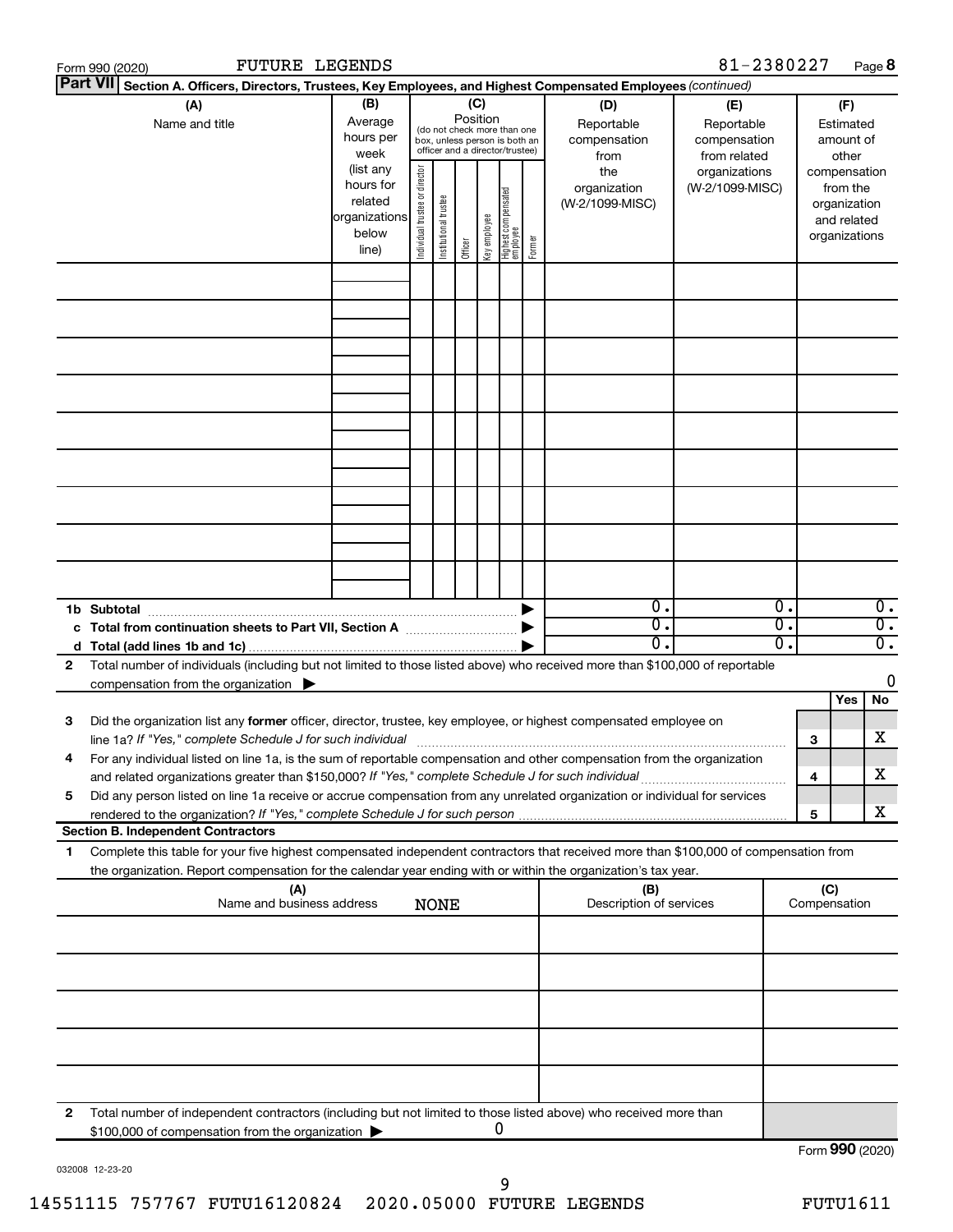| <b>Part VIII</b><br>(D)<br>Revenue excluded<br>Related or exempt<br>Unrelated<br>Total revenue<br>from tax under<br>function revenue business revenue<br>sections 512 - 514<br>Contributions, Gifts, Grants<br>and Other Similar Amounts<br>1a<br>1 a Federated campaigns<br>1 <sub>b</sub><br>Membership dues<br>b<br>1 <sub>c</sub><br>c Fundraising events<br>1 <sub>d</sub><br>d Related organizations<br>Government grants (contributions)<br>1e<br>е<br>All other contributions, gifts, grants, and<br>98,775.<br>similar amounts not included above<br>1f<br>$1g$ \$<br>Noncash contributions included in lines 1a-1f<br>98,775.<br><b>Business Code</b><br>Program Service<br>Revenue<br>2 a<br>b<br>the control of the control of the control of the control of the control of<br>c<br>the control of the control of the control of the control of the control of<br>d<br>the control of the control of the control of the control of the control of<br>е<br>f<br>g<br>3<br>Investment income (including dividends, interest, and<br>35,748.<br>35,748.<br>▶<br>Income from investment of tax-exempt bond proceeds<br>4<br>5<br>(i) Real<br>(ii) Personal<br>  6a<br>Gross rents<br>6а<br>$\overline{\phantom{a}}$<br>6 <sub>b</sub><br>Less: rental expenses<br>6c<br>Rental income or (loss)<br>с<br>Net rental income or (loss)<br>d<br>(i) Securities<br>(ii) Other<br>Gross amount from sales of<br>7 а<br>assets other than inventory<br>7a<br>Less: cost or other basis<br>evenue<br>and sales expenses<br>7b<br>7c<br>c Gain or (loss)<br>Other R<br>8 a Gross income from fundraising events (not<br>including \$<br>of<br>contributions reported on line 1c). See<br>l 8b<br>b<br>Net income or (loss) from fundraising events<br>c<br>9 a Gross income from gaming activities. See<br>l 9b<br><b>b</b> Less: direct expenses <b>contained b</b> Less: direct expenses<br>c Net income or (loss) from gaming activities<br>10 a Gross sales of inventory, less returns<br><b>HObl</b><br><b>b</b> Less: cost of goods sold<br>c Net income or (loss) from sales of inventory<br><b>Business Code</b><br>Miscellaneous<br>Revenue<br>11a<br>b<br>c<br>$\blacktriangleright$<br>134,523.<br>35,748.<br>0.<br>0.<br>12<br>032009 12-23-20 |  |  | <b>FUTURE LEGENDS</b><br>Form 990 (2020) |  |  | 81-2380227 | Page 9          |
|-----------------------------------------------------------------------------------------------------------------------------------------------------------------------------------------------------------------------------------------------------------------------------------------------------------------------------------------------------------------------------------------------------------------------------------------------------------------------------------------------------------------------------------------------------------------------------------------------------------------------------------------------------------------------------------------------------------------------------------------------------------------------------------------------------------------------------------------------------------------------------------------------------------------------------------------------------------------------------------------------------------------------------------------------------------------------------------------------------------------------------------------------------------------------------------------------------------------------------------------------------------------------------------------------------------------------------------------------------------------------------------------------------------------------------------------------------------------------------------------------------------------------------------------------------------------------------------------------------------------------------------------------------------------------------------------------------------------------------------------------------------------------------------------------------------------------------------------------------------------------------------------------------------------------------------------------------------------------------------------------------------------------------------------------------------------------------------------------------------------------------------------------------------------------------------------------------------------------------------------------------------|--|--|------------------------------------------|--|--|------------|-----------------|
|                                                                                                                                                                                                                                                                                                                                                                                                                                                                                                                                                                                                                                                                                                                                                                                                                                                                                                                                                                                                                                                                                                                                                                                                                                                                                                                                                                                                                                                                                                                                                                                                                                                                                                                                                                                                                                                                                                                                                                                                                                                                                                                                                                                                                                                           |  |  | <b>Statement of Revenue</b>              |  |  |            |                 |
|                                                                                                                                                                                                                                                                                                                                                                                                                                                                                                                                                                                                                                                                                                                                                                                                                                                                                                                                                                                                                                                                                                                                                                                                                                                                                                                                                                                                                                                                                                                                                                                                                                                                                                                                                                                                                                                                                                                                                                                                                                                                                                                                                                                                                                                           |  |  |                                          |  |  |            |                 |
|                                                                                                                                                                                                                                                                                                                                                                                                                                                                                                                                                                                                                                                                                                                                                                                                                                                                                                                                                                                                                                                                                                                                                                                                                                                                                                                                                                                                                                                                                                                                                                                                                                                                                                                                                                                                                                                                                                                                                                                                                                                                                                                                                                                                                                                           |  |  |                                          |  |  |            |                 |
|                                                                                                                                                                                                                                                                                                                                                                                                                                                                                                                                                                                                                                                                                                                                                                                                                                                                                                                                                                                                                                                                                                                                                                                                                                                                                                                                                                                                                                                                                                                                                                                                                                                                                                                                                                                                                                                                                                                                                                                                                                                                                                                                                                                                                                                           |  |  |                                          |  |  |            |                 |
|                                                                                                                                                                                                                                                                                                                                                                                                                                                                                                                                                                                                                                                                                                                                                                                                                                                                                                                                                                                                                                                                                                                                                                                                                                                                                                                                                                                                                                                                                                                                                                                                                                                                                                                                                                                                                                                                                                                                                                                                                                                                                                                                                                                                                                                           |  |  |                                          |  |  |            |                 |
|                                                                                                                                                                                                                                                                                                                                                                                                                                                                                                                                                                                                                                                                                                                                                                                                                                                                                                                                                                                                                                                                                                                                                                                                                                                                                                                                                                                                                                                                                                                                                                                                                                                                                                                                                                                                                                                                                                                                                                                                                                                                                                                                                                                                                                                           |  |  |                                          |  |  |            |                 |
|                                                                                                                                                                                                                                                                                                                                                                                                                                                                                                                                                                                                                                                                                                                                                                                                                                                                                                                                                                                                                                                                                                                                                                                                                                                                                                                                                                                                                                                                                                                                                                                                                                                                                                                                                                                                                                                                                                                                                                                                                                                                                                                                                                                                                                                           |  |  |                                          |  |  |            |                 |
|                                                                                                                                                                                                                                                                                                                                                                                                                                                                                                                                                                                                                                                                                                                                                                                                                                                                                                                                                                                                                                                                                                                                                                                                                                                                                                                                                                                                                                                                                                                                                                                                                                                                                                                                                                                                                                                                                                                                                                                                                                                                                                                                                                                                                                                           |  |  |                                          |  |  |            |                 |
|                                                                                                                                                                                                                                                                                                                                                                                                                                                                                                                                                                                                                                                                                                                                                                                                                                                                                                                                                                                                                                                                                                                                                                                                                                                                                                                                                                                                                                                                                                                                                                                                                                                                                                                                                                                                                                                                                                                                                                                                                                                                                                                                                                                                                                                           |  |  |                                          |  |  |            |                 |
|                                                                                                                                                                                                                                                                                                                                                                                                                                                                                                                                                                                                                                                                                                                                                                                                                                                                                                                                                                                                                                                                                                                                                                                                                                                                                                                                                                                                                                                                                                                                                                                                                                                                                                                                                                                                                                                                                                                                                                                                                                                                                                                                                                                                                                                           |  |  |                                          |  |  |            |                 |
|                                                                                                                                                                                                                                                                                                                                                                                                                                                                                                                                                                                                                                                                                                                                                                                                                                                                                                                                                                                                                                                                                                                                                                                                                                                                                                                                                                                                                                                                                                                                                                                                                                                                                                                                                                                                                                                                                                                                                                                                                                                                                                                                                                                                                                                           |  |  |                                          |  |  |            |                 |
|                                                                                                                                                                                                                                                                                                                                                                                                                                                                                                                                                                                                                                                                                                                                                                                                                                                                                                                                                                                                                                                                                                                                                                                                                                                                                                                                                                                                                                                                                                                                                                                                                                                                                                                                                                                                                                                                                                                                                                                                                                                                                                                                                                                                                                                           |  |  |                                          |  |  |            |                 |
|                                                                                                                                                                                                                                                                                                                                                                                                                                                                                                                                                                                                                                                                                                                                                                                                                                                                                                                                                                                                                                                                                                                                                                                                                                                                                                                                                                                                                                                                                                                                                                                                                                                                                                                                                                                                                                                                                                                                                                                                                                                                                                                                                                                                                                                           |  |  |                                          |  |  |            |                 |
|                                                                                                                                                                                                                                                                                                                                                                                                                                                                                                                                                                                                                                                                                                                                                                                                                                                                                                                                                                                                                                                                                                                                                                                                                                                                                                                                                                                                                                                                                                                                                                                                                                                                                                                                                                                                                                                                                                                                                                                                                                                                                                                                                                                                                                                           |  |  |                                          |  |  |            |                 |
|                                                                                                                                                                                                                                                                                                                                                                                                                                                                                                                                                                                                                                                                                                                                                                                                                                                                                                                                                                                                                                                                                                                                                                                                                                                                                                                                                                                                                                                                                                                                                                                                                                                                                                                                                                                                                                                                                                                                                                                                                                                                                                                                                                                                                                                           |  |  |                                          |  |  |            |                 |
|                                                                                                                                                                                                                                                                                                                                                                                                                                                                                                                                                                                                                                                                                                                                                                                                                                                                                                                                                                                                                                                                                                                                                                                                                                                                                                                                                                                                                                                                                                                                                                                                                                                                                                                                                                                                                                                                                                                                                                                                                                                                                                                                                                                                                                                           |  |  |                                          |  |  |            |                 |
|                                                                                                                                                                                                                                                                                                                                                                                                                                                                                                                                                                                                                                                                                                                                                                                                                                                                                                                                                                                                                                                                                                                                                                                                                                                                                                                                                                                                                                                                                                                                                                                                                                                                                                                                                                                                                                                                                                                                                                                                                                                                                                                                                                                                                                                           |  |  |                                          |  |  |            |                 |
|                                                                                                                                                                                                                                                                                                                                                                                                                                                                                                                                                                                                                                                                                                                                                                                                                                                                                                                                                                                                                                                                                                                                                                                                                                                                                                                                                                                                                                                                                                                                                                                                                                                                                                                                                                                                                                                                                                                                                                                                                                                                                                                                                                                                                                                           |  |  |                                          |  |  |            |                 |
|                                                                                                                                                                                                                                                                                                                                                                                                                                                                                                                                                                                                                                                                                                                                                                                                                                                                                                                                                                                                                                                                                                                                                                                                                                                                                                                                                                                                                                                                                                                                                                                                                                                                                                                                                                                                                                                                                                                                                                                                                                                                                                                                                                                                                                                           |  |  |                                          |  |  |            |                 |
|                                                                                                                                                                                                                                                                                                                                                                                                                                                                                                                                                                                                                                                                                                                                                                                                                                                                                                                                                                                                                                                                                                                                                                                                                                                                                                                                                                                                                                                                                                                                                                                                                                                                                                                                                                                                                                                                                                                                                                                                                                                                                                                                                                                                                                                           |  |  |                                          |  |  |            |                 |
|                                                                                                                                                                                                                                                                                                                                                                                                                                                                                                                                                                                                                                                                                                                                                                                                                                                                                                                                                                                                                                                                                                                                                                                                                                                                                                                                                                                                                                                                                                                                                                                                                                                                                                                                                                                                                                                                                                                                                                                                                                                                                                                                                                                                                                                           |  |  |                                          |  |  |            |                 |
|                                                                                                                                                                                                                                                                                                                                                                                                                                                                                                                                                                                                                                                                                                                                                                                                                                                                                                                                                                                                                                                                                                                                                                                                                                                                                                                                                                                                                                                                                                                                                                                                                                                                                                                                                                                                                                                                                                                                                                                                                                                                                                                                                                                                                                                           |  |  |                                          |  |  |            |                 |
|                                                                                                                                                                                                                                                                                                                                                                                                                                                                                                                                                                                                                                                                                                                                                                                                                                                                                                                                                                                                                                                                                                                                                                                                                                                                                                                                                                                                                                                                                                                                                                                                                                                                                                                                                                                                                                                                                                                                                                                                                                                                                                                                                                                                                                                           |  |  |                                          |  |  |            |                 |
|                                                                                                                                                                                                                                                                                                                                                                                                                                                                                                                                                                                                                                                                                                                                                                                                                                                                                                                                                                                                                                                                                                                                                                                                                                                                                                                                                                                                                                                                                                                                                                                                                                                                                                                                                                                                                                                                                                                                                                                                                                                                                                                                                                                                                                                           |  |  |                                          |  |  |            |                 |
|                                                                                                                                                                                                                                                                                                                                                                                                                                                                                                                                                                                                                                                                                                                                                                                                                                                                                                                                                                                                                                                                                                                                                                                                                                                                                                                                                                                                                                                                                                                                                                                                                                                                                                                                                                                                                                                                                                                                                                                                                                                                                                                                                                                                                                                           |  |  |                                          |  |  |            |                 |
|                                                                                                                                                                                                                                                                                                                                                                                                                                                                                                                                                                                                                                                                                                                                                                                                                                                                                                                                                                                                                                                                                                                                                                                                                                                                                                                                                                                                                                                                                                                                                                                                                                                                                                                                                                                                                                                                                                                                                                                                                                                                                                                                                                                                                                                           |  |  |                                          |  |  |            |                 |
|                                                                                                                                                                                                                                                                                                                                                                                                                                                                                                                                                                                                                                                                                                                                                                                                                                                                                                                                                                                                                                                                                                                                                                                                                                                                                                                                                                                                                                                                                                                                                                                                                                                                                                                                                                                                                                                                                                                                                                                                                                                                                                                                                                                                                                                           |  |  |                                          |  |  |            |                 |
|                                                                                                                                                                                                                                                                                                                                                                                                                                                                                                                                                                                                                                                                                                                                                                                                                                                                                                                                                                                                                                                                                                                                                                                                                                                                                                                                                                                                                                                                                                                                                                                                                                                                                                                                                                                                                                                                                                                                                                                                                                                                                                                                                                                                                                                           |  |  |                                          |  |  |            |                 |
|                                                                                                                                                                                                                                                                                                                                                                                                                                                                                                                                                                                                                                                                                                                                                                                                                                                                                                                                                                                                                                                                                                                                                                                                                                                                                                                                                                                                                                                                                                                                                                                                                                                                                                                                                                                                                                                                                                                                                                                                                                                                                                                                                                                                                                                           |  |  |                                          |  |  |            |                 |
|                                                                                                                                                                                                                                                                                                                                                                                                                                                                                                                                                                                                                                                                                                                                                                                                                                                                                                                                                                                                                                                                                                                                                                                                                                                                                                                                                                                                                                                                                                                                                                                                                                                                                                                                                                                                                                                                                                                                                                                                                                                                                                                                                                                                                                                           |  |  |                                          |  |  |            |                 |
|                                                                                                                                                                                                                                                                                                                                                                                                                                                                                                                                                                                                                                                                                                                                                                                                                                                                                                                                                                                                                                                                                                                                                                                                                                                                                                                                                                                                                                                                                                                                                                                                                                                                                                                                                                                                                                                                                                                                                                                                                                                                                                                                                                                                                                                           |  |  |                                          |  |  |            |                 |
|                                                                                                                                                                                                                                                                                                                                                                                                                                                                                                                                                                                                                                                                                                                                                                                                                                                                                                                                                                                                                                                                                                                                                                                                                                                                                                                                                                                                                                                                                                                                                                                                                                                                                                                                                                                                                                                                                                                                                                                                                                                                                                                                                                                                                                                           |  |  |                                          |  |  |            |                 |
|                                                                                                                                                                                                                                                                                                                                                                                                                                                                                                                                                                                                                                                                                                                                                                                                                                                                                                                                                                                                                                                                                                                                                                                                                                                                                                                                                                                                                                                                                                                                                                                                                                                                                                                                                                                                                                                                                                                                                                                                                                                                                                                                                                                                                                                           |  |  |                                          |  |  |            |                 |
|                                                                                                                                                                                                                                                                                                                                                                                                                                                                                                                                                                                                                                                                                                                                                                                                                                                                                                                                                                                                                                                                                                                                                                                                                                                                                                                                                                                                                                                                                                                                                                                                                                                                                                                                                                                                                                                                                                                                                                                                                                                                                                                                                                                                                                                           |  |  |                                          |  |  |            |                 |
|                                                                                                                                                                                                                                                                                                                                                                                                                                                                                                                                                                                                                                                                                                                                                                                                                                                                                                                                                                                                                                                                                                                                                                                                                                                                                                                                                                                                                                                                                                                                                                                                                                                                                                                                                                                                                                                                                                                                                                                                                                                                                                                                                                                                                                                           |  |  |                                          |  |  |            |                 |
|                                                                                                                                                                                                                                                                                                                                                                                                                                                                                                                                                                                                                                                                                                                                                                                                                                                                                                                                                                                                                                                                                                                                                                                                                                                                                                                                                                                                                                                                                                                                                                                                                                                                                                                                                                                                                                                                                                                                                                                                                                                                                                                                                                                                                                                           |  |  |                                          |  |  |            |                 |
|                                                                                                                                                                                                                                                                                                                                                                                                                                                                                                                                                                                                                                                                                                                                                                                                                                                                                                                                                                                                                                                                                                                                                                                                                                                                                                                                                                                                                                                                                                                                                                                                                                                                                                                                                                                                                                                                                                                                                                                                                                                                                                                                                                                                                                                           |  |  |                                          |  |  |            |                 |
|                                                                                                                                                                                                                                                                                                                                                                                                                                                                                                                                                                                                                                                                                                                                                                                                                                                                                                                                                                                                                                                                                                                                                                                                                                                                                                                                                                                                                                                                                                                                                                                                                                                                                                                                                                                                                                                                                                                                                                                                                                                                                                                                                                                                                                                           |  |  |                                          |  |  |            |                 |
|                                                                                                                                                                                                                                                                                                                                                                                                                                                                                                                                                                                                                                                                                                                                                                                                                                                                                                                                                                                                                                                                                                                                                                                                                                                                                                                                                                                                                                                                                                                                                                                                                                                                                                                                                                                                                                                                                                                                                                                                                                                                                                                                                                                                                                                           |  |  |                                          |  |  |            |                 |
|                                                                                                                                                                                                                                                                                                                                                                                                                                                                                                                                                                                                                                                                                                                                                                                                                                                                                                                                                                                                                                                                                                                                                                                                                                                                                                                                                                                                                                                                                                                                                                                                                                                                                                                                                                                                                                                                                                                                                                                                                                                                                                                                                                                                                                                           |  |  |                                          |  |  |            |                 |
|                                                                                                                                                                                                                                                                                                                                                                                                                                                                                                                                                                                                                                                                                                                                                                                                                                                                                                                                                                                                                                                                                                                                                                                                                                                                                                                                                                                                                                                                                                                                                                                                                                                                                                                                                                                                                                                                                                                                                                                                                                                                                                                                                                                                                                                           |  |  |                                          |  |  |            |                 |
|                                                                                                                                                                                                                                                                                                                                                                                                                                                                                                                                                                                                                                                                                                                                                                                                                                                                                                                                                                                                                                                                                                                                                                                                                                                                                                                                                                                                                                                                                                                                                                                                                                                                                                                                                                                                                                                                                                                                                                                                                                                                                                                                                                                                                                                           |  |  |                                          |  |  |            |                 |
|                                                                                                                                                                                                                                                                                                                                                                                                                                                                                                                                                                                                                                                                                                                                                                                                                                                                                                                                                                                                                                                                                                                                                                                                                                                                                                                                                                                                                                                                                                                                                                                                                                                                                                                                                                                                                                                                                                                                                                                                                                                                                                                                                                                                                                                           |  |  |                                          |  |  |            |                 |
|                                                                                                                                                                                                                                                                                                                                                                                                                                                                                                                                                                                                                                                                                                                                                                                                                                                                                                                                                                                                                                                                                                                                                                                                                                                                                                                                                                                                                                                                                                                                                                                                                                                                                                                                                                                                                                                                                                                                                                                                                                                                                                                                                                                                                                                           |  |  |                                          |  |  |            |                 |
|                                                                                                                                                                                                                                                                                                                                                                                                                                                                                                                                                                                                                                                                                                                                                                                                                                                                                                                                                                                                                                                                                                                                                                                                                                                                                                                                                                                                                                                                                                                                                                                                                                                                                                                                                                                                                                                                                                                                                                                                                                                                                                                                                                                                                                                           |  |  |                                          |  |  |            |                 |
|                                                                                                                                                                                                                                                                                                                                                                                                                                                                                                                                                                                                                                                                                                                                                                                                                                                                                                                                                                                                                                                                                                                                                                                                                                                                                                                                                                                                                                                                                                                                                                                                                                                                                                                                                                                                                                                                                                                                                                                                                                                                                                                                                                                                                                                           |  |  |                                          |  |  |            |                 |
|                                                                                                                                                                                                                                                                                                                                                                                                                                                                                                                                                                                                                                                                                                                                                                                                                                                                                                                                                                                                                                                                                                                                                                                                                                                                                                                                                                                                                                                                                                                                                                                                                                                                                                                                                                                                                                                                                                                                                                                                                                                                                                                                                                                                                                                           |  |  |                                          |  |  |            |                 |
|                                                                                                                                                                                                                                                                                                                                                                                                                                                                                                                                                                                                                                                                                                                                                                                                                                                                                                                                                                                                                                                                                                                                                                                                                                                                                                                                                                                                                                                                                                                                                                                                                                                                                                                                                                                                                                                                                                                                                                                                                                                                                                                                                                                                                                                           |  |  |                                          |  |  |            |                 |
|                                                                                                                                                                                                                                                                                                                                                                                                                                                                                                                                                                                                                                                                                                                                                                                                                                                                                                                                                                                                                                                                                                                                                                                                                                                                                                                                                                                                                                                                                                                                                                                                                                                                                                                                                                                                                                                                                                                                                                                                                                                                                                                                                                                                                                                           |  |  |                                          |  |  |            |                 |
|                                                                                                                                                                                                                                                                                                                                                                                                                                                                                                                                                                                                                                                                                                                                                                                                                                                                                                                                                                                                                                                                                                                                                                                                                                                                                                                                                                                                                                                                                                                                                                                                                                                                                                                                                                                                                                                                                                                                                                                                                                                                                                                                                                                                                                                           |  |  |                                          |  |  |            |                 |
|                                                                                                                                                                                                                                                                                                                                                                                                                                                                                                                                                                                                                                                                                                                                                                                                                                                                                                                                                                                                                                                                                                                                                                                                                                                                                                                                                                                                                                                                                                                                                                                                                                                                                                                                                                                                                                                                                                                                                                                                                                                                                                                                                                                                                                                           |  |  |                                          |  |  |            |                 |
|                                                                                                                                                                                                                                                                                                                                                                                                                                                                                                                                                                                                                                                                                                                                                                                                                                                                                                                                                                                                                                                                                                                                                                                                                                                                                                                                                                                                                                                                                                                                                                                                                                                                                                                                                                                                                                                                                                                                                                                                                                                                                                                                                                                                                                                           |  |  |                                          |  |  |            |                 |
|                                                                                                                                                                                                                                                                                                                                                                                                                                                                                                                                                                                                                                                                                                                                                                                                                                                                                                                                                                                                                                                                                                                                                                                                                                                                                                                                                                                                                                                                                                                                                                                                                                                                                                                                                                                                                                                                                                                                                                                                                                                                                                                                                                                                                                                           |  |  |                                          |  |  |            |                 |
|                                                                                                                                                                                                                                                                                                                                                                                                                                                                                                                                                                                                                                                                                                                                                                                                                                                                                                                                                                                                                                                                                                                                                                                                                                                                                                                                                                                                                                                                                                                                                                                                                                                                                                                                                                                                                                                                                                                                                                                                                                                                                                                                                                                                                                                           |  |  |                                          |  |  |            |                 |
|                                                                                                                                                                                                                                                                                                                                                                                                                                                                                                                                                                                                                                                                                                                                                                                                                                                                                                                                                                                                                                                                                                                                                                                                                                                                                                                                                                                                                                                                                                                                                                                                                                                                                                                                                                                                                                                                                                                                                                                                                                                                                                                                                                                                                                                           |  |  |                                          |  |  |            |                 |
|                                                                                                                                                                                                                                                                                                                                                                                                                                                                                                                                                                                                                                                                                                                                                                                                                                                                                                                                                                                                                                                                                                                                                                                                                                                                                                                                                                                                                                                                                                                                                                                                                                                                                                                                                                                                                                                                                                                                                                                                                                                                                                                                                                                                                                                           |  |  |                                          |  |  |            | Form 990 (2020) |

032009 12-23-20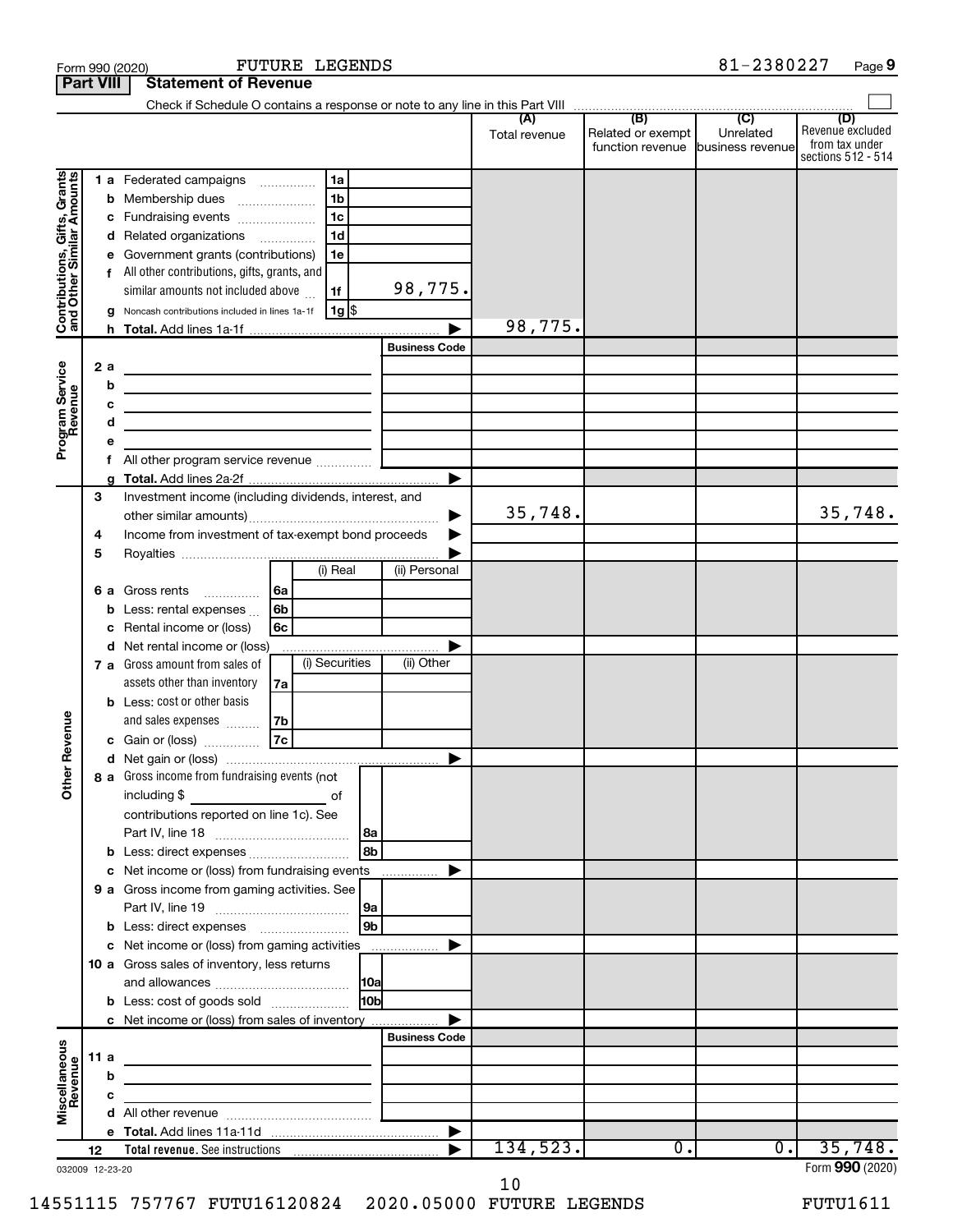FUTURE LEGENDS

**Part IX Statement of Functional Expenses**

|          | Section 501(c)(3) and 501(c)(4) organizations must complete all columns. All other organizations must complete column (A).                                 |                       |                                    |                                                      |                                |
|----------|------------------------------------------------------------------------------------------------------------------------------------------------------------|-----------------------|------------------------------------|------------------------------------------------------|--------------------------------|
|          | Check if Schedule O contains a response or note to any line in this Part IX                                                                                |                       |                                    |                                                      | $\mathbf{X}$                   |
|          | Do not include amounts reported on lines 6b,<br>7b, 8b, 9b, and 10b of Part VIII.                                                                          | (A)<br>Total expenses | (B)<br>Program service<br>expenses | $\overline{C}$<br>Management and<br>general expenses | (D)<br>Fundraising<br>expenses |
| 1        | Grants and other assistance to domestic organizations                                                                                                      |                       |                                    |                                                      |                                |
|          | and domestic governments. See Part IV, line 21                                                                                                             |                       |                                    |                                                      |                                |
| 2        | Grants and other assistance to domestic                                                                                                                    |                       |                                    |                                                      |                                |
|          | individuals. See Part IV, line 22                                                                                                                          | 59, 243.              | 59,243.                            |                                                      |                                |
| З        | Grants and other assistance to foreign                                                                                                                     |                       |                                    |                                                      |                                |
|          | organizations, foreign governments, and foreign                                                                                                            |                       |                                    |                                                      |                                |
|          | individuals. See Part IV, lines 15 and 16                                                                                                                  |                       |                                    |                                                      |                                |
| 4        | Benefits paid to or for members                                                                                                                            |                       |                                    |                                                      |                                |
| 5        | Compensation of current officers, directors,                                                                                                               |                       |                                    |                                                      |                                |
|          | trustees, and key employees                                                                                                                                |                       |                                    |                                                      |                                |
| 6        | Compensation not included above to disqualified                                                                                                            |                       |                                    |                                                      |                                |
|          | persons (as defined under section $4958(f)(1)$ ) and                                                                                                       |                       |                                    |                                                      |                                |
|          | persons described in section 4958(c)(3)(B)                                                                                                                 |                       |                                    |                                                      |                                |
| 7        |                                                                                                                                                            |                       |                                    |                                                      |                                |
| 8        | Pension plan accruals and contributions (include                                                                                                           |                       |                                    |                                                      |                                |
|          | section 401(k) and 403(b) employer contributions)                                                                                                          |                       |                                    |                                                      |                                |
| 9        |                                                                                                                                                            |                       |                                    |                                                      |                                |
| 10       |                                                                                                                                                            |                       |                                    |                                                      |                                |
| 11       | Fees for services (nonemployees):                                                                                                                          |                       |                                    |                                                      |                                |
| a        |                                                                                                                                                            |                       |                                    |                                                      |                                |
| b        |                                                                                                                                                            |                       |                                    |                                                      |                                |
|          |                                                                                                                                                            |                       |                                    |                                                      |                                |
|          |                                                                                                                                                            |                       |                                    |                                                      |                                |
| е        | Professional fundraising services. See Part IV, line 17                                                                                                    |                       |                                    |                                                      |                                |
|          | Investment management fees                                                                                                                                 |                       |                                    |                                                      |                                |
| g        | Other. (If line 11g amount exceeds 10% of line 25,                                                                                                         |                       |                                    |                                                      |                                |
|          | column (A) amount, list line 11g expenses on Sch O.)                                                                                                       | 15,506.               | $\frac{10,854.}{16,705.}$          | 3,101.                                               | 1,551.                         |
| 12       |                                                                                                                                                            | 16,705.               |                                    |                                                      |                                |
| 13       |                                                                                                                                                            | 1,348.                |                                    | 1,348.                                               |                                |
| 14       |                                                                                                                                                            |                       |                                    |                                                      |                                |
| 15       |                                                                                                                                                            |                       |                                    |                                                      |                                |
| 16       |                                                                                                                                                            |                       |                                    |                                                      |                                |
| 17       |                                                                                                                                                            | 58.                   |                                    |                                                      | 58.                            |
| 18       | Payments of travel or entertainment expenses                                                                                                               |                       |                                    |                                                      |                                |
|          | for any federal, state, or local public officials                                                                                                          |                       |                                    |                                                      |                                |
| 19       | Conferences, conventions, and meetings                                                                                                                     |                       |                                    |                                                      |                                |
| 20       | Interest                                                                                                                                                   |                       |                                    |                                                      |                                |
| 21       |                                                                                                                                                            | 43.                   |                                    | 43.                                                  |                                |
| 22       | Depreciation, depletion, and amortization                                                                                                                  | 2,027.                |                                    | 2,027.                                               |                                |
| 23<br>24 | Insurance<br>Other expenses. Itemize expenses not covered                                                                                                  |                       |                                    |                                                      |                                |
|          | above (List miscellaneous expenses on line 24e. If<br>line 24e amount exceeds 10% of line 25, column (A)<br>amount, list line 24e expenses on Schedule O.) |                       |                                    |                                                      |                                |
| a        | MEALS & ENTERTAINMENT                                                                                                                                      | 24, 240.              | 16,968.                            |                                                      | 7,272.                         |
| h        | <b>SOFTWARE</b>                                                                                                                                            | 12,006.               | 5,578.                             | 850.                                                 | 5,578.                         |
|          | POSTAGE AND PRINTING                                                                                                                                       | 5,225.                | 4,600.                             | 625.                                                 |                                |
| d        | BANK & CREDIT CARD FEES                                                                                                                                    | 3,583.                |                                    | 3,583.                                               |                                |
|          | e All other expenses                                                                                                                                       | 4,374.                | 1,246.                             | 1,641.                                               | 1,487.                         |
| 25       | Total functional expenses. Add lines 1 through 24e                                                                                                         | 144,358.              | 115,194.                           | 13,218.                                              | 15,946.                        |
| 26       | <b>Joint costs.</b> Complete this line only if the organization                                                                                            |                       |                                    |                                                      |                                |
|          | reported in column (B) joint costs from a combined                                                                                                         |                       |                                    |                                                      |                                |
|          | educational campaign and fundraising solicitation.                                                                                                         |                       |                                    |                                                      |                                |
|          | Check here $\blacktriangleright$<br>if following SOP 98-2 (ASC 958-720)                                                                                    |                       |                                    |                                                      |                                |
|          | 032010 12-23-20                                                                                                                                            |                       |                                    |                                                      | Form 990 (2020)                |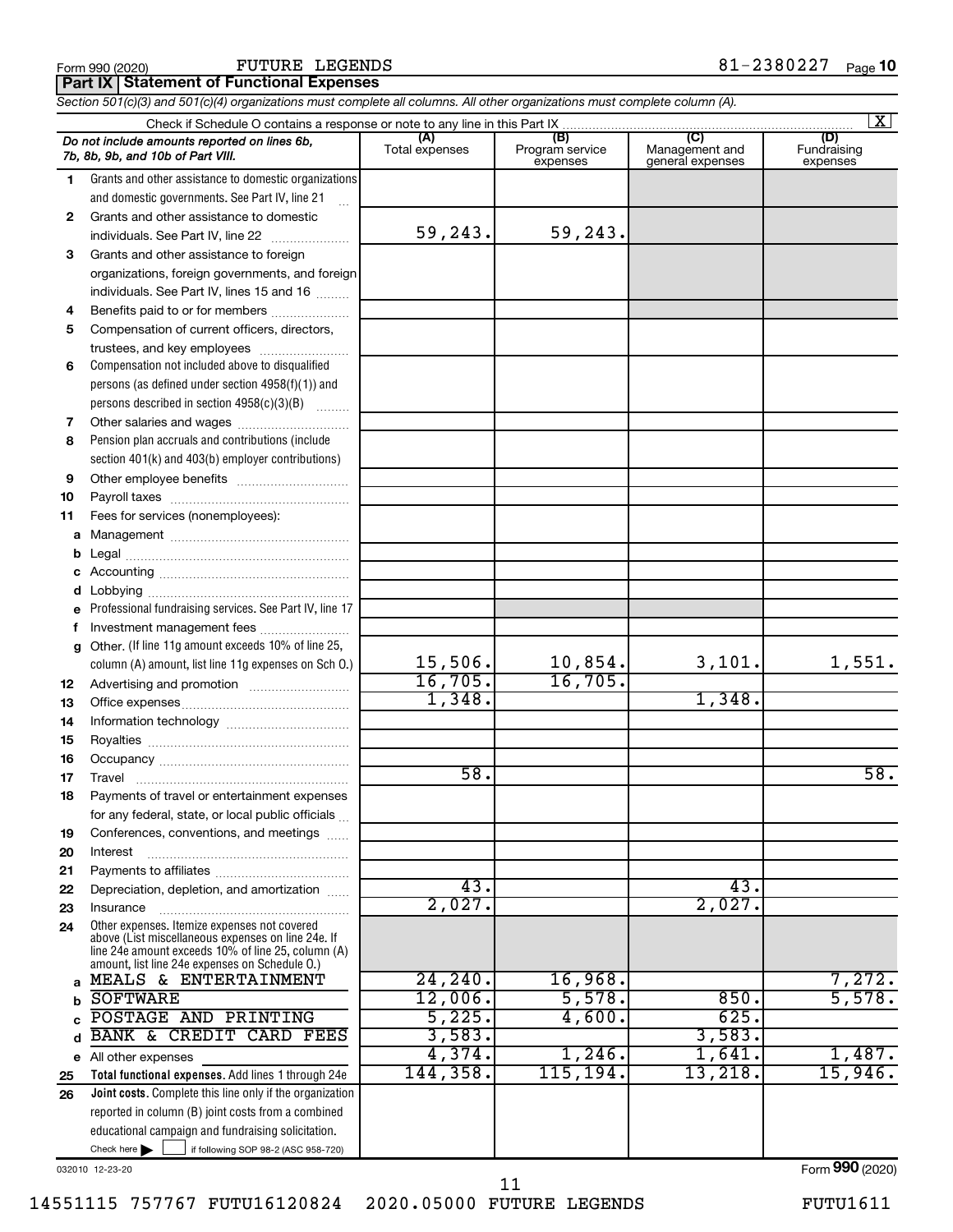|  | <b>FUTURE LEGENDS</b><br>Form 990 (2020) |                         | 81-2380227<br>Page 11 |
|--|------------------------------------------|-------------------------|-----------------------|
|  | <b>Part X   Balance Sheet</b>            |                         |                       |
|  |                                          |                         |                       |
|  |                                          | (A<br>Beginning of year | (B)<br>End of year    |
|  | Cash - non-interest-bearing              | 66,359                  |                       |
|  |                                          |                         |                       |

|                           |    |                                                                                                                                                                                                                               |  |               | Beginning of year |                 | End of year      |
|---------------------------|----|-------------------------------------------------------------------------------------------------------------------------------------------------------------------------------------------------------------------------------|--|---------------|-------------------|-----------------|------------------|
|                           | 1  |                                                                                                                                                                                                                               |  |               | 66, 359.          | 1               | 47, 265.         |
|                           | 2  |                                                                                                                                                                                                                               |  |               |                   | $\mathbf{2}$    |                  |
|                           | З  |                                                                                                                                                                                                                               |  |               |                   | 3               |                  |
|                           | 4  |                                                                                                                                                                                                                               |  |               |                   | 4               |                  |
|                           | 5  | Loans and other receivables from any current or former officer, director,                                                                                                                                                     |  |               |                   |                 |                  |
|                           |    | trustee, key employee, creator or founder, substantial contributor, or 35%                                                                                                                                                    |  |               |                   |                 |                  |
|                           |    | controlled entity or family member of any of these persons [                                                                                                                                                                  |  |               |                   | 5               |                  |
|                           | 6  | Loans and other receivables from other disqualified persons (as defined                                                                                                                                                       |  |               |                   |                 |                  |
|                           |    | under section 4958(f)(1)), and persons described in section 4958(c)(3)(B)                                                                                                                                                     |  |               |                   | 6               |                  |
|                           | 7  |                                                                                                                                                                                                                               |  |               |                   | $\overline{7}$  |                  |
| Assets                    | 8  |                                                                                                                                                                                                                               |  |               |                   | 8               |                  |
|                           | 9  | Prepaid expenses and deferred charges [11] [11] Prepaid expenses and deferred charges [11] [11] Martin Marian Marian Marian Marian Marian Marian Marian Marian Marian Marian Marian Marian Marian Marian Marian Marian Marian |  |               |                   | 9               |                  |
|                           |    | <b>10a</b> Land, buildings, and equipment: cost or other                                                                                                                                                                      |  |               |                   |                 |                  |
|                           |    | basis. Complete Part VI of Schedule D  10a                                                                                                                                                                                    |  | <u>1,277.</u> |                   |                 |                  |
|                           |    |                                                                                                                                                                                                                               |  | 43.           | 0.                | 10 <sub>c</sub> | 1,234.           |
|                           | 11 |                                                                                                                                                                                                                               |  |               |                   | 11              |                  |
|                           | 12 |                                                                                                                                                                                                                               |  |               | 308,471.          | 12              | 316,496.         |
|                           | 13 |                                                                                                                                                                                                                               |  |               | 13                |                 |                  |
|                           | 14 |                                                                                                                                                                                                                               |  | 14            |                   |                 |                  |
|                           | 15 |                                                                                                                                                                                                                               |  |               |                   | 15              |                  |
|                           | 16 |                                                                                                                                                                                                                               |  |               | 374,830.          | 16              | 364,995.         |
|                           | 17 |                                                                                                                                                                                                                               |  |               |                   | 17              |                  |
|                           | 18 |                                                                                                                                                                                                                               |  |               |                   | 18              |                  |
|                           | 19 |                                                                                                                                                                                                                               |  |               |                   | 19              |                  |
|                           | 20 |                                                                                                                                                                                                                               |  | 20            |                   |                 |                  |
|                           | 21 | Escrow or custodial account liability. Complete Part IV of Schedule D                                                                                                                                                         |  |               |                   | 21              |                  |
|                           | 22 | Loans and other payables to any current or former officer, director,                                                                                                                                                          |  |               |                   |                 |                  |
| Liabilities               |    | trustee, key employee, creator or founder, substantial contributor, or 35%                                                                                                                                                    |  |               |                   |                 |                  |
|                           |    |                                                                                                                                                                                                                               |  |               |                   | 22              |                  |
|                           | 23 | Secured mortgages and notes payable to unrelated third parties                                                                                                                                                                |  |               |                   | 23              |                  |
|                           | 24 | Unsecured notes and loans payable to unrelated third parties                                                                                                                                                                  |  |               |                   | 24              |                  |
|                           | 25 | Other liabilities (including federal income tax, payables to related third                                                                                                                                                    |  |               |                   |                 |                  |
|                           |    | parties, and other liabilities not included on lines 17-24). Complete Part X                                                                                                                                                  |  |               |                   |                 |                  |
|                           |    | of Schedule D                                                                                                                                                                                                                 |  |               |                   | 25              |                  |
|                           | 26 |                                                                                                                                                                                                                               |  |               | $\overline{0}$ .  | 26              | $\overline{0}$ . |
| <b>ပိ</b>                 |    | Organizations that follow FASB ASC 958, check here ▶ □                                                                                                                                                                        |  |               |                   |                 |                  |
|                           |    | and complete lines 27, 28, 32, and 33.                                                                                                                                                                                        |  |               |                   |                 |                  |
|                           | 27 |                                                                                                                                                                                                                               |  |               |                   | 27              |                  |
|                           | 28 |                                                                                                                                                                                                                               |  |               |                   | 28              |                  |
|                           |    | Organizations that do not follow FASB ASC 958, check here $\blacktriangleright \lfloor X \rfloor$                                                                                                                             |  |               |                   |                 |                  |
| Net Assets or Fund Balanc |    | and complete lines 29 through 33.                                                                                                                                                                                             |  |               | 0.                |                 | 0.               |
|                           | 29 |                                                                                                                                                                                                                               |  |               | σ.                | 29              | $\overline{0}$ . |
|                           | 30 | Paid-in or capital surplus, or land, building, or equipment fund                                                                                                                                                              |  |               | 374,830.          | 30              | 364,995.         |
|                           | 31 | Retained earnings, endowment, accumulated income, or other funds                                                                                                                                                              |  |               | 374,830.          | 31              | 364,995.         |
|                           | 32 |                                                                                                                                                                                                                               |  |               | 374,830.          | 32              | 364,995.         |
|                           | 33 |                                                                                                                                                                                                                               |  |               |                   | 33              |                  |

Form (2020) **990**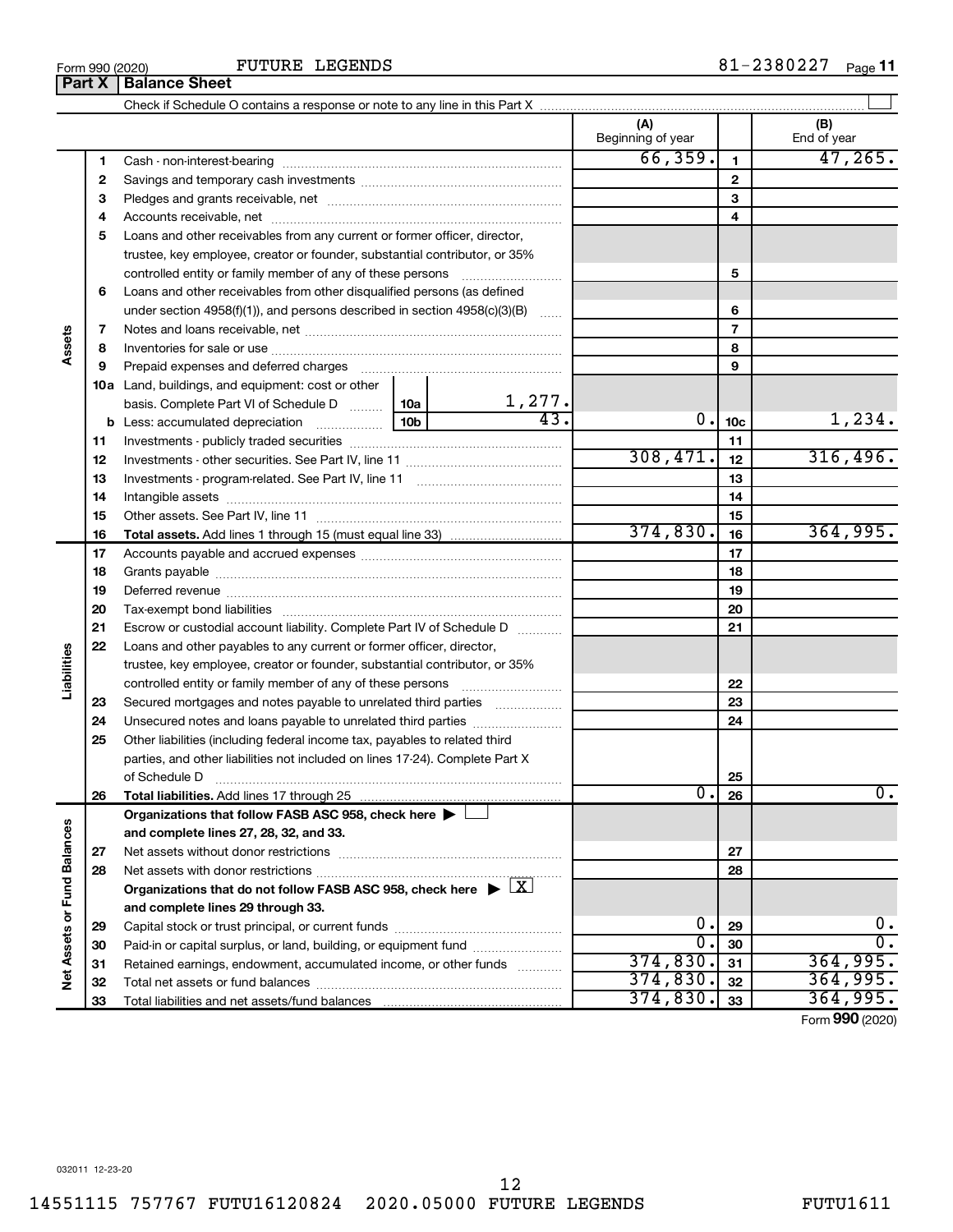|    | <b>FUTURE LEGENDS</b><br>Form 990 (2020)                                                                                                                                                                                       |                         | 81-2380227     |              | Page 12          |
|----|--------------------------------------------------------------------------------------------------------------------------------------------------------------------------------------------------------------------------------|-------------------------|----------------|--------------|------------------|
|    | Part XI<br><b>Reconciliation of Net Assets</b>                                                                                                                                                                                 |                         |                |              |                  |
|    |                                                                                                                                                                                                                                |                         |                |              |                  |
|    |                                                                                                                                                                                                                                |                         |                |              |                  |
| 1  |                                                                                                                                                                                                                                | 1                       |                |              | 134,523.         |
| 2  |                                                                                                                                                                                                                                | $\mathbf{2}$            |                |              | 144, 358.        |
| З  |                                                                                                                                                                                                                                | 3                       |                |              | $-9,835.$        |
| 4  |                                                                                                                                                                                                                                | $\overline{\mathbf{4}}$ |                |              | 374,830.         |
| 5  | Net unrealized gains (losses) on investments [11] matter contracts and the state of the state of the state of the state of the state of the state of the state of the state of the state of the state of the state of the stat | 5                       |                |              |                  |
| 6  |                                                                                                                                                                                                                                | 6                       |                |              |                  |
| 7  | Investment expenses www.communication.com/www.communication.com/www.communication.com/www.com                                                                                                                                  | $\overline{7}$          |                |              |                  |
| 8  |                                                                                                                                                                                                                                | 8                       |                |              |                  |
| 9  | Other changes in net assets or fund balances (explain on Schedule O)                                                                                                                                                           | 9                       |                |              | $\overline{0}$ . |
| 10 | Net assets or fund balances at end of year. Combine lines 3 through 9 (must equal Part X, line 32,                                                                                                                             |                         |                |              |                  |
|    |                                                                                                                                                                                                                                | 10                      |                |              | 364,995.         |
|    | Part XII Financial Statements and Reporting                                                                                                                                                                                    |                         |                |              |                  |
|    |                                                                                                                                                                                                                                |                         |                |              |                  |
|    |                                                                                                                                                                                                                                |                         |                | <b>Yes</b>   | No.              |
| 1. | Accounting method used to prepare the Form 990: $X \subset X$ Cash<br>Accrual L<br>Other                                                                                                                                       |                         |                |              |                  |
|    | If the organization changed its method of accounting from a prior year or checked "Other," explain in Schedule O.                                                                                                              |                         |                |              |                  |
|    |                                                                                                                                                                                                                                |                         | 2a             |              | x                |
|    | If "Yes," check a box below to indicate whether the financial statements for the year were compiled or reviewed on a                                                                                                           |                         |                |              |                  |
|    | separate basis, consolidated basis, or both:                                                                                                                                                                                   |                         |                |              |                  |
|    | Both consolidated and separate basis<br>Consolidated basis<br>Separate basis                                                                                                                                                   |                         |                |              |                  |
|    |                                                                                                                                                                                                                                |                         | 2 <sub>b</sub> |              | x                |
|    | If "Yes," check a box below to indicate whether the financial statements for the year were audited on a separate basis,                                                                                                        |                         |                |              |                  |
|    | consolidated basis, or both:                                                                                                                                                                                                   |                         |                |              |                  |
|    | <b>Consolidated basis</b><br>Both consolidated and separate basis<br>Separate basis                                                                                                                                            |                         |                |              |                  |
|    | c If "Yes" to line 2a or 2b, does the organization have a committee that assumes responsibility for oversight of the audit,                                                                                                    |                         |                |              |                  |
|    |                                                                                                                                                                                                                                |                         | 2c             |              |                  |
|    | If the organization changed either its oversight process or selection process during the tax year, explain on Schedule O.                                                                                                      |                         |                |              |                  |
|    | 3a As a result of a federal award, was the organization required to undergo an audit or audits as set forth in the Single Audit                                                                                                |                         |                |              |                  |
|    |                                                                                                                                                                                                                                |                         | За             |              | x                |
|    | <b>b</b> If "Yes," did the organization undergo the required audit or audits? If the organization did not undergo the required audit                                                                                           |                         |                |              |                  |
|    |                                                                                                                                                                                                                                |                         | 3b             | $000 \text{$ |                  |
|    |                                                                                                                                                                                                                                |                         |                |              |                  |

Form (2020) **990**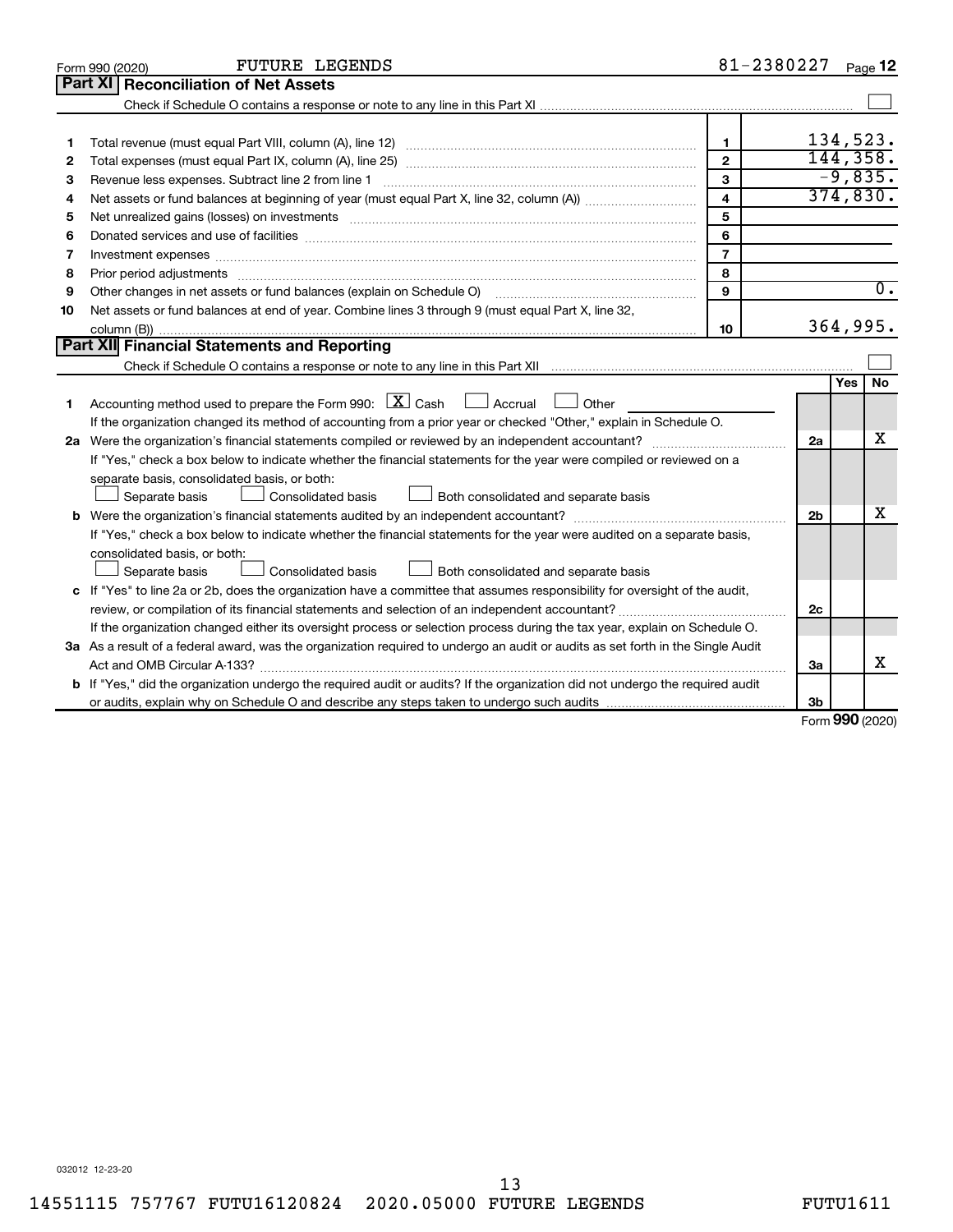**SCHEDULE A**

Department of the Treasury

# Form 990 or 990-EZ) **Public Charity Status and Public Support**<br>
Complete if the organization is a section 501(c)(3) organization or a section<br> **2020**

**4947(a)(1) nonexempt charitable trust.**

**| Attach to Form 990 or Form 990-EZ. | Go to www.irs.gov/Form990 for instructions and the latest information.**

| OMB No. 1545-0047                   |
|-------------------------------------|
| 2020                                |
| <b>Open to Public</b><br>Inspection |
|                                     |

|                |                     | Internal Revenue Service                                                                                                       |  | Go to www.irs.gov/Form990 for instructions and the latest information. | Inspection                                                                                                                                   |     |                                                                |                            |  |            |                                       |
|----------------|---------------------|--------------------------------------------------------------------------------------------------------------------------------|--|------------------------------------------------------------------------|----------------------------------------------------------------------------------------------------------------------------------------------|-----|----------------------------------------------------------------|----------------------------|--|------------|---------------------------------------|
|                |                     | Name of the organization                                                                                                       |  |                                                                        |                                                                                                                                              |     |                                                                |                            |  |            | <b>Employer identification number</b> |
|                |                     |                                                                                                                                |  | <b>FUTURE LEGENDS</b>                                                  |                                                                                                                                              |     |                                                                |                            |  | 81-2380227 |                                       |
|                | Part I              |                                                                                                                                |  |                                                                        | Reason for Public Charity Status. (All organizations must complete this part.) See instructions.                                             |     |                                                                |                            |  |            |                                       |
|                |                     |                                                                                                                                |  |                                                                        | The organization is not a private foundation because it is: (For lines 1 through 12, check only one box.)                                    |     |                                                                |                            |  |            |                                       |
| 1.             |                     |                                                                                                                                |  |                                                                        | A church, convention of churches, or association of churches described in section 170(b)(1)(A)(i).                                           |     |                                                                |                            |  |            |                                       |
| 2              |                     |                                                                                                                                |  |                                                                        | A school described in section 170(b)(1)(A)(ii). (Attach Schedule E (Form 990 or 990-EZ).)                                                    |     |                                                                |                            |  |            |                                       |
| з              |                     |                                                                                                                                |  |                                                                        | A hospital or a cooperative hospital service organization described in section 170(b)(1)(A)(iii).                                            |     |                                                                |                            |  |            |                                       |
| 4              |                     | city, and state:                                                                                                               |  |                                                                        | A medical research organization operated in conjunction with a hospital described in section 170(b)(1)(A)(iii). Enter the hospital's name,   |     |                                                                |                            |  |            |                                       |
| 5              |                     |                                                                                                                                |  |                                                                        | An organization operated for the benefit of a college or university owned or operated by a governmental unit described in                    |     |                                                                |                            |  |            |                                       |
|                |                     |                                                                                                                                |  | section 170(b)(1)(A)(iv). (Complete Part II.)                          |                                                                                                                                              |     |                                                                |                            |  |            |                                       |
| 6              |                     |                                                                                                                                |  |                                                                        | A federal, state, or local government or governmental unit described in section 170(b)(1)(A)(v).                                             |     |                                                                |                            |  |            |                                       |
| $\overline{7}$ |                     |                                                                                                                                |  |                                                                        | An organization that normally receives a substantial part of its support from a governmental unit or from the general public described in    |     |                                                                |                            |  |            |                                       |
|                |                     |                                                                                                                                |  | section 170(b)(1)(A)(vi). (Complete Part II.)                          |                                                                                                                                              |     |                                                                |                            |  |            |                                       |
| 8              |                     |                                                                                                                                |  |                                                                        | A community trust described in section 170(b)(1)(A)(vi). (Complete Part II.)                                                                 |     |                                                                |                            |  |            |                                       |
| 9              |                     |                                                                                                                                |  |                                                                        | An agricultural research organization described in section 170(b)(1)(A)(ix) operated in conjunction with a land-grant college                |     |                                                                |                            |  |            |                                       |
|                |                     | or university or a non-land-grant college of agriculture (see instructions). Enter the name, city, and state of the college or |  |                                                                        |                                                                                                                                              |     |                                                                |                            |  |            |                                       |
|                |                     | university:                                                                                                                    |  |                                                                        |                                                                                                                                              |     |                                                                |                            |  |            |                                       |
| 10             | $\lfloor x \rfloor$ |                                                                                                                                |  |                                                                        | An organization that normally receives (1) more than 33 1/3% of its support from contributions, membership fees, and gross receipts from     |     |                                                                |                            |  |            |                                       |
|                |                     |                                                                                                                                |  |                                                                        | activities related to its exempt functions, subject to certain exceptions; and (2) no more than 33 1/3% of its support from gross investment |     |                                                                |                            |  |            |                                       |
|                |                     |                                                                                                                                |  |                                                                        | income and unrelated business taxable income (less section 511 tax) from businesses acquired by the organization after June 30, 1975.        |     |                                                                |                            |  |            |                                       |
|                |                     |                                                                                                                                |  | See section 509(a)(2). (Complete Part III.)                            |                                                                                                                                              |     |                                                                |                            |  |            |                                       |
| 11             |                     |                                                                                                                                |  |                                                                        | An organization organized and operated exclusively to test for public safety. See section 509(a)(4).                                         |     |                                                                |                            |  |            |                                       |
| 12             |                     |                                                                                                                                |  |                                                                        | An organization organized and operated exclusively for the benefit of, to perform the functions of, or to carry out the purposes of one or   |     |                                                                |                            |  |            |                                       |
|                |                     |                                                                                                                                |  |                                                                        | more publicly supported organizations described in section 509(a)(1) or section 509(a)(2). See section 509(a)(3). Check the box in           |     |                                                                |                            |  |            |                                       |
|                |                     |                                                                                                                                |  |                                                                        | lines 12a through 12d that describes the type of supporting organization and complete lines 12e, 12f, and 12g.                               |     |                                                                |                            |  |            |                                       |
| а              |                     |                                                                                                                                |  |                                                                        | Type I. A supporting organization operated, supervised, or controlled by its supported organization(s), typically by giving                  |     |                                                                |                            |  |            |                                       |
|                |                     |                                                                                                                                |  |                                                                        | the supported organization(s) the power to regularly appoint or elect a majority of the directors or trustees of the supporting              |     |                                                                |                            |  |            |                                       |
|                |                     |                                                                                                                                |  | organization. You must complete Part IV, Sections A and B.             |                                                                                                                                              |     |                                                                |                            |  |            |                                       |
| b              |                     |                                                                                                                                |  |                                                                        | Type II. A supporting organization supervised or controlled in connection with its supported organization(s), by having                      |     |                                                                |                            |  |            |                                       |
|                |                     |                                                                                                                                |  |                                                                        | control or management of the supporting organization vested in the same persons that control or manage the supported                         |     |                                                                |                            |  |            |                                       |
|                |                     |                                                                                                                                |  |                                                                        | organization(s). You must complete Part IV, Sections A and C.                                                                                |     |                                                                |                            |  |            |                                       |
| с              |                     |                                                                                                                                |  |                                                                        | Type III functionally integrated. A supporting organization operated in connection with, and functionally integrated with,                   |     |                                                                |                            |  |            |                                       |
|                |                     |                                                                                                                                |  |                                                                        | its supported organization(s) (see instructions). You must complete Part IV, Sections A, D, and E.                                           |     |                                                                |                            |  |            |                                       |
| d              |                     |                                                                                                                                |  |                                                                        | Type III non-functionally integrated. A supporting organization operated in connection with its supported organization(s)                    |     |                                                                |                            |  |            |                                       |
|                |                     |                                                                                                                                |  |                                                                        | that is not functionally integrated. The organization generally must satisfy a distribution requirement and an attentiveness                 |     |                                                                |                            |  |            |                                       |
|                |                     |                                                                                                                                |  |                                                                        | requirement (see instructions). You must complete Part IV, Sections A and D, and Part V.                                                     |     |                                                                |                            |  |            |                                       |
| е              |                     |                                                                                                                                |  |                                                                        | Check this box if the organization received a written determination from the IRS that it is a Type I, Type II, Type III                      |     |                                                                |                            |  |            |                                       |
|                |                     |                                                                                                                                |  |                                                                        | functionally integrated, or Type III non-functionally integrated supporting organization.                                                    |     |                                                                |                            |  |            |                                       |
|                |                     | f Enter the number of supported organizations                                                                                  |  |                                                                        |                                                                                                                                              |     |                                                                |                            |  |            |                                       |
|                |                     |                                                                                                                                |  | Provide the following information about the supported organization(s). |                                                                                                                                              |     |                                                                |                            |  |            |                                       |
|                |                     | (i) Name of supported                                                                                                          |  | (ii) EIN                                                               | (iii) Type of organization                                                                                                                   |     | (iv) Is the organization listed<br>in your governing document? | (v) Amount of monetary     |  |            | (vi) Amount of other                  |
|                |                     | organization                                                                                                                   |  |                                                                        | (described on lines 1-10<br>above (see instructions))                                                                                        | Yes | No                                                             | support (see instructions) |  |            | support (see instructions)            |
|                |                     |                                                                                                                                |  |                                                                        |                                                                                                                                              |     |                                                                |                            |  |            |                                       |
|                |                     |                                                                                                                                |  |                                                                        |                                                                                                                                              |     |                                                                |                            |  |            |                                       |
|                |                     |                                                                                                                                |  |                                                                        |                                                                                                                                              |     |                                                                |                            |  |            |                                       |
|                |                     |                                                                                                                                |  |                                                                        |                                                                                                                                              |     |                                                                |                            |  |            |                                       |
|                |                     |                                                                                                                                |  |                                                                        |                                                                                                                                              |     |                                                                |                            |  |            |                                       |
|                |                     |                                                                                                                                |  |                                                                        |                                                                                                                                              |     |                                                                |                            |  |            |                                       |
|                |                     |                                                                                                                                |  |                                                                        |                                                                                                                                              |     |                                                                |                            |  |            |                                       |
| Total          |                     |                                                                                                                                |  |                                                                        |                                                                                                                                              |     |                                                                |                            |  |            |                                       |

LHA For Paperwork Reduction Act Notice, see the Instructions for Form 990 or 990-EZ. 032021 01-25-21 Schedule A (Form 990 or 990-EZ) 2020 14

 $\Box$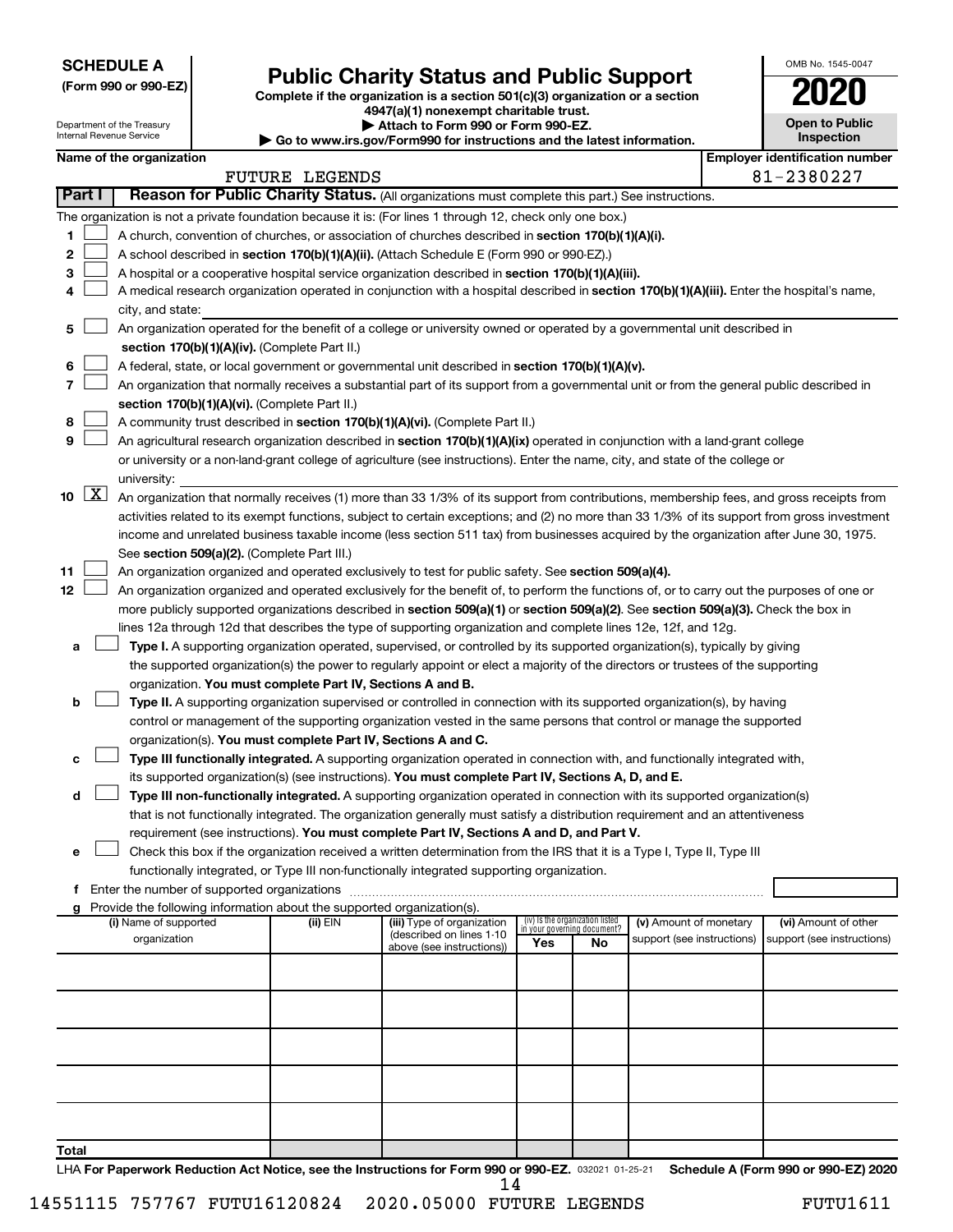# Schedule A (Form 990 or 990-EZ) 2020 Page FUTURE LEGENDS 81-2380227

81-2380227 Page 2

(Complete only if you checked the box on line 5, 7, or 8 of Part I or if the organization failed to qualify under Part III. If the organization fails to qualify under the tests listed below, please complete Part III.) **Part II Support Schedule for Organizations Described in Sections 170(b)(1)(A)(iv) and 170(b)(1)(A)(vi)**

|    | <b>Section A. Public Support</b>                                                                                                                                                                                              |          |          |            |            |          |           |
|----|-------------------------------------------------------------------------------------------------------------------------------------------------------------------------------------------------------------------------------|----------|----------|------------|------------|----------|-----------|
|    | Calendar year (or fiscal year beginning in)                                                                                                                                                                                   | (a) 2016 | (b) 2017 | $(c)$ 2018 | $(d)$ 2019 | (e) 2020 | (f) Total |
|    | 1 Gifts, grants, contributions, and                                                                                                                                                                                           |          |          |            |            |          |           |
|    | membership fees received. (Do not                                                                                                                                                                                             |          |          |            |            |          |           |
|    | include any "unusual grants.")                                                                                                                                                                                                |          |          |            |            |          |           |
|    | 2 Tax revenues levied for the organ-                                                                                                                                                                                          |          |          |            |            |          |           |
|    | ization's benefit and either paid to                                                                                                                                                                                          |          |          |            |            |          |           |
|    | or expended on its behalf                                                                                                                                                                                                     |          |          |            |            |          |           |
|    | 3 The value of services or facilities                                                                                                                                                                                         |          |          |            |            |          |           |
|    | furnished by a governmental unit to                                                                                                                                                                                           |          |          |            |            |          |           |
|    | the organization without charge                                                                                                                                                                                               |          |          |            |            |          |           |
|    | Total. Add lines 1 through 3                                                                                                                                                                                                  |          |          |            |            |          |           |
| 5  | The portion of total contributions                                                                                                                                                                                            |          |          |            |            |          |           |
|    | by each person (other than a                                                                                                                                                                                                  |          |          |            |            |          |           |
|    | governmental unit or publicly                                                                                                                                                                                                 |          |          |            |            |          |           |
|    | supported organization) included                                                                                                                                                                                              |          |          |            |            |          |           |
|    | on line 1 that exceeds 2% of the                                                                                                                                                                                              |          |          |            |            |          |           |
|    | amount shown on line 11,                                                                                                                                                                                                      |          |          |            |            |          |           |
|    |                                                                                                                                                                                                                               |          |          |            |            |          |           |
|    | 6 Public support. Subtract line 5 from line 4.                                                                                                                                                                                |          |          |            |            |          |           |
|    | <b>Section B. Total Support</b>                                                                                                                                                                                               |          |          |            |            |          |           |
|    | Calendar year (or fiscal year beginning in)                                                                                                                                                                                   | (a) 2016 | (b) 2017 | $(c)$ 2018 | $(d)$ 2019 | (e) 2020 | (f) Total |
|    | 7 Amounts from line 4                                                                                                                                                                                                         |          |          |            |            |          |           |
| 8  | Gross income from interest,                                                                                                                                                                                                   |          |          |            |            |          |           |
|    | dividends, payments received on                                                                                                                                                                                               |          |          |            |            |          |           |
|    | securities loans, rents, royalties,                                                                                                                                                                                           |          |          |            |            |          |           |
|    | and income from similar sources                                                                                                                                                                                               |          |          |            |            |          |           |
| 9  | Net income from unrelated business                                                                                                                                                                                            |          |          |            |            |          |           |
|    | activities, whether or not the                                                                                                                                                                                                |          |          |            |            |          |           |
|    | business is regularly carried on                                                                                                                                                                                              |          |          |            |            |          |           |
| 10 | Other income. Do not include gain                                                                                                                                                                                             |          |          |            |            |          |           |
|    | or loss from the sale of capital                                                                                                                                                                                              |          |          |            |            |          |           |
|    | assets (Explain in Part VI.)                                                                                                                                                                                                  |          |          |            |            |          |           |
|    | 11 Total support. Add lines 7 through 10                                                                                                                                                                                      |          |          |            |            |          |           |
| 12 | Gross receipts from related activities, etc. (see instructions)                                                                                                                                                               |          |          |            |            | 12       |           |
|    | 13 First 5 years. If the Form 990 is for the organization's first, second, third, fourth, or fifth tax year as a section 501(c)(3)                                                                                            |          |          |            |            |          |           |
|    | organization, check this box and stop here match and the content of the content of the content of the content of the content of the content of the content of the content of the content of the content of the content of the |          |          |            |            |          |           |
|    | Section C. Computation of Public Support Percentage                                                                                                                                                                           |          |          |            |            |          |           |
|    |                                                                                                                                                                                                                               |          |          |            |            | 14       | %         |
|    |                                                                                                                                                                                                                               |          |          |            |            | 15       | %         |
|    | 16a 33 1/3% support test - 2020. If the organization did not check the box on line 13, and line 14 is 33 1/3% or more, check this box and                                                                                     |          |          |            |            |          |           |
|    |                                                                                                                                                                                                                               |          |          |            |            |          |           |
|    | b 33 1/3% support test - 2019. If the organization did not check a box on line 13 or 16a, and line 15 is 33 1/3% or more, check this box                                                                                      |          |          |            |            |          |           |
|    |                                                                                                                                                                                                                               |          |          |            |            |          |           |
|    | 17a 10% -facts-and-circumstances test - 2020. If the organization did not check a box on line 13, 16a, or 16b, and line 14 is 10% or more,                                                                                    |          |          |            |            |          |           |
|    | and if the organization meets the facts-and-circumstances test, check this box and stop here. Explain in Part VI how the organization                                                                                         |          |          |            |            |          |           |
|    | meets the facts-and-circumstances test. The organization qualifies as a publicly supported organization                                                                                                                       |          |          |            |            |          |           |
|    | <b>b 10%</b> -facts-and-circumstances test - 2019. If the organization did not check a box on line 13, 16a, 16b, or 17a, and line 15 is 10% or                                                                                |          |          |            |            |          |           |
|    | more, and if the organization meets the facts-and-circumstances test, check this box and <b>stop here.</b> Explain in Part VI how the                                                                                         |          |          |            |            |          |           |
|    | organization meets the facts-and-circumstances test. The organization qualifies as a publicly supported organization                                                                                                          |          |          |            |            |          |           |
|    | 18 Private foundation. If the organization did not check a box on line 13, 16a, 16b, 17a, or 17b, check this box and see instructions                                                                                         |          |          |            |            |          |           |

**Schedule A (Form 990 or 990-EZ) 2020**

032022 01-25-21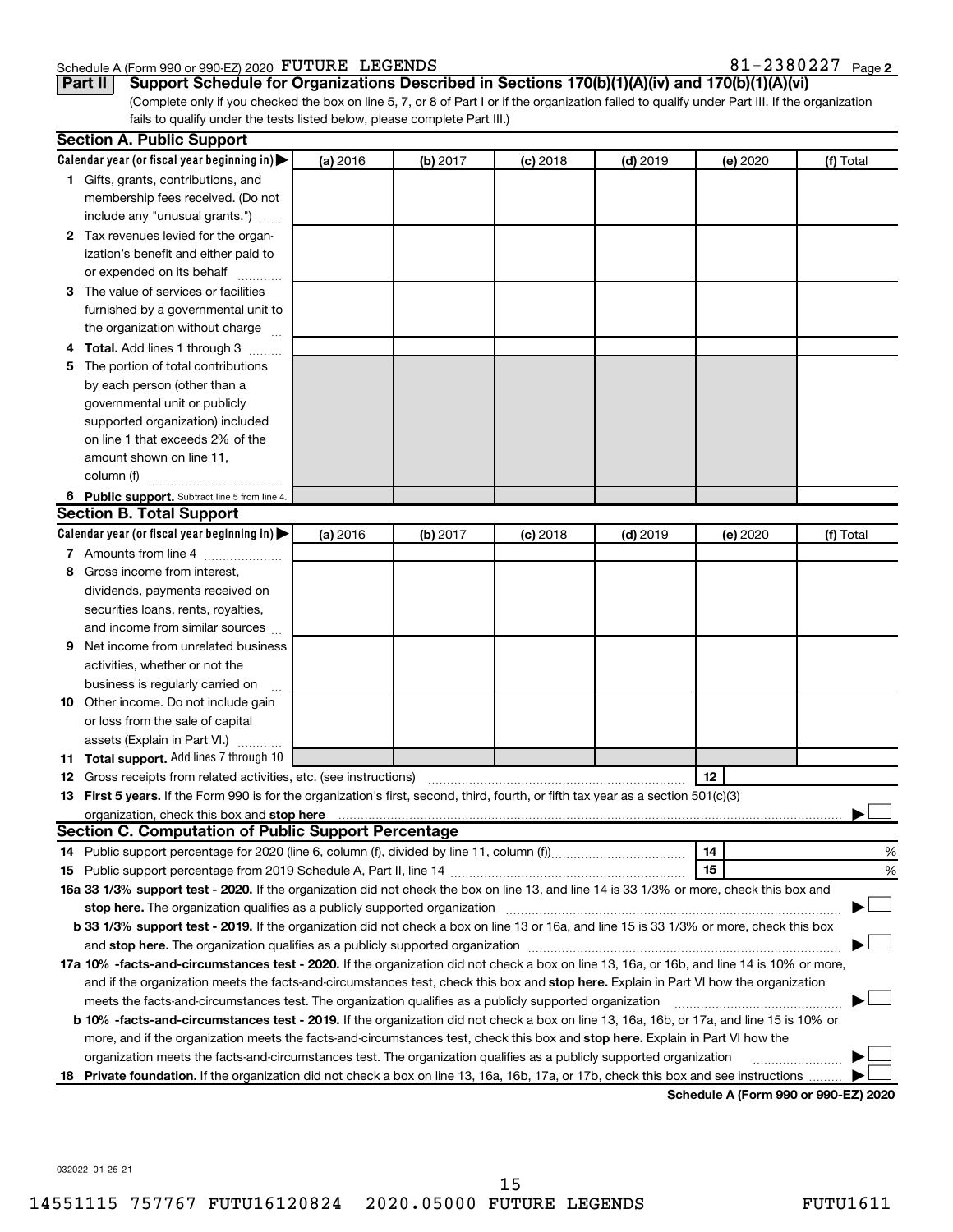# Schedule A (Form 990 or 990-EZ) 2020 Page FUTURE LEGENDS 81-2380227

(Complete only if you checked the box on line 10 of Part I or if the organization failed to qualify under Part II. If the organization fails to qualify under the tests listed below, please complete Part II.)

|    | <b>Section A. Public Support</b>                                                                                                                                                         |                     |                                   |                        |                        |                                      |                                          |
|----|------------------------------------------------------------------------------------------------------------------------------------------------------------------------------------------|---------------------|-----------------------------------|------------------------|------------------------|--------------------------------------|------------------------------------------|
|    | Calendar year (or fiscal year beginning in)                                                                                                                                              | (a) 2016            | (b) 2017                          | $(c)$ 2018             | $(d)$ 2019             | (e) 2020                             | (f) Total                                |
|    | 1 Gifts, grants, contributions, and                                                                                                                                                      |                     |                                   |                        |                        |                                      |                                          |
|    | membership fees received. (Do not                                                                                                                                                        |                     |                                   |                        |                        |                                      |                                          |
|    | include any "unusual grants.")                                                                                                                                                           | 67,853.             | 96, 749.                          | 519,994.               | 171,147.               | 98,775.                              | 954,518.                                 |
|    | 2 Gross receipts from admissions,<br>merchandise sold or services per-<br>formed, or facilities furnished in<br>any activity that is related to the<br>organization's tax-exempt purpose |                     |                                   |                        |                        |                                      |                                          |
|    | 3 Gross receipts from activities that                                                                                                                                                    |                     |                                   |                        |                        |                                      |                                          |
|    | are not an unrelated trade or bus-                                                                                                                                                       |                     |                                   |                        |                        |                                      |                                          |
|    | iness under section 513                                                                                                                                                                  |                     |                                   |                        |                        |                                      |                                          |
|    | 4 Tax revenues levied for the organ-                                                                                                                                                     |                     |                                   |                        |                        |                                      |                                          |
|    | ization's benefit and either paid to                                                                                                                                                     |                     |                                   |                        |                        |                                      |                                          |
|    | or expended on its behalf                                                                                                                                                                |                     |                                   |                        |                        |                                      |                                          |
|    | 5 The value of services or facilities                                                                                                                                                    |                     |                                   |                        |                        |                                      |                                          |
|    | furnished by a governmental unit to                                                                                                                                                      |                     |                                   |                        |                        |                                      |                                          |
|    | the organization without charge                                                                                                                                                          |                     |                                   |                        |                        |                                      |                                          |
|    | <b>6 Total.</b> Add lines 1 through 5                                                                                                                                                    | 67,853.             | 96, 749.                          | 519,994.               | 171, 147.              | 98,775.                              | 954,518.                                 |
|    | 7a Amounts included on lines 1, 2, and                                                                                                                                                   |                     |                                   |                        |                        |                                      |                                          |
|    | 3 received from disqualified persons                                                                                                                                                     |                     |                                   |                        | 5,000.                 |                                      | 5,000.                                   |
|    | <b>b</b> Amounts included on lines 2 and 3 received<br>from other than disqualified persons that<br>exceed the greater of \$5,000 or 1% of the                                           |                     |                                   |                        |                        |                                      |                                          |
|    | amount on line 13 for the year                                                                                                                                                           |                     |                                   |                        |                        |                                      | $0$ .                                    |
|    | c Add lines 7a and 7b                                                                                                                                                                    |                     |                                   |                        | 5,000.                 |                                      | 5,000.                                   |
|    | 8 Public support. (Subtract line 7c from line 6.)                                                                                                                                        |                     |                                   |                        |                        |                                      | 949,518.                                 |
|    | <b>Section B. Total Support</b>                                                                                                                                                          |                     |                                   |                        |                        |                                      |                                          |
|    | Calendar year (or fiscal year beginning in)                                                                                                                                              | (a) 2016<br>67,853. | (b) 2017<br>$\overline{96,749}$ . | $(c)$ 2018<br>519,994. | $(d)$ 2019<br>171,147. | (e) 2020<br>98,775.                  | (f) Total<br>954,518.                    |
|    | 9 Amounts from line 6<br><b>10a</b> Gross income from interest,                                                                                                                          |                     |                                   |                        |                        |                                      |                                          |
|    | dividends, payments received on<br>securities loans, rents, royalties,<br>and income from similar sources                                                                                | 3.                  | 393.                              | 46,084.                | 48,858.                | 35,748.                              | 131,086.                                 |
|    | <b>b</b> Unrelated business taxable income<br>(less section 511 taxes) from businesses<br>acquired after June 30, 1975                                                                   |                     |                                   |                        |                        |                                      |                                          |
|    | c Add lines 10a and 10b                                                                                                                                                                  | 3.                  | 393.                              | 46,084.                | 48,858.                | 35,748.                              | 131,086.                                 |
|    | <b>11</b> Net income from unrelated business<br>activities not included in line 10b,<br>whether or not the business is<br>regularly carried on                                           |                     |                                   |                        |                        |                                      |                                          |
|    | <b>12</b> Other income. Do not include gain<br>or loss from the sale of capital<br>assets (Explain in Part VI.)                                                                          |                     |                                   |                        |                        |                                      |                                          |
|    | <b>13</b> Total support. (Add lines 9, 10c, 11, and 12.)                                                                                                                                 | 67,856.             | 97, 142.                          |                        | $566,078$ , 220,005.   | 134,523.                             | 1,085,604.                               |
|    | 14 First 5 years. If the Form 990 is for the organization's first, second, third, fourth, or fifth tax year as a section 501(c)(3) organization,                                         |                     |                                   |                        |                        |                                      |                                          |
|    | check this box and stop here                                                                                                                                                             |                     |                                   |                        |                        |                                      |                                          |
|    | <b>Section C. Computation of Public Support Percentage</b>                                                                                                                               |                     |                                   |                        |                        |                                      |                                          |
|    |                                                                                                                                                                                          |                     |                                   |                        |                        | 15                                   | 87.46<br>%                               |
|    | 16 Public support percentage from 2019 Schedule A, Part III, line 15                                                                                                                     |                     |                                   |                        |                        | 16                                   | 89.45<br>$\%$                            |
|    | Section D. Computation of Investment Income Percentage                                                                                                                                   |                     |                                   |                        |                        |                                      |                                          |
|    | 17 Investment income percentage for 2020 (line 10c, column (f), divided by line 13, column (f))                                                                                          |                     |                                   |                        |                        | 17                                   | 12.07<br>$\%$                            |
|    | 18 Investment income percentage from 2019 Schedule A, Part III, line 17                                                                                                                  |                     |                                   |                        |                        | 18                                   | 10.02<br>%                               |
|    | 19a 33 1/3% support tests - 2020. If the organization did not check the box on line 14, and line 15 is more than 33 1/3%, and line 17 is not                                             |                     |                                   |                        |                        |                                      |                                          |
|    | more than 33 1/3%, check this box and stop here. The organization qualifies as a publicly supported organization                                                                         |                     |                                   |                        |                        |                                      | $\blacktriangleright$ $\boxed{\text{X}}$ |
|    | b 33 1/3% support tests - 2019. If the organization did not check a box on line 14 or line 19a, and line 16 is more than 33 1/3%, and                                                    |                     |                                   |                        |                        |                                      |                                          |
|    | line 18 is not more than 33 1/3%, check this box and stop here. The organization qualifies as a publicly supported organization                                                          |                     |                                   |                        |                        |                                      |                                          |
| 20 |                                                                                                                                                                                          |                     |                                   |                        |                        |                                      |                                          |
|    | 032023 01-25-21                                                                                                                                                                          |                     |                                   | 16                     |                        | Schedule A (Form 990 or 990-EZ) 2020 |                                          |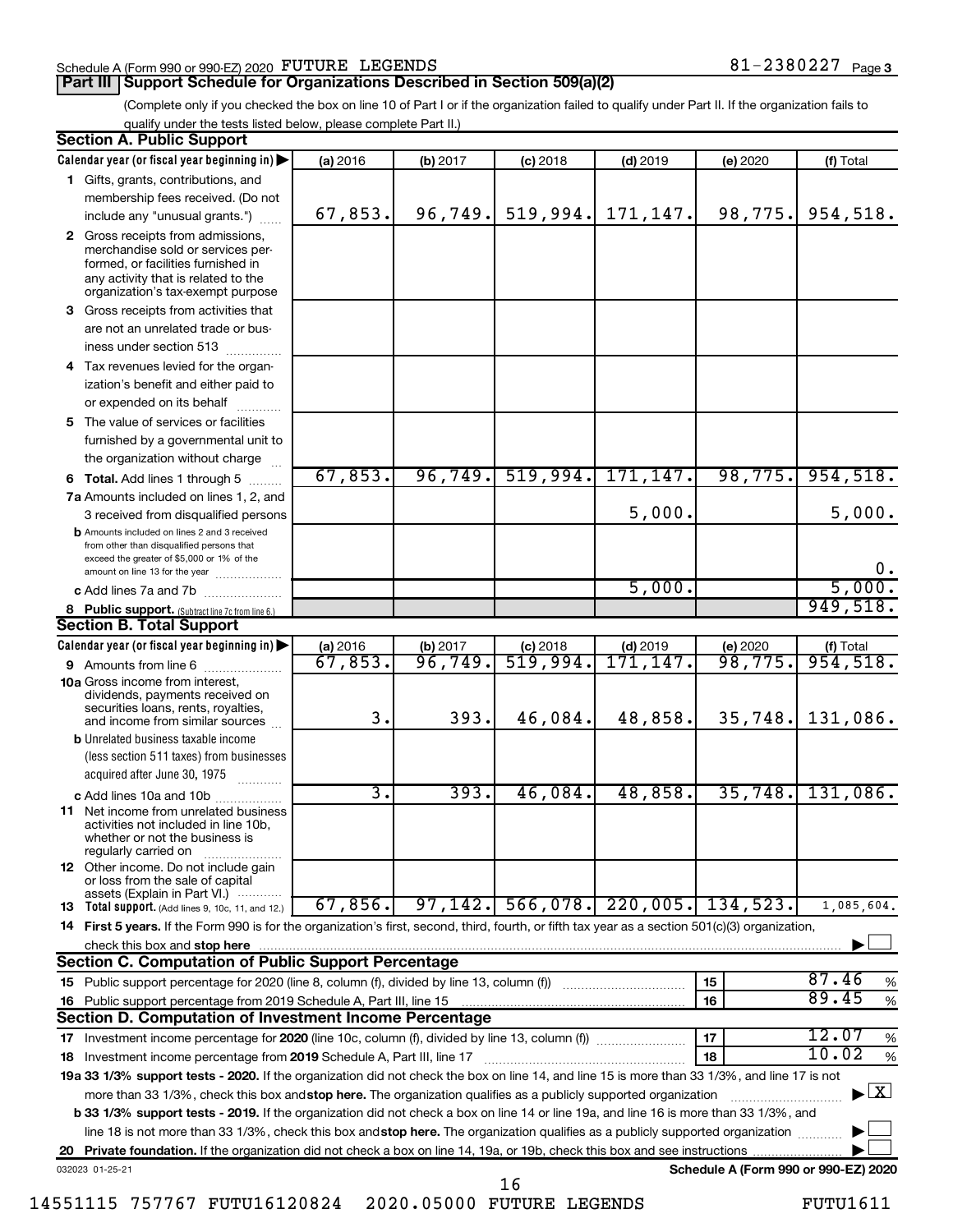**1**

**2**

**3a**

**3b**

**3c**

**4a**

**4b**

**4c**

**5a**

**5b 5c**

**6**

**7**

**8**

**9a**

**9b**

**9c**

**10a**

**10b**

**Yes No**

# **Part IV Supporting Organizations**

(Complete only if you checked a box in line 12 on Part I. If you checked box 12a, Part I, complete Sections A and B. If you checked box 12b, Part I, complete Sections A and C. If you checked box 12c, Part I, complete Sections A, D, and E. If you checked box 12d, Part I, complete Sections A and D, and complete Part V.)

# **Section A. All Supporting Organizations**

- **1** Are all of the organization's supported organizations listed by name in the organization's governing documents? If "No," describe in Part VI how the supported organizations are designated. If designated by *class or purpose, describe the designation. If historic and continuing relationship, explain.*
- **2** Did the organization have any supported organization that does not have an IRS determination of status under section 509(a)(1) or (2)? If "Yes," explain in Part **VI** how the organization determined that the supported *organization was described in section 509(a)(1) or (2).*
- **3a** Did the organization have a supported organization described in section 501(c)(4), (5), or (6)? If "Yes," answer *lines 3b and 3c below.*
- **b** Did the organization confirm that each supported organization qualified under section 501(c)(4), (5), or (6) and satisfied the public support tests under section 509(a)(2)? If "Yes," describe in Part VI when and how the *organization made the determination.*
- **c** Did the organization ensure that all support to such organizations was used exclusively for section 170(c)(2)(B) purposes? If "Yes," explain in Part VI what controls the organization put in place to ensure such use.
- **4 a** *If* Was any supported organization not organized in the United States ("foreign supported organization")? *"Yes," and if you checked box 12a or 12b in Part I, answer lines 4b and 4c below.*
- **b** Did the organization have ultimate control and discretion in deciding whether to make grants to the foreign supported organization? If "Yes," describe in Part VI how the organization had such control and discretion *despite being controlled or supervised by or in connection with its supported organizations.*
- **c** Did the organization support any foreign supported organization that does not have an IRS determination under sections 501(c)(3) and 509(a)(1) or (2)? If "Yes," explain in Part VI what controls the organization used *to ensure that all support to the foreign supported organization was used exclusively for section 170(c)(2)(B) purposes.*
- **5a** Did the organization add, substitute, or remove any supported organizations during the tax year? If "Yes," answer lines 5b and 5c below (if applicable). Also, provide detail in **Part VI,** including (i) the names and EIN *numbers of the supported organizations added, substituted, or removed; (ii) the reasons for each such action; (iii) the authority under the organization's organizing document authorizing such action; and (iv) how the action was accomplished (such as by amendment to the organizing document).*
- **b** Type I or Type II only. Was any added or substituted supported organization part of a class already designated in the organization's organizing document?
- **c Substitutions only.**  Was the substitution the result of an event beyond the organization's control?
- **6** Did the organization provide support (whether in the form of grants or the provision of services or facilities) to **Part VI.** support or benefit one or more of the filing organization's supported organizations? If "Yes," provide detail in anyone other than (i) its supported organizations, (ii) individuals that are part of the charitable class benefited by one or more of its supported organizations, or (iii) other supporting organizations that also
- **7** Did the organization provide a grant, loan, compensation, or other similar payment to a substantial contributor regard to a substantial contributor? If "Yes," complete Part I of Schedule L (Form 990 or 990-EZ). (as defined in section 4958(c)(3)(C)), a family member of a substantial contributor, or a 35% controlled entity with
- **8** Did the organization make a loan to a disqualified person (as defined in section 4958) not described in line 7? *If "Yes," complete Part I of Schedule L (Form 990 or 990-EZ).*
- **9 a** Was the organization controlled directly or indirectly at any time during the tax year by one or more in section 509(a)(1) or (2))? If "Yes," provide detail in **Part VI.** disqualified persons, as defined in section 4946 (other than foundation managers and organizations described
- **b** Did one or more disqualified persons (as defined in line 9a) hold a controlling interest in any entity in which the supporting organization had an interest? If "Yes," provide detail in Part VI.
- **c** Did a disqualified person (as defined in line 9a) have an ownership interest in, or derive any personal benefit from, assets in which the supporting organization also had an interest? If "Yes," provide detail in Part VI.
- **10 a** Was the organization subject to the excess business holdings rules of section 4943 because of section supporting organizations)? If "Yes," answer line 10b below. 4943(f) (regarding certain Type II supporting organizations, and all Type III non-functionally integrated
	- **b** Did the organization have any excess business holdings in the tax year? (Use Schedule C, Form 4720, to *determine whether the organization had excess business holdings.)*

17

032024 01-25-21

**Schedule A (Form 990 or 990-EZ) 2020**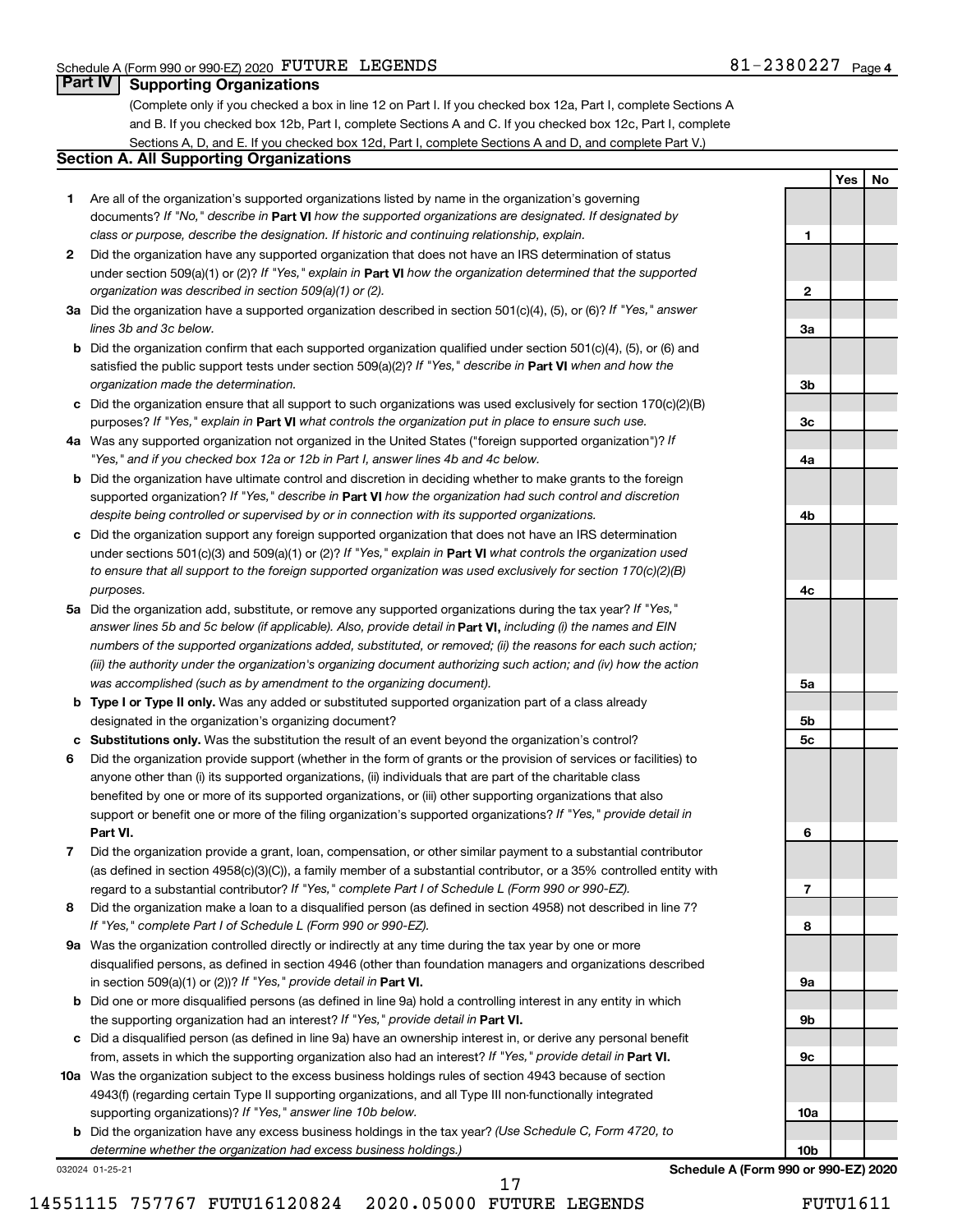|    | <b>Supporting Organizations (continued)</b><br>Part IV                                                                                                                                                                                       |                 |     |    |
|----|----------------------------------------------------------------------------------------------------------------------------------------------------------------------------------------------------------------------------------------------|-----------------|-----|----|
|    |                                                                                                                                                                                                                                              |                 | Yes | No |
| 11 | Has the organization accepted a gift or contribution from any of the following persons?                                                                                                                                                      |                 |     |    |
|    | a A person who directly or indirectly controls, either alone or together with persons described in lines 11b and                                                                                                                             |                 |     |    |
|    | 11c below, the governing body of a supported organization?                                                                                                                                                                                   | 11a             |     |    |
|    | <b>b</b> A family member of a person described in line 11a above?                                                                                                                                                                            | 11 <sub>b</sub> |     |    |
|    | c A 35% controlled entity of a person described in line 11a or 11b above?If "Yes" to line 11a, 11b, or 11c, provide                                                                                                                          |                 |     |    |
|    | detail in Part VI.                                                                                                                                                                                                                           | 11c             |     |    |
|    | <b>Section B. Type I Supporting Organizations</b>                                                                                                                                                                                            |                 |     |    |
|    |                                                                                                                                                                                                                                              |                 | Yes | No |
| 1  | Did the governing body, members of the governing body, officers acting in their official capacity, or membership of one or                                                                                                                   |                 |     |    |
|    | more supported organizations have the power to regularly appoint or elect at least a majority of the organization's officers,                                                                                                                |                 |     |    |
|    | directors, or trustees at all times during the tax year? If "No," describe in Part VI how the supported organization(s)                                                                                                                      |                 |     |    |
|    | effectively operated, supervised, or controlled the organization's activities. If the organization had more than one supported                                                                                                               |                 |     |    |
|    | organization, describe how the powers to appoint and/or remove officers, directors, or trustees were allocated among the<br>supported organizations and what conditions or restrictions, if any, applied to such powers during the tax year. | 1               |     |    |
| 2  | Did the organization operate for the benefit of any supported organization other than the supported                                                                                                                                          |                 |     |    |
|    |                                                                                                                                                                                                                                              |                 |     |    |
|    | organization(s) that operated, supervised, or controlled the supporting organization? If "Yes," explain in                                                                                                                                   |                 |     |    |
|    | Part VI how providing such benefit carried out the purposes of the supported organization(s) that operated,                                                                                                                                  |                 |     |    |
|    | supervised, or controlled the supporting organization.                                                                                                                                                                                       | $\mathbf{2}$    |     |    |
|    | <b>Section C. Type II Supporting Organizations</b>                                                                                                                                                                                           |                 |     |    |
|    |                                                                                                                                                                                                                                              |                 | Yes | No |
| 1  | Were a majority of the organization's directors or trustees during the tax year also a majority of the directors                                                                                                                             |                 |     |    |
|    | or trustees of each of the organization's supported organization(s)? If "No," describe in Part VI how control                                                                                                                                |                 |     |    |
|    | or management of the supporting organization was vested in the same persons that controlled or managed                                                                                                                                       |                 |     |    |
|    | the supported organization(s).                                                                                                                                                                                                               | 1               |     |    |
|    | <b>Section D. All Type III Supporting Organizations</b>                                                                                                                                                                                      |                 |     |    |
|    |                                                                                                                                                                                                                                              |                 | Yes | No |
| 1  | Did the organization provide to each of its supported organizations, by the last day of the fifth month of the                                                                                                                               |                 |     |    |
|    | organization's tax year, (i) a written notice describing the type and amount of support provided during the prior tax                                                                                                                        |                 |     |    |
|    | year, (ii) a copy of the Form 990 that was most recently filed as of the date of notification, and (iii) copies of the                                                                                                                       |                 |     |    |
|    | organization's governing documents in effect on the date of notification, to the extent not previously provided?                                                                                                                             | 1               |     |    |
| 2  | Were any of the organization's officers, directors, or trustees either (i) appointed or elected by the supported                                                                                                                             |                 |     |    |
|    | organization(s) or (ii) serving on the governing body of a supported organization? If "No," explain in Part VI how                                                                                                                           |                 |     |    |
|    | the organization maintained a close and continuous working relationship with the supported organization(s).                                                                                                                                  | $\mathbf{2}$    |     |    |
| 3  | By reason of the relationship described in line 2, above, did the organization's supported organizations have a                                                                                                                              |                 |     |    |
|    | significant voice in the organization's investment policies and in directing the use of the organization's                                                                                                                                   |                 |     |    |
|    | income or assets at all times during the tax year? If "Yes," describe in Part VI the role the organization's                                                                                                                                 |                 |     |    |
|    | supported organizations played in this regard.                                                                                                                                                                                               | з               |     |    |
|    | <b>Section E. Type III Functionally Integrated Supporting Organizations</b>                                                                                                                                                                  |                 |     |    |
| 1. | Check the box next to the method that the organization used to satisfy the Integral Part Test during the yealsee instructions).                                                                                                              |                 |     |    |
| a  | The organization satisfied the Activities Test. Complete line 2 below.                                                                                                                                                                       |                 |     |    |
| b  | The organization is the parent of each of its supported organizations. Complete line 3 below.                                                                                                                                                |                 |     |    |
| C  | The organization supported a governmental entity. Describe in Part VI how you supported a governmental entity (see instructions).                                                                                                            |                 |     |    |
| 2  | Activities Test. Answer lines 2a and 2b below.                                                                                                                                                                                               |                 | Yes | No |
| а  | Did substantially all of the organization's activities during the tax year directly further the exempt purposes of                                                                                                                           |                 |     |    |
|    | the supported organization(s) to which the organization was responsive? If "Yes," then in Part VI identify                                                                                                                                   |                 |     |    |
|    | those supported organizations and explain how these activities directly furthered their exempt purposes,                                                                                                                                     |                 |     |    |
|    | how the organization was responsive to those supported organizations, and how the organization determined                                                                                                                                    |                 |     |    |
|    | that these activities constituted substantially all of its activities.                                                                                                                                                                       | 2a              |     |    |
|    | <b>b</b> Did the activities described in line 2a, above, constitute activities that, but for the organization's involvement,                                                                                                                 |                 |     |    |
|    | one or more of the organization's supported organization(s) would have been engaged in? If "Yes," explain in                                                                                                                                 |                 |     |    |
|    | Part VI the reasons for the organization's position that its supported organization(s) would have engaged in                                                                                                                                 |                 |     |    |
|    | these activities but for the organization's involvement.                                                                                                                                                                                     | 2b              |     |    |
| 3  | Parent of Supported Organizations. Answer lines 3a and 3b below.                                                                                                                                                                             |                 |     |    |
|    |                                                                                                                                                                                                                                              |                 |     |    |
| а  | Did the organization have the power to regularly appoint or elect a majority of the officers, directors, or                                                                                                                                  |                 |     |    |
|    | trustees of each of the supported organizations? If "Yes" or "No" provide details in Part VI.                                                                                                                                                | За              |     |    |
|    | <b>b</b> Did the organization exercise a substantial degree of direction over the policies, programs, and activities of each                                                                                                                 |                 |     |    |
|    | of its supported organizations? If "Yes," describe in Part VI the role played by the organization in this regard.                                                                                                                            | Зb              |     |    |
|    | Schedule A (Form 990 or 990-EZ) 2020<br>032025 01-25-21<br>18                                                                                                                                                                                |                 |     |    |
|    |                                                                                                                                                                                                                                              |                 |     |    |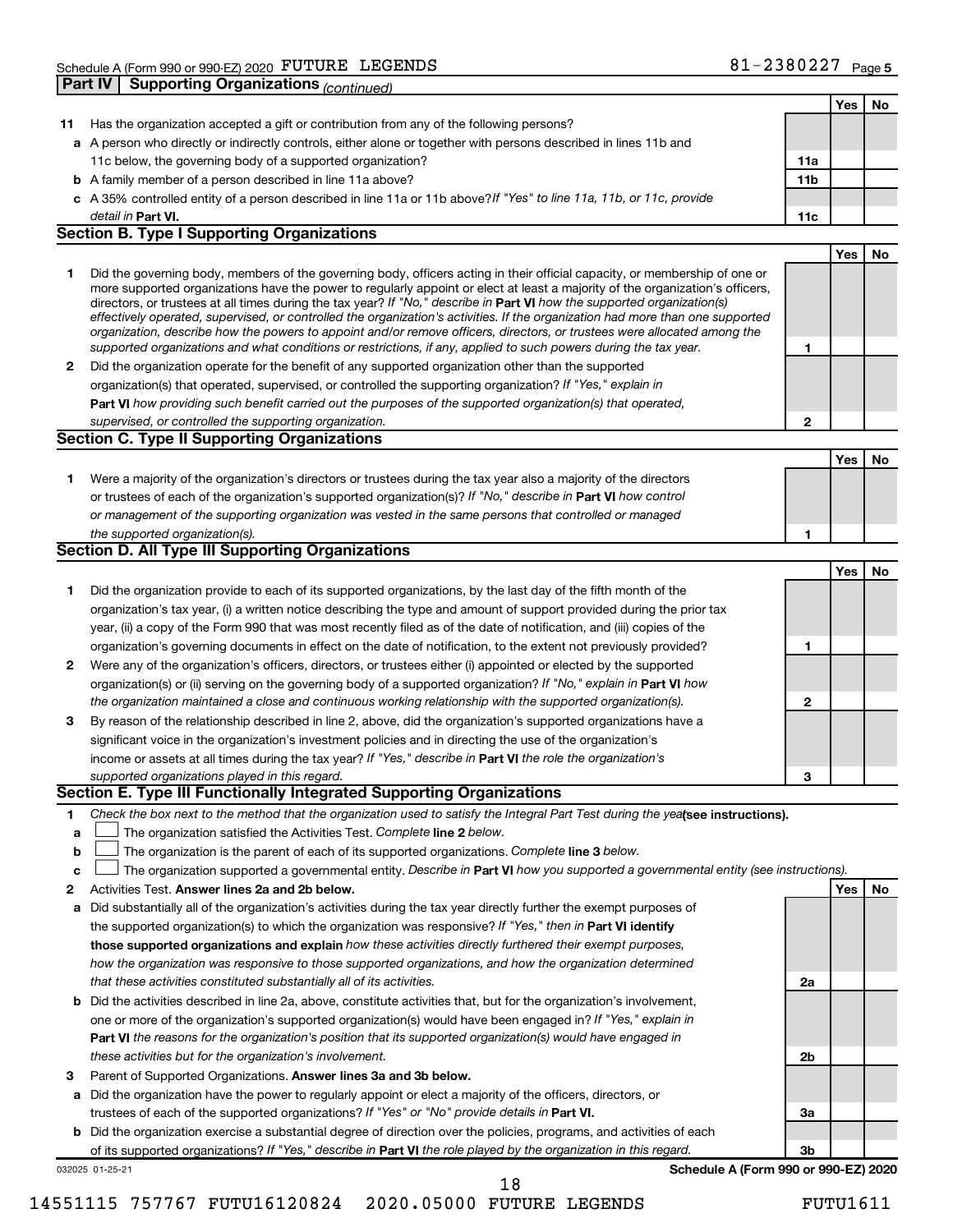Schedule A (Form 990 or 990-EZ) 2020 Page FUTURE LEGENDS 81-2380227 **Part V Type III Non-Functionally Integrated 509(a)(3) Supporting Organizations** 

1 **Letter See instructions.** Check here if the organization satisfied the Integral Part Test as a qualifying trust on Nov. 20, 1970 (*explain in* Part **VI**). See instructions. All other Type III non-functionally integrated supporting organizations must complete Sections A through E.

|                                         | Section A - Adjusted Net Income                                                                                                   | (A) Prior Year | (B) Current Year<br>(optional) |                                |  |
|-----------------------------------------|-----------------------------------------------------------------------------------------------------------------------------------|----------------|--------------------------------|--------------------------------|--|
| 1.                                      | Net short-term capital gain                                                                                                       | 1              |                                |                                |  |
| 2                                       | Recoveries of prior-year distributions                                                                                            | $\mathbf{2}$   |                                |                                |  |
| 3                                       | Other gross income (see instructions)                                                                                             | 3              |                                |                                |  |
| 4                                       | Add lines 1 through 3.                                                                                                            | 4              |                                |                                |  |
| 5                                       | Depreciation and depletion                                                                                                        | 5              |                                |                                |  |
| 6                                       | Portion of operating expenses paid or incurred for production or                                                                  |                |                                |                                |  |
|                                         | collection of gross income or for management, conservation, or                                                                    |                |                                |                                |  |
|                                         | maintenance of property held for production of income (see instructions)                                                          | 6              |                                |                                |  |
| 7                                       | Other expenses (see instructions)                                                                                                 | $\overline{7}$ |                                |                                |  |
| 8                                       | Adjusted Net Income (subtract lines 5, 6, and 7 from line 4)                                                                      | 8              |                                |                                |  |
|                                         | <b>Section B - Minimum Asset Amount</b>                                                                                           |                | (A) Prior Year                 | (B) Current Year<br>(optional) |  |
| 1                                       | Aggregate fair market value of all non-exempt-use assets (see                                                                     |                |                                |                                |  |
|                                         | instructions for short tax year or assets held for part of year):                                                                 |                |                                |                                |  |
|                                         | <b>a</b> Average monthly value of securities                                                                                      | 1a             |                                |                                |  |
|                                         | <b>b</b> Average monthly cash balances                                                                                            | 1 <sub>b</sub> |                                |                                |  |
|                                         | <b>c</b> Fair market value of other non-exempt-use assets                                                                         | 1c             |                                |                                |  |
|                                         | <b>d</b> Total (add lines 1a, 1b, and 1c)                                                                                         | 1d             |                                |                                |  |
|                                         | e Discount claimed for blockage or other factors                                                                                  |                |                                |                                |  |
|                                         | (explain in detail in <b>Part VI</b> ):                                                                                           |                |                                |                                |  |
| 2                                       | Acquisition indebtedness applicable to non-exempt-use assets                                                                      | $\mathbf{2}$   |                                |                                |  |
| 3                                       | Subtract line 2 from line 1d.                                                                                                     | 3              |                                |                                |  |
| 4                                       | Cash deemed held for exempt use. Enter 0.015 of line 3 (for greater amount,                                                       |                |                                |                                |  |
|                                         | see instructions).                                                                                                                | 4              |                                |                                |  |
| 5                                       | Net value of non-exempt-use assets (subtract line 4 from line 3)                                                                  | 5              |                                |                                |  |
| 6                                       | Multiply line 5 by 0.035.                                                                                                         | 6              |                                |                                |  |
| 7                                       | Recoveries of prior-year distributions                                                                                            | $\overline{7}$ |                                |                                |  |
| 8                                       | Minimum Asset Amount (add line 7 to line 6)                                                                                       | 8              |                                |                                |  |
| <b>Section C - Distributable Amount</b> |                                                                                                                                   |                |                                | <b>Current Year</b>            |  |
| 1.                                      | Adjusted net income for prior year (from Section A, line 8, column A)                                                             | 1              |                                |                                |  |
| 2                                       | Enter 0.85 of line 1.                                                                                                             | $\mathbf{2}$   |                                |                                |  |
| 3                                       | Minimum asset amount for prior year (from Section B, line 8, column A)                                                            | 3              |                                |                                |  |
| 4                                       | Enter greater of line 2 or line 3.                                                                                                | 4              |                                |                                |  |
| 5                                       | Income tax imposed in prior year                                                                                                  | 5              |                                |                                |  |
| 6                                       | <b>Distributable Amount.</b> Subtract line 5 from line 4, unless subject to                                                       |                |                                |                                |  |
|                                         | emergency temporary reduction (see instructions).                                                                                 | 6              |                                |                                |  |
| 7                                       | Check here if the current year is the organization's first as a non-functionally integrated Type III supporting organization (see |                |                                |                                |  |

instructions).

**Schedule A (Form 990 or 990-EZ) 2020**

032026 01-25-21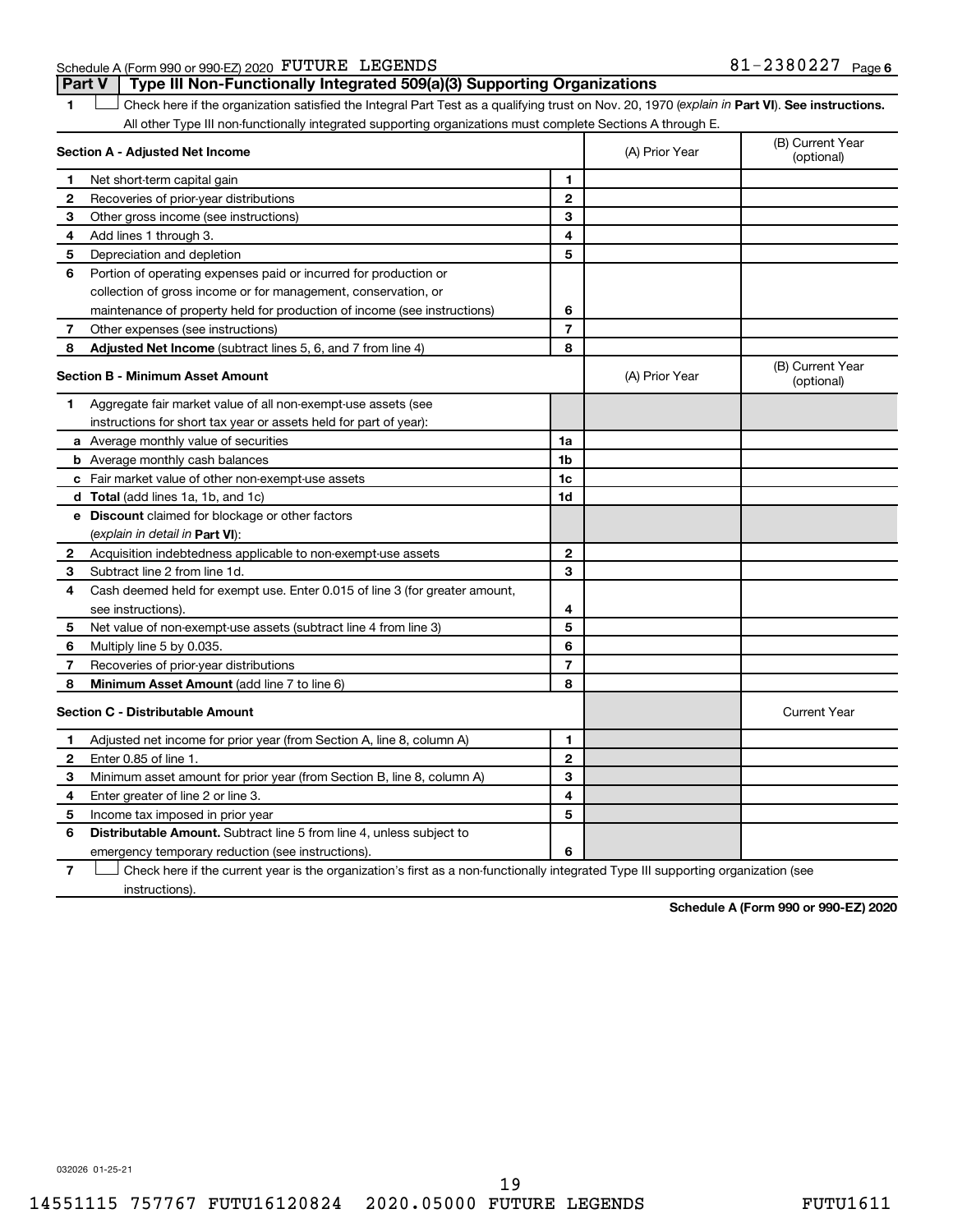| Part V | Type III Non-Functionally Integrated 509(a)(3) Supporting Organizations (continued)        |                                    |                                               |                                                  |
|--------|--------------------------------------------------------------------------------------------|------------------------------------|-----------------------------------------------|--------------------------------------------------|
|        | <b>Section D - Distributions</b>                                                           |                                    |                                               | <b>Current Year</b>                              |
| 1      | Amounts paid to supported organizations to accomplish exempt purposes                      | 1                                  |                                               |                                                  |
| 2      | Amounts paid to perform activity that directly furthers exempt purposes of supported       |                                    |                                               |                                                  |
|        | organizations, in excess of income from activity                                           | 2                                  |                                               |                                                  |
| 3      | Administrative expenses paid to accomplish exempt purposes of supported organizations      |                                    | 3                                             |                                                  |
| 4      | Amounts paid to acquire exempt-use assets                                                  |                                    | 4                                             |                                                  |
| 5      | Qualified set-aside amounts (prior IRS approval required - provide details in Part VI)     |                                    | 5                                             |                                                  |
| 6      | Other distributions ( <i>describe in Part VI</i> ). See instructions.                      |                                    | 6                                             |                                                  |
| 7      | Total annual distributions. Add lines 1 through 6.                                         |                                    | 7                                             |                                                  |
| 8      | Distributions to attentive supported organizations to which the organization is responsive |                                    |                                               |                                                  |
|        | ( <i>provide details in Part VI</i> ). See instructions.                                   |                                    | 8                                             |                                                  |
| 9      | Distributable amount for 2020 from Section C, line 6                                       |                                    | 9                                             |                                                  |
| 10     | Line 8 amount divided by line 9 amount                                                     |                                    | 10                                            |                                                  |
|        | <b>Section E - Distribution Allocations (see instructions)</b>                             | (i)<br><b>Excess Distributions</b> | (ii)<br><b>Underdistributions</b><br>Pre-2020 | (iii)<br><b>Distributable</b><br>Amount for 2020 |
| 1      | Distributable amount for 2020 from Section C, line 6                                       |                                    |                                               |                                                  |
| 2      | Underdistributions, if any, for years prior to 2020 (reason-                               |                                    |                                               |                                                  |
|        | able cause required - explain in Part VI). See instructions.                               |                                    |                                               |                                                  |
| 3      | Excess distributions carryover, if any, to 2020                                            |                                    |                                               |                                                  |
|        | a From 2015                                                                                |                                    |                                               |                                                  |
|        | $b$ From 2016                                                                              |                                    |                                               |                                                  |
|        | c From 2017                                                                                |                                    |                                               |                                                  |
|        | <b>d</b> From 2018                                                                         |                                    |                                               |                                                  |
|        | e From 2019                                                                                |                                    |                                               |                                                  |
|        | f Total of lines 3a through 3e                                                             |                                    |                                               |                                                  |
|        | g Applied to underdistributions of prior years                                             |                                    |                                               |                                                  |
|        | h Applied to 2020 distributable amount                                                     |                                    |                                               |                                                  |
| Ť.     | Carryover from 2015 not applied (see instructions)                                         |                                    |                                               |                                                  |
|        | Remainder. Subtract lines 3g, 3h, and 3i from line 3f.                                     |                                    |                                               |                                                  |
| 4      | Distributions for 2020 from Section D,                                                     |                                    |                                               |                                                  |
|        | line $7:$                                                                                  |                                    |                                               |                                                  |
|        | a Applied to underdistributions of prior years                                             |                                    |                                               |                                                  |
|        | <b>b</b> Applied to 2020 distributable amount                                              |                                    |                                               |                                                  |
|        | c Remainder. Subtract lines 4a and 4b from line 4.                                         |                                    |                                               |                                                  |
| 5      | Remaining underdistributions for years prior to 2020, if                                   |                                    |                                               |                                                  |
|        | any. Subtract lines 3g and 4a from line 2. For result greater                              |                                    |                                               |                                                  |
|        | than zero, explain in Part VI. See instructions.                                           |                                    |                                               |                                                  |
| 6      | Remaining underdistributions for 2020. Subtract lines 3h                                   |                                    |                                               |                                                  |
|        | and 4b from line 1. For result greater than zero, explain in                               |                                    |                                               |                                                  |
|        | <b>Part VI.</b> See instructions.                                                          |                                    |                                               |                                                  |
| 7      | Excess distributions carryover to 2021. Add lines 3j                                       |                                    |                                               |                                                  |
|        | and 4c.                                                                                    |                                    |                                               |                                                  |
| 8      | Breakdown of line 7:                                                                       |                                    |                                               |                                                  |
|        | a Excess from 2016                                                                         |                                    |                                               |                                                  |
|        | <b>b</b> Excess from 2017                                                                  |                                    |                                               |                                                  |
|        | c Excess from 2018                                                                         |                                    |                                               |                                                  |
|        | d Excess from 2019                                                                         |                                    |                                               |                                                  |
|        | e Excess from 2020                                                                         |                                    |                                               |                                                  |

**Schedule A (Form 990 or 990-EZ) 2020**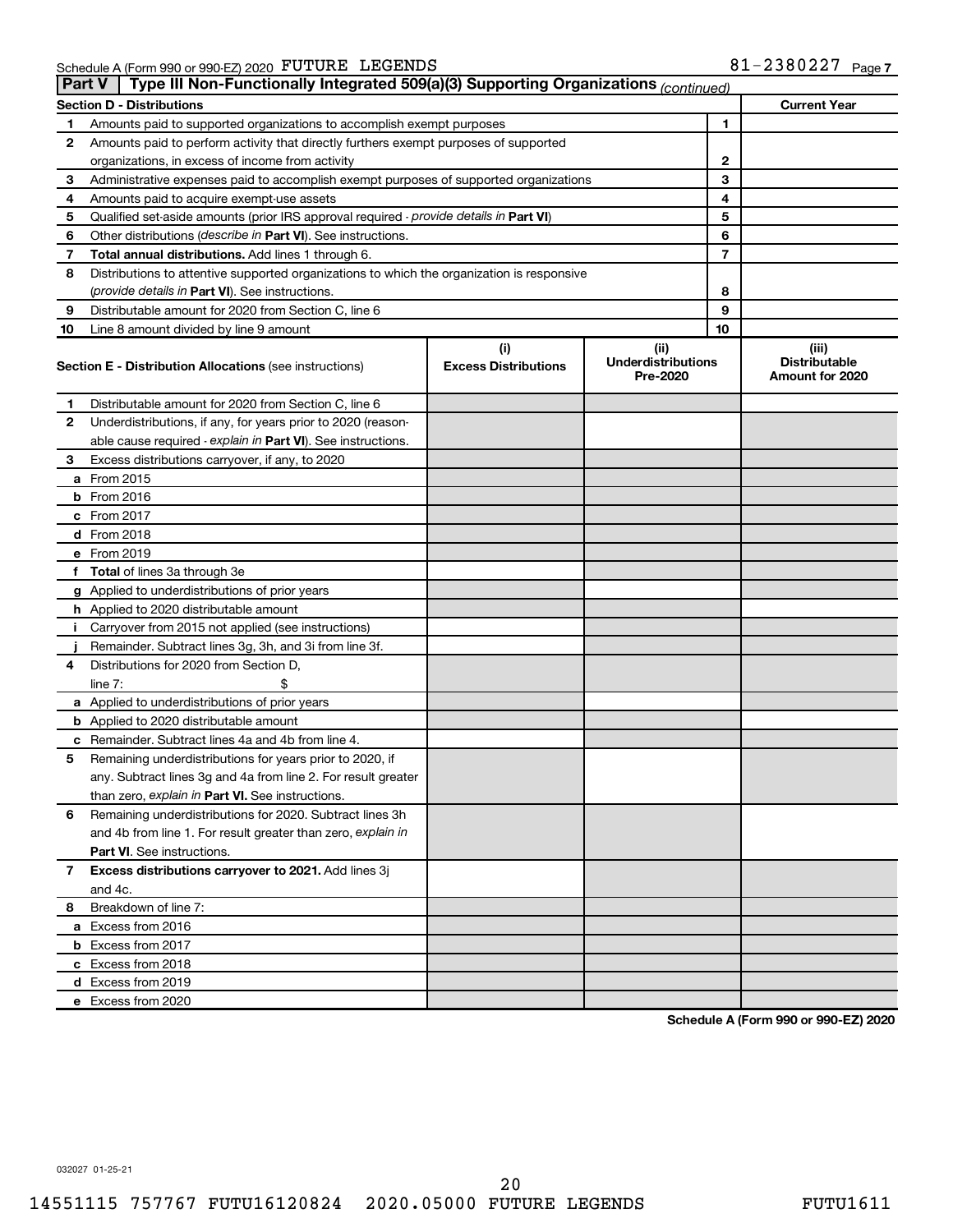### $S$ chedule A (Form 990 or 990-EZ) 2020 PUTUKE LEGENDS  $\sigma$  and  $\sigma$  and  $\sigma$  are  $\sigma$  and  $\sigma$   $\sigma$   $\sim$   $\sigma$   $\sim$   $\sigma$   $\sim$   $\sigma$   $\sim$   $\sigma$ FUTURE LEGENDS 81-2380227

| 032028 01-25-21 |  |  | Schedule A (Form 990 or 990-EZ) 2020 |
|-----------------|--|--|--------------------------------------|
|                 |  |  |                                      |
|                 |  |  |                                      |
|                 |  |  |                                      |
|                 |  |  |                                      |
|                 |  |  |                                      |
|                 |  |  |                                      |
|                 |  |  |                                      |
|                 |  |  |                                      |
|                 |  |  |                                      |
|                 |  |  |                                      |
|                 |  |  |                                      |
|                 |  |  |                                      |
|                 |  |  |                                      |
|                 |  |  |                                      |
|                 |  |  |                                      |
|                 |  |  |                                      |
|                 |  |  |                                      |
|                 |  |  |                                      |
|                 |  |  |                                      |
|                 |  |  |                                      |
|                 |  |  |                                      |
|                 |  |  |                                      |
|                 |  |  |                                      |
|                 |  |  |                                      |
|                 |  |  |                                      |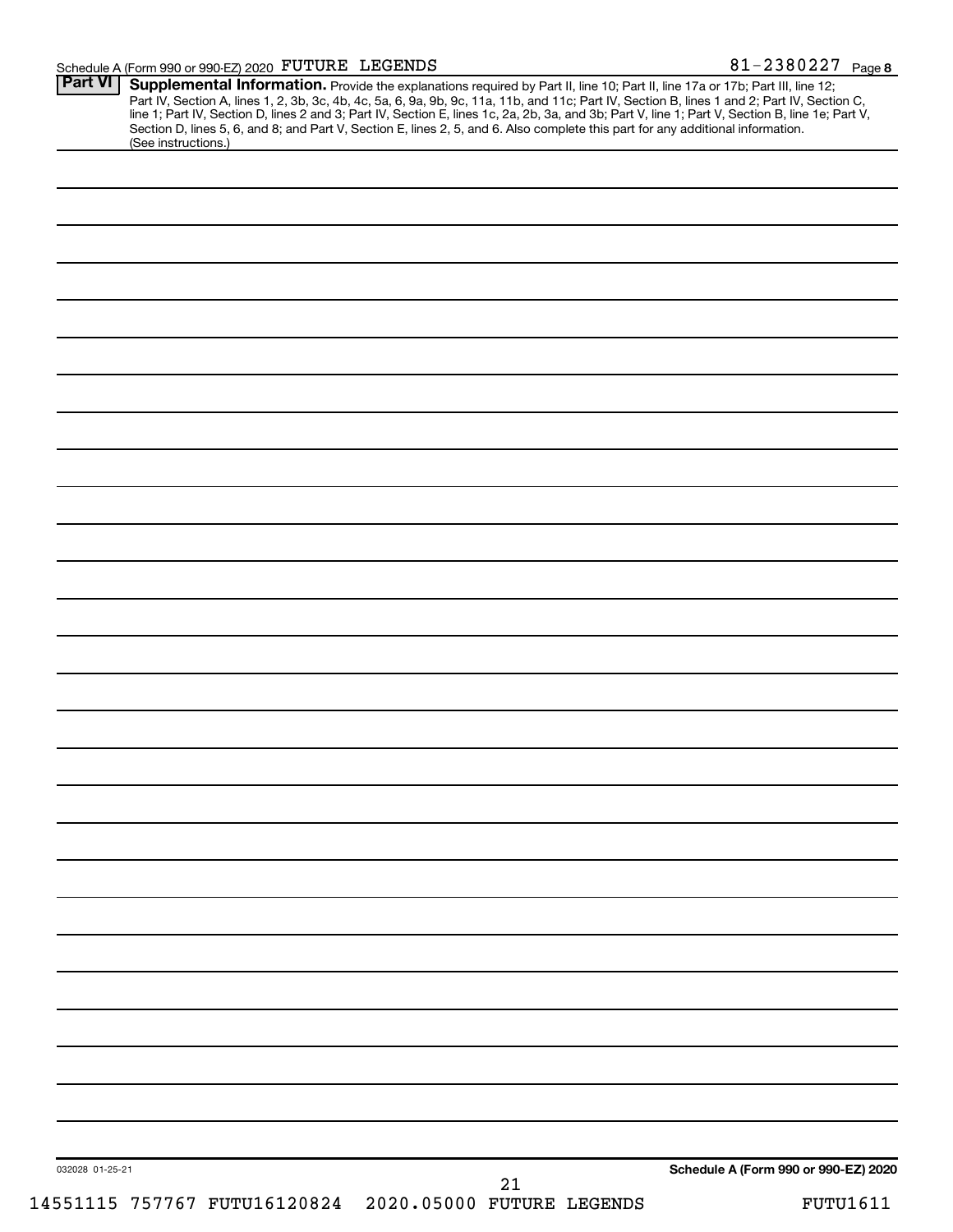Department of the Treasury Internal Revenue Service **(Form 990, 990-EZ,**

Name of the organization

\*\* PUBLIC DISCLOSURE COPY \*\*

# **Schedule B Schedule of Contributors**

**or 990-PF) | Attach to Form 990, Form 990-EZ, or Form 990-PF. | Go to www.irs.gov/Form990 for the latest information.** OMB No. 1545-0047

**2020**

**Employer identification number**

|  |  |  |  | 31-2380227 |  |
|--|--|--|--|------------|--|
|  |  |  |  |            |  |

| <b>FUTURE LEGENDS</b> | 81-2380227 |
|-----------------------|------------|
|                       |            |

| <b>Organization type (check one):</b> |                                                                           |  |  |  |
|---------------------------------------|---------------------------------------------------------------------------|--|--|--|
| Filers of:                            | Section:                                                                  |  |  |  |
| Form 990 or 990-EZ                    | $\boxed{\textbf{X}}$ 501(c)( 3) (enter number) organization               |  |  |  |
|                                       | 4947(a)(1) nonexempt charitable trust not treated as a private foundation |  |  |  |
|                                       | 527 political organization                                                |  |  |  |
| Form 990-PF                           | 501(c)(3) exempt private foundation                                       |  |  |  |
|                                       | 4947(a)(1) nonexempt charitable trust treated as a private foundation     |  |  |  |
|                                       | 501(c)(3) taxable private foundation                                      |  |  |  |

Check if your organization is covered by the General Rule or a Special Rule.

**Note:**  Only a section 501(c)(7), (8), or (10) organization can check boxes for both the General Rule and a Special Rule. See instructions.

## **General Rule**

**K** For an organization filing Form 990, 990-EZ, or 990-PF that received, during the year, contributions totaling \$5,000 or more (in money or property) from any one contributor. Complete Parts I and II. See instructions for determining a contributor's total contributions.

### **Special Rules**

 $\Box$ 

any one contributor, during the year, total contributions of the greater of (1) \$5,000; or (2) 2% of the amount on (i) Form 990, Part VIII, line 1h; For an organization described in section 501(c)(3) filing Form 990 or 990-EZ that met the 33 1/3% support test of the regulations under sections 509(a)(1) and 170(b)(1)(A)(vi), that checked Schedule A (Form 990 or 990-EZ), Part II, line 13, 16a, or 16b, and that received from or (ii) Form 990-EZ, line 1. Complete Parts I and II.  $\Box$ 

For an organization described in section 501(c)(7), (8), or (10) filing Form 990 or 990-EZ that received from any one contributor, during the year, total contributions of more than \$1,000 exclusively for religious, charitable, scientific, literary, or educational purposes, or for the prevention of cruelty to children or animals. Complete Parts I (entering "N/A" in column (b) instead of the contributor name and address), II, and III.  $\Box$ 

purpose. Don't complete any of the parts unless the General Rule applies to this organization because it received nonexclusively year, contributions exclusively for religious, charitable, etc., purposes, but no such contributions totaled more than \$1,000. If this box is checked, enter here the total contributions that were received during the year for an exclusively religious, charitable, etc., For an organization described in section 501(c)(7), (8), or (10) filing Form 990 or 990-EZ that received from any one contributor, during the religious, charitable, etc., contributions totaling \$5,000 or more during the year  $~\ldots\ldots\ldots\ldots\ldots\ldots\ldots\ldots\blacktriangleright~$ \$

**Caution:**  An organization that isn't covered by the General Rule and/or the Special Rules doesn't file Schedule B (Form 990, 990-EZ, or 990-PF),  **must** but it answer "No" on Part IV, line 2, of its Form 990; or check the box on line H of its Form 990-EZ or on its Form 990-PF, Part I, line 2, to certify that it doesn't meet the filing requirements of Schedule B (Form 990, 990-EZ, or 990-PF).

**For Paperwork Reduction Act Notice, see the instructions for Form 990, 990-EZ, or 990-PF. Schedule B (Form 990, 990-EZ, or 990-PF) (2020)** LHA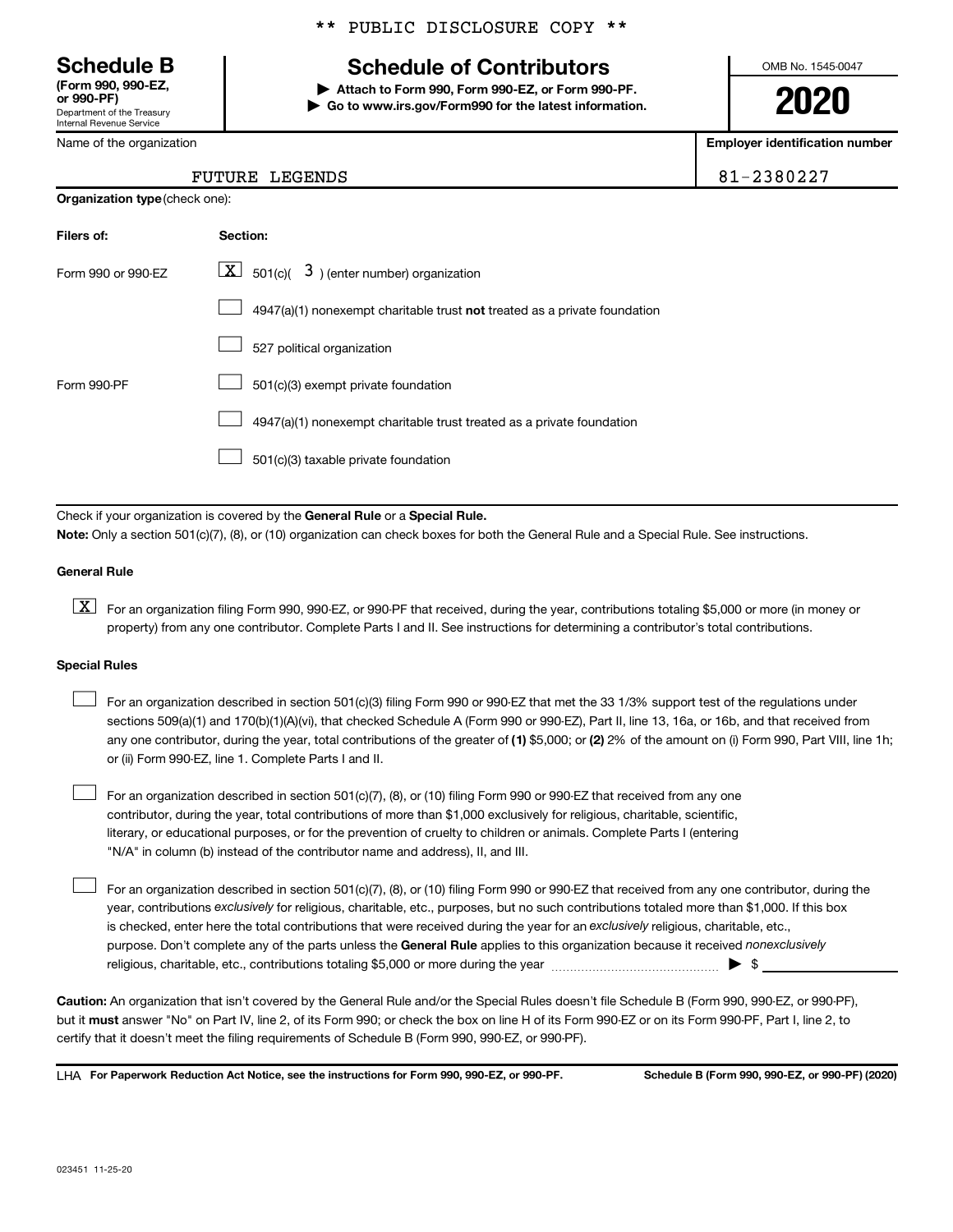# Schedule B (Form 990, 990-EZ, or 990-PF) (2020)

Name of organization

# FUTURE LEGENDS 81-2380227

| Part I          | Contributors (see instructions). Use duplicate copies of Part I if additional space is needed. |                                   |                                                                                                             |
|-----------------|------------------------------------------------------------------------------------------------|-----------------------------------|-------------------------------------------------------------------------------------------------------------|
| (a)             | (b)                                                                                            | (c)                               | (d)                                                                                                         |
| No.             | Name, address, and ZIP + 4                                                                     | <b>Total contributions</b>        | Type of contribution                                                                                        |
| 1               |                                                                                                | 20,000.<br>\$                     | $\overline{\mathbf{X}}$<br>Person<br>Payroll<br>Noncash<br>(Complete Part II for<br>noncash contributions.) |
| (a)             | (b)                                                                                            | (c)<br><b>Total contributions</b> | (d)                                                                                                         |
| No.             | Name, address, and ZIP + 4                                                                     |                                   | Type of contribution                                                                                        |
| 2               |                                                                                                | 5,000.<br>\$                      | $\mathbf{X}$<br>Person<br>Payroll<br>Noncash<br>(Complete Part II for<br>noncash contributions.)            |
| (a)<br>No.      | (b)<br>Name, address, and ZIP + 4                                                              | (c)<br><b>Total contributions</b> | (d)<br>Type of contribution                                                                                 |
| 3               |                                                                                                | 30,000.<br>\$                     | $\overline{\text{X}}$<br>Person<br>Payroll<br>Noncash<br>(Complete Part II for<br>noncash contributions.)   |
| (a)<br>No.      | (b)<br>Name, address, and ZIP + 4                                                              | (c)<br><b>Total contributions</b> | (d)<br>Type of contribution                                                                                 |
|                 |                                                                                                | \$                                | Person<br>Payroll<br>Noncash<br>(Complete Part II for<br>noncash contributions.)                            |
| (a)<br>No.      | (b)<br>Name, address, and ZIP + 4                                                              | (c)<br><b>Total contributions</b> | (d)<br>Type of contribution                                                                                 |
|                 |                                                                                                | \$                                | Person<br>Payroll<br>Noncash<br>(Complete Part II for<br>noncash contributions.)                            |
| (a)<br>No.      | (b)<br>Name, address, and ZIP + 4                                                              | (c)<br><b>Total contributions</b> | (d)<br>Type of contribution                                                                                 |
|                 |                                                                                                | \$                                | Person<br>Payroll<br>Noncash<br>(Complete Part II for<br>noncash contributions.)                            |
| 023452 11-25-20 |                                                                                                |                                   | Schedule B (Form 990, 990-EZ, or 990-PF) (2020)                                                             |

14551115 757767 FUTU16120824 2020.05000 FUTURE LEGENDS FUTU1611

23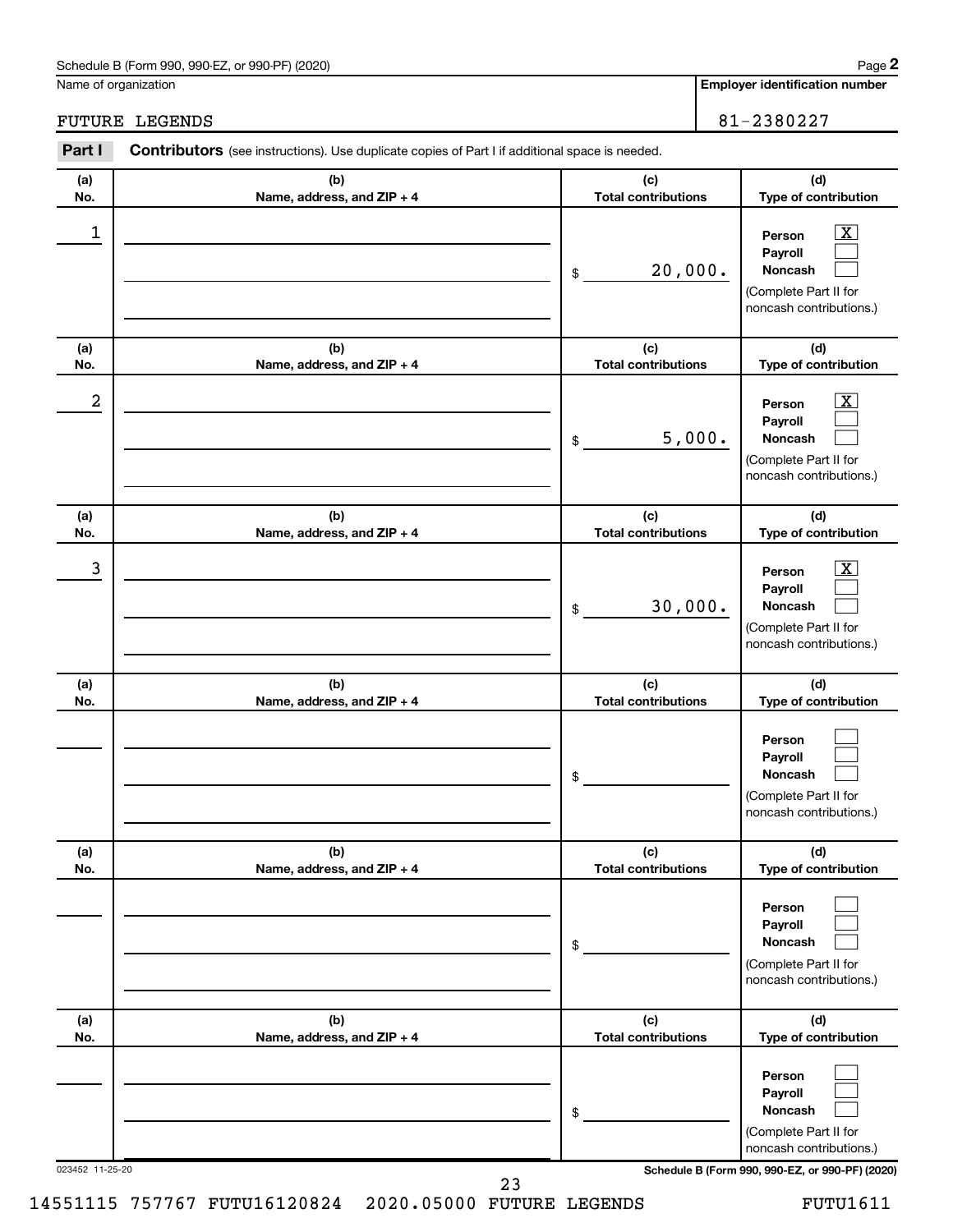| (2020)<br>or 990-PF)<br>Schedule B (Form 990,<br>990-EZ | Paɑe |
|---------------------------------------------------------|------|
|                                                         |      |

Name of organization

**Employer identification number**

FUTURE LEGENDS 81-2380227

| Part II                      | Noncash Property (see instructions). Use duplicate copies of Part II if additional space is needed. |                                                 |                                                 |
|------------------------------|-----------------------------------------------------------------------------------------------------|-------------------------------------------------|-------------------------------------------------|
| (a)<br>No.<br>from<br>Part I | (b)<br>Description of noncash property given                                                        | (c)<br>FMV (or estimate)<br>(See instructions.) | (d)<br>Date received                            |
|                              |                                                                                                     | \$                                              |                                                 |
| (a)<br>No.<br>from<br>Part I | (b)<br>Description of noncash property given                                                        | (c)<br>FMV (or estimate)<br>(See instructions.) | (d)<br>Date received                            |
|                              |                                                                                                     | \$                                              |                                                 |
| (a)<br>No.<br>from<br>Part I | (b)<br>Description of noncash property given                                                        | (c)<br>FMV (or estimate)<br>(See instructions.) | (d)<br>Date received                            |
|                              |                                                                                                     | \$                                              |                                                 |
| (a)<br>No.<br>from<br>Part I | (b)<br>Description of noncash property given                                                        | (c)<br>FMV (or estimate)<br>(See instructions.) | (d)<br>Date received                            |
|                              |                                                                                                     | \$                                              |                                                 |
| (a)<br>No.<br>from<br>Part I | (b)<br>Description of noncash property given                                                        | (c)<br>FMV (or estimate)<br>(See instructions.) | (d)<br>Date received                            |
|                              |                                                                                                     | \$                                              |                                                 |
| (a)<br>No.<br>from<br>Part I | (b)<br>Description of noncash property given                                                        | (c)<br>FMV (or estimate)<br>(See instructions.) | (d)<br>Date received                            |
|                              |                                                                                                     | \$                                              |                                                 |
| 023453 11-25-20              | 24                                                                                                  |                                                 | Schedule B (Form 990, 990-EZ, or 990-PF) (2020) |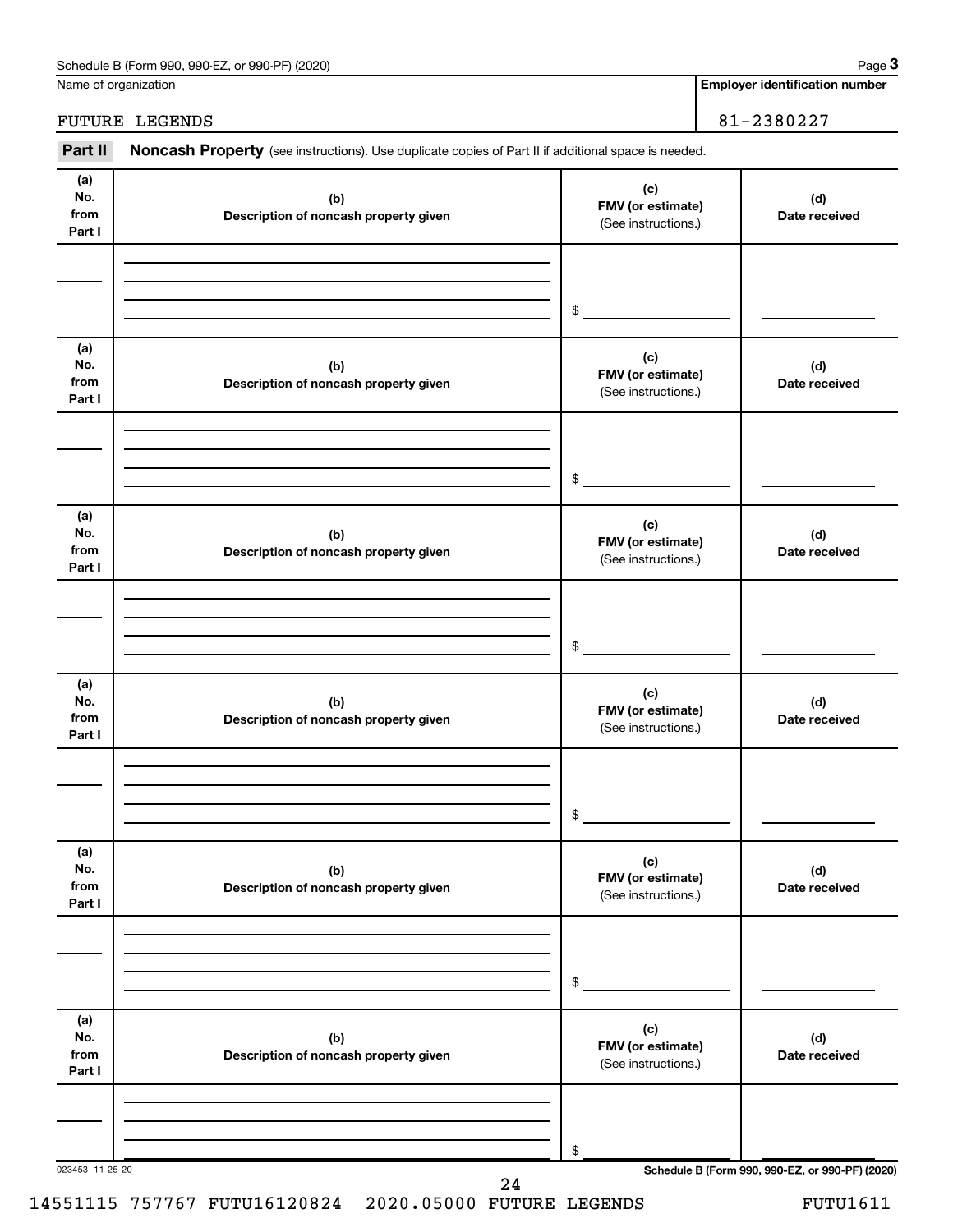| Name of organization      |                                                                                                                                                                                                                                                                                                                                           | <b>Employer identification number</b>    |                                                                                                                                                                |  |  |  |  |
|---------------------------|-------------------------------------------------------------------------------------------------------------------------------------------------------------------------------------------------------------------------------------------------------------------------------------------------------------------------------------------|------------------------------------------|----------------------------------------------------------------------------------------------------------------------------------------------------------------|--|--|--|--|
|                           | <b>FUTURE LEGENDS</b>                                                                                                                                                                                                                                                                                                                     |                                          | 81-2380227                                                                                                                                                     |  |  |  |  |
| Part III                  | from any one contributor. Complete columns (a) through (e) and the following line entry. For organizations<br>completing Part III, enter the total of exclusively religious, charitable, etc., contributions of \$1,000 or less for the year. (Enter this info. once.)<br>Use duplicate copies of Part III if additional space is needed. |                                          | Exclusively religious, charitable, etc., contributions to organizations described in section 501(c)(7), (8), or (10) that total more than \$1,000 for the year |  |  |  |  |
| (a) No.<br>from           | (b) Purpose of gift                                                                                                                                                                                                                                                                                                                       | (c) Use of gift                          | (d) Description of how gift is held                                                                                                                            |  |  |  |  |
| Part I                    |                                                                                                                                                                                                                                                                                                                                           |                                          |                                                                                                                                                                |  |  |  |  |
|                           |                                                                                                                                                                                                                                                                                                                                           | (e) Transfer of gift                     |                                                                                                                                                                |  |  |  |  |
|                           | Transferee's name, address, and ZIP + 4                                                                                                                                                                                                                                                                                                   |                                          | Relationship of transferor to transferee                                                                                                                       |  |  |  |  |
|                           |                                                                                                                                                                                                                                                                                                                                           |                                          |                                                                                                                                                                |  |  |  |  |
| (a) No.<br>from<br>Part I | (b) Purpose of gift                                                                                                                                                                                                                                                                                                                       | (c) Use of gift                          | (d) Description of how gift is held                                                                                                                            |  |  |  |  |
|                           |                                                                                                                                                                                                                                                                                                                                           |                                          |                                                                                                                                                                |  |  |  |  |
|                           | (e) Transfer of gift                                                                                                                                                                                                                                                                                                                      |                                          |                                                                                                                                                                |  |  |  |  |
|                           | Transferee's name, address, and ZIP + 4                                                                                                                                                                                                                                                                                                   |                                          | Relationship of transferor to transferee                                                                                                                       |  |  |  |  |
|                           |                                                                                                                                                                                                                                                                                                                                           |                                          |                                                                                                                                                                |  |  |  |  |
| (a) No.<br>from<br>Part I | (b) Purpose of gift                                                                                                                                                                                                                                                                                                                       | (c) Use of gift                          | (d) Description of how gift is held                                                                                                                            |  |  |  |  |
|                           |                                                                                                                                                                                                                                                                                                                                           |                                          |                                                                                                                                                                |  |  |  |  |
|                           | (e) Transfer of gift                                                                                                                                                                                                                                                                                                                      |                                          |                                                                                                                                                                |  |  |  |  |
|                           | Transferee's name, address, and ZIP + 4                                                                                                                                                                                                                                                                                                   |                                          | Relationship of transferor to transferee                                                                                                                       |  |  |  |  |
|                           |                                                                                                                                                                                                                                                                                                                                           |                                          |                                                                                                                                                                |  |  |  |  |
| (a) No.<br>from<br>Part I | (b) Purpose of gift                                                                                                                                                                                                                                                                                                                       | (c) Use of gift                          | (d) Description of how gift is held                                                                                                                            |  |  |  |  |
|                           |                                                                                                                                                                                                                                                                                                                                           |                                          |                                                                                                                                                                |  |  |  |  |
|                           | (e) Transfer of gift                                                                                                                                                                                                                                                                                                                      |                                          |                                                                                                                                                                |  |  |  |  |
|                           | Transferee's name, address, and ZIP + 4                                                                                                                                                                                                                                                                                                   | Relationship of transferor to transferee |                                                                                                                                                                |  |  |  |  |
|                           |                                                                                                                                                                                                                                                                                                                                           |                                          |                                                                                                                                                                |  |  |  |  |
| 023454 11-25-20           |                                                                                                                                                                                                                                                                                                                                           | 25                                       | Schedule B (Form 990, 990-EZ, or 990-PF) (2020)                                                                                                                |  |  |  |  |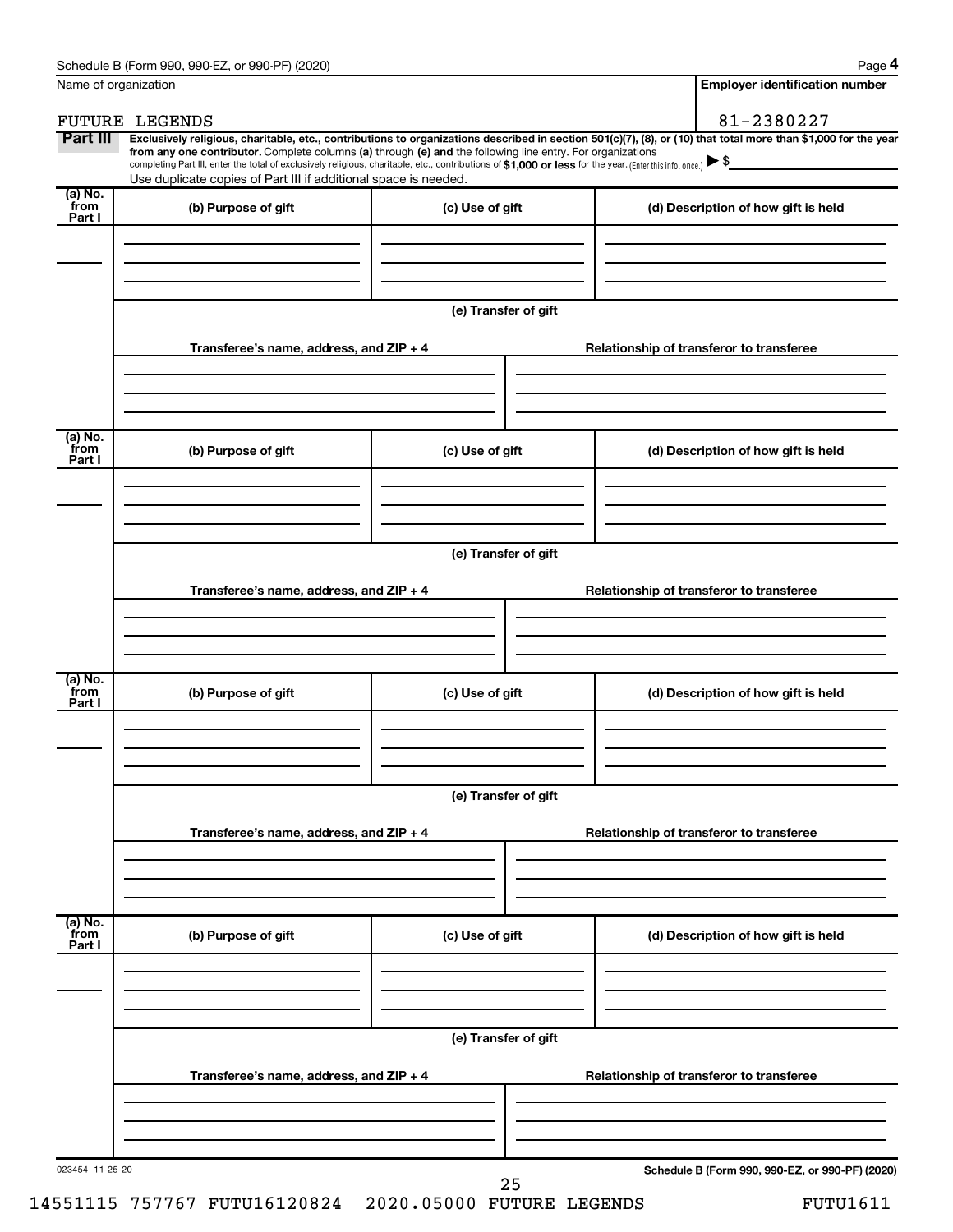| (Form 990) |  |
|------------|--|
|------------|--|

# **SCHEDULE D Supplemental Financial Statements**<br> **Form 990 2020**<br> **Part IV** line 6.7.8.9.10, 11a, 11b, 11d, 11d, 11d, 11d, 11d, 12a, 0r, 12b

**(Form 990) | Complete if the organization answered "Yes" on Form 990, Part IV, line 6, 7, 8, 9, 10, 11a, 11b, 11c, 11d, 11e, 11f, 12a, or 12b.**

**| Attach to Form 990. |Go to www.irs.gov/Form990 for instructions and the latest information.**



Department of the Treasury Internal Revenue Service

**Name of the organization Employer identification number**

| Part I       | Organizations Maintaining Donor Advised Funds or Other Similar Funds or Accounts. Complete if the                                                                                                                                                                               |                         |                                                    |
|--------------|---------------------------------------------------------------------------------------------------------------------------------------------------------------------------------------------------------------------------------------------------------------------------------|-------------------------|----------------------------------------------------|
|              | organization answered "Yes" on Form 990, Part IV, line 6.                                                                                                                                                                                                                       | (a) Donor advised funds | (b) Funds and other accounts                       |
|              |                                                                                                                                                                                                                                                                                 |                         |                                                    |
| 1.           |                                                                                                                                                                                                                                                                                 |                         |                                                    |
| 2            | Aggregate value of contributions to (during year)                                                                                                                                                                                                                               |                         |                                                    |
| з<br>4       | Aggregate value of grants from (during year)                                                                                                                                                                                                                                    |                         |                                                    |
| 5            | Did the organization inform all donors and donor advisors in writing that the assets held in donor advised funds                                                                                                                                                                |                         |                                                    |
|              |                                                                                                                                                                                                                                                                                 |                         | Yes<br>No                                          |
| 6            | Did the organization inform all grantees, donors, and donor advisors in writing that grant funds can be used only                                                                                                                                                               |                         |                                                    |
|              | for charitable purposes and not for the benefit of the donor or donor advisor, or for any other purpose conferring                                                                                                                                                              |                         |                                                    |
|              |                                                                                                                                                                                                                                                                                 |                         | Yes<br>No                                          |
| Part II      | Conservation Easements. Complete if the organization answered "Yes" on Form 990, Part IV, line 7.                                                                                                                                                                               |                         |                                                    |
| 1            | Purpose(s) of conservation easements held by the organization (check all that apply).                                                                                                                                                                                           |                         |                                                    |
|              | Preservation of land for public use (for example, recreation or education)                                                                                                                                                                                                      |                         | Preservation of a historically important land area |
|              | Protection of natural habitat                                                                                                                                                                                                                                                   |                         | Preservation of a certified historic structure     |
|              | Preservation of open space                                                                                                                                                                                                                                                      |                         |                                                    |
| 2            | Complete lines 2a through 2d if the organization held a qualified conservation contribution in the form of a conservation easement on the last                                                                                                                                  |                         |                                                    |
|              | day of the tax year.                                                                                                                                                                                                                                                            |                         | Held at the End of the Tax Year                    |
| а            |                                                                                                                                                                                                                                                                                 |                         | 2a                                                 |
| b            |                                                                                                                                                                                                                                                                                 |                         | 2b                                                 |
| с            |                                                                                                                                                                                                                                                                                 |                         | 2c                                                 |
| d            | Number of conservation easements included in (c) acquired after 7/25/06, and not on a historic structure                                                                                                                                                                        |                         |                                                    |
|              |                                                                                                                                                                                                                                                                                 |                         | 2d                                                 |
| 3            | Number of conservation easements modified, transferred, released, extinguished, or terminated by the organization during the tax                                                                                                                                                |                         |                                                    |
|              | $year \triangleright$                                                                                                                                                                                                                                                           |                         |                                                    |
| 4            | Number of states where property subject to conservation easement is located >                                                                                                                                                                                                   |                         |                                                    |
| 5            | Does the organization have a written policy regarding the periodic monitoring, inspection, handling of                                                                                                                                                                          |                         |                                                    |
|              | violations, and enforcement of the conservation easements it holds?                                                                                                                                                                                                             |                         | Yes<br><b>No</b>                                   |
| 6            | Staff and volunteer hours devoted to monitoring, inspecting, handling of violations, and enforcing conservation easements during the year                                                                                                                                       |                         |                                                    |
|              |                                                                                                                                                                                                                                                                                 |                         |                                                    |
| 7            | Amount of expenses incurred in monitoring, inspecting, handling of violations, and enforcing conservation easements during the year                                                                                                                                             |                         |                                                    |
|              | $\blacktriangleright$ s                                                                                                                                                                                                                                                         |                         |                                                    |
| 8            | Does each conservation easement reported on line 2(d) above satisfy the requirements of section 170(h)(4)(B)(i)                                                                                                                                                                 |                         |                                                    |
|              |                                                                                                                                                                                                                                                                                 |                         | Yes<br>No                                          |
| 9            | In Part XIII, describe how the organization reports conservation easements in its revenue and expense statement and                                                                                                                                                             |                         |                                                    |
|              | balance sheet, and include, if applicable, the text of the footnote to the organization's financial statements that describes the                                                                                                                                               |                         |                                                    |
|              | organization's accounting for conservation easements.<br>Organizations Maintaining Collections of Art, Historical Treasures, or Other Similar Assets.<br>Part III                                                                                                               |                         |                                                    |
|              | Complete if the organization answered "Yes" on Form 990, Part IV, line 8.                                                                                                                                                                                                       |                         |                                                    |
|              | 1a If the organization elected, as permitted under FASB ASC 958, not to report in its revenue statement and balance sheet works                                                                                                                                                 |                         |                                                    |
|              | of art, historical treasures, or other similar assets held for public exhibition, education, or research in furtherance of public                                                                                                                                               |                         |                                                    |
|              | service, provide in Part XIII the text of the footnote to its financial statements that describes these items.                                                                                                                                                                  |                         |                                                    |
|              |                                                                                                                                                                                                                                                                                 |                         |                                                    |
|              | <b>b</b> If the organization elected, as permitted under FASB ASC 958, to report in its revenue statement and balance sheet works of<br>art, historical treasures, or other similar assets held for public exhibition, education, or research in furtherance of public service, |                         |                                                    |
|              |                                                                                                                                                                                                                                                                                 |                         |                                                    |
|              | provide the following amounts relating to these items:                                                                                                                                                                                                                          |                         |                                                    |
|              | (i)<br>(ii) Assets included in Form 990, Part X                                                                                                                                                                                                                                 |                         | $\frac{1}{2}$<br>$\blacktriangleright$ \$          |
| $\mathbf{2}$ | If the organization received or held works of art, historical treasures, or other similar assets for financial gain, provide                                                                                                                                                    |                         |                                                    |
|              | the following amounts required to be reported under FASB ASC 958 relating to these items:                                                                                                                                                                                       |                         |                                                    |
| а            | Revenue included on Form 990, Part VIII, line 1 [2000] [2000] [2000] [2000] [3000] [3000] [3000] [3000] [3000                                                                                                                                                                   |                         | -\$                                                |
|              |                                                                                                                                                                                                                                                                                 |                         |                                                    |
|              |                                                                                                                                                                                                                                                                                 |                         |                                                    |

| LHA For Paperwork Reduction Act Notice, see the Instructions for Form 990. |  |
|----------------------------------------------------------------------------|--|
| 032051 12-01-20                                                            |  |

**Schedule D (Form 990) 2020** 

26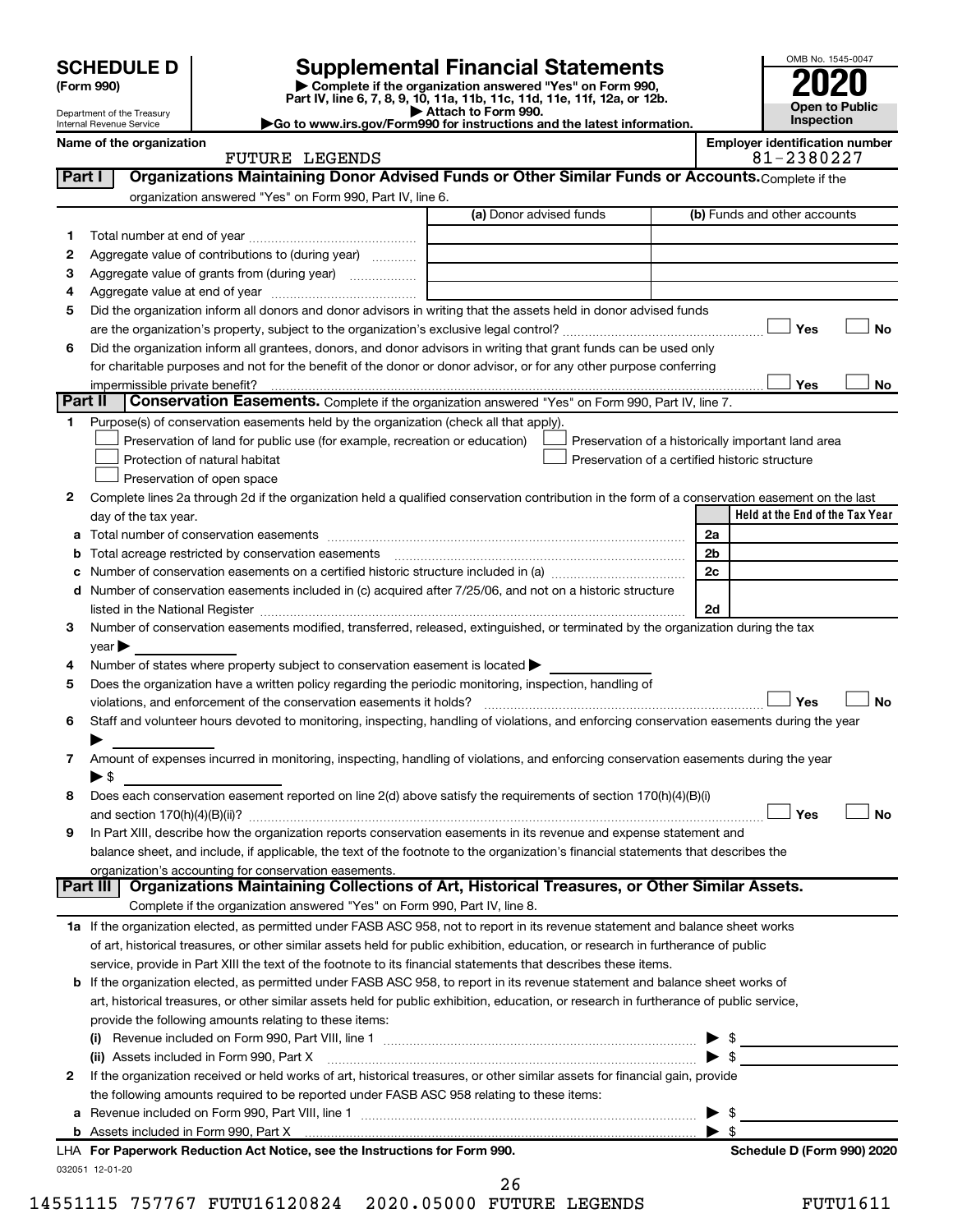|               | <b>FUTURE LEGENDS</b><br>Schedule D (Form 990) 2020                                                                                                                                                                                 |                    |   |                |                                                                                                                                                                                                                               |                 | 81-2380227 Page 2          |        |        |
|---------------|-------------------------------------------------------------------------------------------------------------------------------------------------------------------------------------------------------------------------------------|--------------------|---|----------------|-------------------------------------------------------------------------------------------------------------------------------------------------------------------------------------------------------------------------------|-----------------|----------------------------|--------|--------|
|               | Part III<br>Organizations Maintaining Collections of Art, Historical Treasures, or Other Similar Assets (continued)                                                                                                                 |                    |   |                |                                                                                                                                                                                                                               |                 |                            |        |        |
| 3             | Using the organization's acquisition, accession, and other records, check any of the following that make significant use of its                                                                                                     |                    |   |                |                                                                                                                                                                                                                               |                 |                            |        |        |
|               | collection items (check all that apply):                                                                                                                                                                                            |                    |   |                |                                                                                                                                                                                                                               |                 |                            |        |        |
| a             | Public exhibition                                                                                                                                                                                                                   |                    |   |                | Loan or exchange program                                                                                                                                                                                                      |                 |                            |        |        |
| b             | Scholarly research                                                                                                                                                                                                                  |                    |   |                | Other and the contract of the contract of the contract of the contract of the contract of the contract of the contract of the contract of the contract of the contract of the contract of the contract of the contract of the |                 |                            |        |        |
| с             | Preservation for future generations                                                                                                                                                                                                 |                    |   |                |                                                                                                                                                                                                                               |                 |                            |        |        |
| 4             | Provide a description of the organization's collections and explain how they further the organization's exempt purpose in Part XIII.                                                                                                |                    |   |                |                                                                                                                                                                                                                               |                 |                            |        |        |
| 5             | During the year, did the organization solicit or receive donations of art, historical treasures, or other similar assets                                                                                                            |                    |   |                |                                                                                                                                                                                                                               |                 |                            |        |        |
|               |                                                                                                                                                                                                                                     |                    |   |                |                                                                                                                                                                                                                               |                 | Yes                        |        | No     |
|               | Part IV<br><b>Escrow and Custodial Arrangements.</b> Complete if the organization answered "Yes" on Form 990, Part IV, line 9, or                                                                                                   |                    |   |                |                                                                                                                                                                                                                               |                 |                            |        |        |
|               | reported an amount on Form 990, Part X, line 21.                                                                                                                                                                                    |                    |   |                |                                                                                                                                                                                                                               |                 |                            |        |        |
|               | 1a Is the organization an agent, trustee, custodian or other intermediary for contributions or other assets not included                                                                                                            |                    |   |                |                                                                                                                                                                                                                               |                 |                            |        |        |
|               |                                                                                                                                                                                                                                     |                    |   |                |                                                                                                                                                                                                                               |                 | Yes                        |        | No     |
|               | b If "Yes," explain the arrangement in Part XIII and complete the following table:                                                                                                                                                  |                    |   |                |                                                                                                                                                                                                                               |                 |                            |        |        |
|               |                                                                                                                                                                                                                                     |                    |   |                |                                                                                                                                                                                                                               |                 | Amount                     |        |        |
|               | c Beginning balance <b>communications</b> and a construction of the construction of the construction of the construction of the construction of the construction of the construction of the construction of the construction of the |                    |   |                |                                                                                                                                                                                                                               | 1c<br>1d        |                            |        |        |
|               |                                                                                                                                                                                                                                     |                    |   |                |                                                                                                                                                                                                                               | 1е              |                            |        |        |
| Ť.            | e Distributions during the year manufactured and continuum control of the control of the control of the state of the state of the control of the control of the control of the control of the control of the control of the co      |                    |   |                |                                                                                                                                                                                                                               | 1f              |                            |        |        |
|               | 2a Did the organization include an amount on Form 990, Part X, line 21, for escrow or custodial account liability?                                                                                                                  |                    |   |                |                                                                                                                                                                                                                               |                 | Yes                        |        | No     |
|               |                                                                                                                                                                                                                                     |                    |   |                |                                                                                                                                                                                                                               |                 |                            |        |        |
| <b>Part V</b> | <b>Endowment Funds.</b> Complete if the organization answered "Yes" on Form 990, Part IV, line 10.                                                                                                                                  |                    |   |                |                                                                                                                                                                                                                               |                 |                            |        |        |
|               |                                                                                                                                                                                                                                     | (a) Current year   |   | (b) Prior year | (c) Two years back $\vert$ (d) Three years back $\vert$ (e) Four years back                                                                                                                                                   |                 |                            |        |        |
|               | 1a Beginning of year balance                                                                                                                                                                                                        |                    |   |                |                                                                                                                                                                                                                               |                 |                            |        |        |
| b             |                                                                                                                                                                                                                                     |                    |   |                |                                                                                                                                                                                                                               |                 |                            |        |        |
|               | Net investment earnings, gains, and losses                                                                                                                                                                                          |                    |   |                |                                                                                                                                                                                                                               |                 |                            |        |        |
|               | Grants or scholarships                                                                                                                                                                                                              |                    |   |                |                                                                                                                                                                                                                               |                 |                            |        |        |
|               | e Other expenditures for facilities                                                                                                                                                                                                 |                    |   |                |                                                                                                                                                                                                                               |                 |                            |        |        |
|               | and programs                                                                                                                                                                                                                        |                    |   |                |                                                                                                                                                                                                                               |                 |                            |        |        |
|               |                                                                                                                                                                                                                                     |                    |   |                |                                                                                                                                                                                                                               |                 |                            |        |        |
| g             |                                                                                                                                                                                                                                     |                    |   |                |                                                                                                                                                                                                                               |                 |                            |        |        |
| 2             | Provide the estimated percentage of the current year end balance (line 1g, column (a)) held as:                                                                                                                                     |                    |   |                |                                                                                                                                                                                                                               |                 |                            |        |        |
| а             | Board designated or quasi-endowment >                                                                                                                                                                                               |                    | % |                |                                                                                                                                                                                                                               |                 |                            |        |        |
| b             | Permanent endowment                                                                                                                                                                                                                 | %                  |   |                |                                                                                                                                                                                                                               |                 |                            |        |        |
|               | <b>c</b> Term endowment $\blacktriangleright$                                                                                                                                                                                       | %                  |   |                |                                                                                                                                                                                                                               |                 |                            |        |        |
|               | The percentages on lines 2a, 2b, and 2c should equal 100%.                                                                                                                                                                          |                    |   |                |                                                                                                                                                                                                                               |                 |                            |        |        |
|               | 3a Are there endowment funds not in the possession of the organization that are held and administered for the organization                                                                                                          |                    |   |                |                                                                                                                                                                                                                               |                 |                            |        |        |
|               | by:                                                                                                                                                                                                                                 |                    |   |                |                                                                                                                                                                                                                               |                 |                            | Yes    | No     |
|               | (i)                                                                                                                                                                                                                                 |                    |   |                |                                                                                                                                                                                                                               |                 | 3a(i)                      |        |        |
|               |                                                                                                                                                                                                                                     |                    |   |                |                                                                                                                                                                                                                               |                 | 3a(ii)                     |        |        |
|               |                                                                                                                                                                                                                                     |                    |   |                |                                                                                                                                                                                                                               |                 | 3b                         |        |        |
| 4             | Describe in Part XIII the intended uses of the organization's endowment funds.                                                                                                                                                      |                    |   |                |                                                                                                                                                                                                                               |                 |                            |        |        |
|               | <b>Part VI</b><br>Land, Buildings, and Equipment.                                                                                                                                                                                   |                    |   |                |                                                                                                                                                                                                                               |                 |                            |        |        |
|               | Complete if the organization answered "Yes" on Form 990, Part IV, line 11a. See Form 990, Part X, line 10.                                                                                                                          |                    |   |                |                                                                                                                                                                                                                               |                 |                            |        |        |
|               | Description of property                                                                                                                                                                                                             | (a) Cost or other  |   |                | (b) Cost or other                                                                                                                                                                                                             | (c) Accumulated | (d) Book value             |        |        |
|               |                                                                                                                                                                                                                                     | basis (investment) |   |                | basis (other)                                                                                                                                                                                                                 | depreciation    |                            |        |        |
|               |                                                                                                                                                                                                                                     |                    |   |                |                                                                                                                                                                                                                               |                 |                            |        |        |
| b             |                                                                                                                                                                                                                                     |                    |   |                |                                                                                                                                                                                                                               |                 |                            |        |        |
| c             | Leasehold improvements                                                                                                                                                                                                              |                    |   |                |                                                                                                                                                                                                                               |                 |                            |        |        |
|               |                                                                                                                                                                                                                                     |                    |   |                |                                                                                                                                                                                                                               |                 |                            |        |        |
|               |                                                                                                                                                                                                                                     |                    |   |                | 1,277.                                                                                                                                                                                                                        | 43.             |                            |        | 1,234. |
|               | Total. Add lines 1a through 1e. (Column (d) must equal Form 990, Part X, column (B), line 10c.)                                                                                                                                     |                    |   |                |                                                                                                                                                                                                                               |                 |                            | 1,234. |        |
|               |                                                                                                                                                                                                                                     |                    |   |                |                                                                                                                                                                                                                               |                 | Schedule D (Form 990) 2020 |        |        |

032052 12-01-20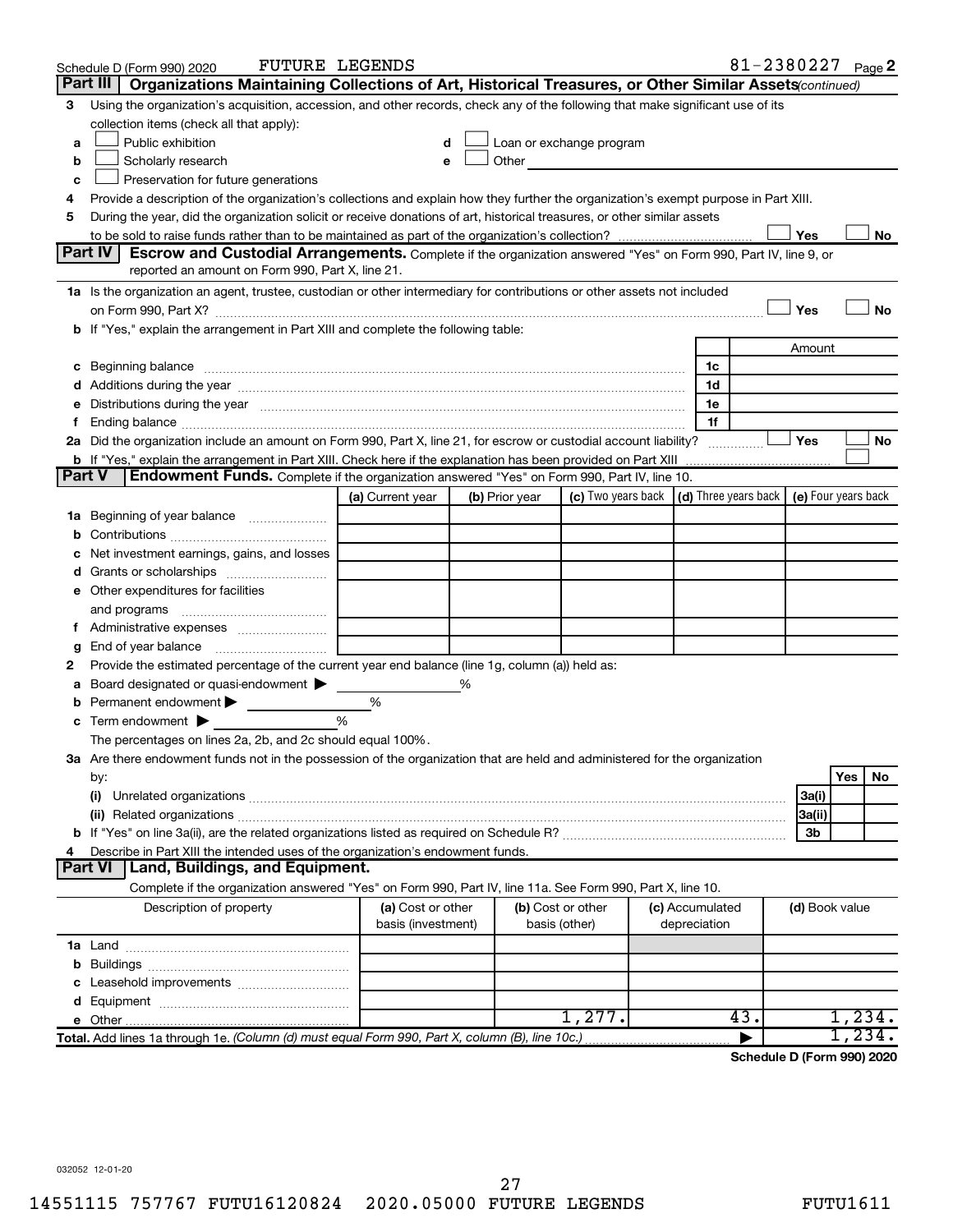| 2380227<br>LEGENDS<br><b>FUTURE</b><br>Schedule D (Form 990) 2020<br>- | <del>9 Page</del> | o |
|------------------------------------------------------------------------|-------------------|---|
|------------------------------------------------------------------------|-------------------|---|

| Part VII Investments - Other Securities.                                                                                                                                           |                 |                                                           |                |
|------------------------------------------------------------------------------------------------------------------------------------------------------------------------------------|-----------------|-----------------------------------------------------------|----------------|
| Complete if the organization answered "Yes" on Form 990, Part IV, line 11b. See Form 990, Part X, line 12.<br>(a) Description of security or category (including name of security) | (b) Book value  | (c) Method of valuation: Cost or end-of-year market value |                |
|                                                                                                                                                                                    |                 |                                                           |                |
| (1) Financial derivatives                                                                                                                                                          |                 |                                                           |                |
|                                                                                                                                                                                    |                 |                                                           |                |
| (3) Other<br>(A) RSFF - SCHOLARSHIP FUND                                                                                                                                           | 316,496.        | END-OF-YEAR MARKET VALUE                                  |                |
| (B)                                                                                                                                                                                |                 |                                                           |                |
| (C)                                                                                                                                                                                |                 |                                                           |                |
| (D)                                                                                                                                                                                |                 |                                                           |                |
| (E)                                                                                                                                                                                |                 |                                                           |                |
| (F)                                                                                                                                                                                |                 |                                                           |                |
| (G)                                                                                                                                                                                |                 |                                                           |                |
| (H)                                                                                                                                                                                |                 |                                                           |                |
| Total. (Col. (b) must equal Form 990, Part X, col. (B) line 12.)                                                                                                                   | 316,496.        |                                                           |                |
| Part VIII Investments - Program Related.                                                                                                                                           |                 |                                                           |                |
| Complete if the organization answered "Yes" on Form 990, Part IV, line 11c. See Form 990, Part X, line 13.                                                                         |                 |                                                           |                |
| (a) Description of investment                                                                                                                                                      | (b) Book value  | (c) Method of valuation: Cost or end-of-year market value |                |
| (1)                                                                                                                                                                                |                 |                                                           |                |
| (2)                                                                                                                                                                                |                 |                                                           |                |
| (3)                                                                                                                                                                                |                 |                                                           |                |
| (4)                                                                                                                                                                                |                 |                                                           |                |
| (5)                                                                                                                                                                                |                 |                                                           |                |
| (6)                                                                                                                                                                                |                 |                                                           |                |
| (7)                                                                                                                                                                                |                 |                                                           |                |
| (8)                                                                                                                                                                                |                 |                                                           |                |
| (9)                                                                                                                                                                                |                 |                                                           |                |
| Total. (Col. (b) must equal Form 990, Part X, col. (B) line 13.)                                                                                                                   |                 |                                                           |                |
| <b>Other Assets.</b><br>Part IX                                                                                                                                                    |                 |                                                           |                |
| Complete if the organization answered "Yes" on Form 990, Part IV, line 11d. See Form 990, Part X, line 15.                                                                         | (a) Description |                                                           | (b) Book value |
|                                                                                                                                                                                    |                 |                                                           |                |
| (1)                                                                                                                                                                                |                 |                                                           |                |
| (2)<br>(3)                                                                                                                                                                         |                 |                                                           |                |
| (4)                                                                                                                                                                                |                 |                                                           |                |
| (5)                                                                                                                                                                                |                 |                                                           |                |
| (6)                                                                                                                                                                                |                 |                                                           |                |
| (7)                                                                                                                                                                                |                 |                                                           |                |
| (8)                                                                                                                                                                                |                 |                                                           |                |
| (9)                                                                                                                                                                                |                 |                                                           |                |
| Total. (Column (b) must equal Form 990, Part X, col. (B) line 15.)                                                                                                                 |                 |                                                           |                |
| <b>Other Liabilities.</b><br><b>Part X</b>                                                                                                                                         |                 |                                                           |                |
| Complete if the organization answered "Yes" on Form 990, Part IV, line 11e or 11f. See Form 990, Part X, line 25.                                                                  |                 |                                                           |                |
| (a) Description of liability<br>1.                                                                                                                                                 |                 |                                                           | (b) Book value |
| (1)<br>Federal income taxes                                                                                                                                                        |                 |                                                           |                |
| (2)                                                                                                                                                                                |                 |                                                           |                |
| (3)                                                                                                                                                                                |                 |                                                           |                |
| (4)                                                                                                                                                                                |                 |                                                           |                |
| (5)                                                                                                                                                                                |                 |                                                           |                |
| (6)                                                                                                                                                                                |                 |                                                           |                |
| (7)                                                                                                                                                                                |                 |                                                           |                |
| (8)                                                                                                                                                                                |                 |                                                           |                |
| (9)                                                                                                                                                                                |                 |                                                           |                |
| Total. (Column (b) must equal Form 990, Part X, col. (B) line 25.)                                                                                                                 |                 | ▶                                                         |                |

**2.** Liability for uncertain tax positions. In Part XIII, provide the text of the footnote to the organization's financial statements that reports the organization's liability for uncertain tax positions under FASB ASC 740. Check here if the text of the footnote has been provided in Part XIII  $\perp$ 

**Schedule D (Form 990) 2020**

032053 12-01-20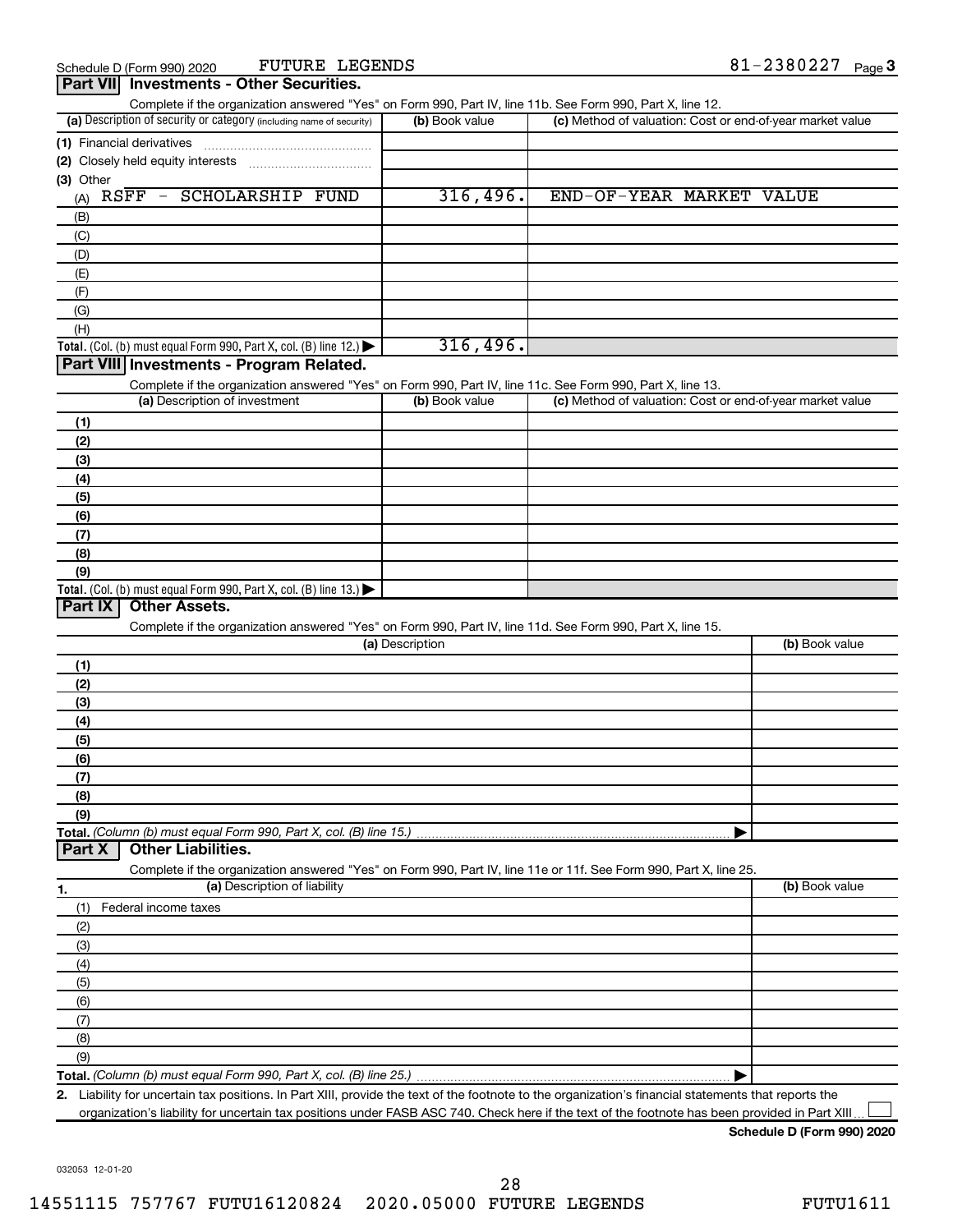| Schedule D (Form 990) 2020                                                                       | <b>FUTURE LEGENDS</b>                                                                                                                                                                                                                |                | 81-2380227 Page 4 |  |
|--------------------------------------------------------------------------------------------------|--------------------------------------------------------------------------------------------------------------------------------------------------------------------------------------------------------------------------------------|----------------|-------------------|--|
| <b>Part XI</b>                                                                                   | Reconciliation of Revenue per Audited Financial Statements With Revenue per Return.                                                                                                                                                  |                |                   |  |
|                                                                                                  | Complete if the organization answered "Yes" on Form 990, Part IV, line 12a.                                                                                                                                                          |                |                   |  |
| 1                                                                                                | Total revenue, gains, and other support per audited financial statements [[[[[[[[[[[[[[[[[[[[[[[[]]]]]]]]]]]]                                                                                                                        |                | $\mathbf{1}$      |  |
| Amounts included on line 1 but not on Form 990, Part VIII, line 12:<br>2                         |                                                                                                                                                                                                                                      |                |                   |  |
|                                                                                                  | Net unrealized gains (losses) on investments [111] [12] matter and the unrealized gains (losses) on investments                                                                                                                      | 2a             |                   |  |
| b                                                                                                |                                                                                                                                                                                                                                      | 2 <sub>b</sub> |                   |  |
| с                                                                                                |                                                                                                                                                                                                                                      | 2c             |                   |  |
| d                                                                                                |                                                                                                                                                                                                                                      | 2d             |                   |  |
| e                                                                                                | Add lines 2a through 2d <b>Martin Martin Martin Martin Martin Martin Martin Martin Martin Martin Martin Martin Martin Martin Martin Martin Martin Martin Martin Martin Martin Martin Martin Martin Martin Martin Martin Martin M</b> |                | 2е                |  |
| з                                                                                                |                                                                                                                                                                                                                                      |                | 3                 |  |
| Amounts included on Form 990, Part VIII, line 12, but not on line 1:                             |                                                                                                                                                                                                                                      |                |                   |  |
| a                                                                                                | Investment expenses not included on Form 990, Part VIII, line 7b                                                                                                                                                                     | 4a             |                   |  |
| b                                                                                                |                                                                                                                                                                                                                                      | 4 <sub>b</sub> |                   |  |
| Add lines 4a and 4b<br>c                                                                         |                                                                                                                                                                                                                                      |                | 4c                |  |
| 5                                                                                                |                                                                                                                                                                                                                                      |                | 5                 |  |
| Part XII   Reconciliation of Expenses per Audited Financial Statements With Expenses per Return. | Complete if the organization answered "Yes" on Form 990, Part IV, line 12a.                                                                                                                                                          |                |                   |  |
| 1.                                                                                               |                                                                                                                                                                                                                                      |                | $\blacksquare$    |  |
| Amounts included on line 1 but not on Form 990, Part IX, line 25:<br>2                           |                                                                                                                                                                                                                                      |                |                   |  |
| а                                                                                                |                                                                                                                                                                                                                                      | 2a             |                   |  |
| b                                                                                                |                                                                                                                                                                                                                                      | 2 <sub>b</sub> |                   |  |
| c                                                                                                |                                                                                                                                                                                                                                      | 2 <sub>c</sub> |                   |  |
|                                                                                                  |                                                                                                                                                                                                                                      | 2d             |                   |  |
| е                                                                                                | Add lines 2a through 2d <b>contract and a contract and a contract a</b> contract a contract and a contract a contract a                                                                                                              |                | 2е                |  |
| З                                                                                                |                                                                                                                                                                                                                                      |                | 3                 |  |
| Amounts included on Form 990, Part IX, line 25, but not on line 1:<br>4                          |                                                                                                                                                                                                                                      |                |                   |  |
| а                                                                                                |                                                                                                                                                                                                                                      | 4a             |                   |  |
| b                                                                                                |                                                                                                                                                                                                                                      | 4b             |                   |  |
| Add lines 4a and 4b                                                                              |                                                                                                                                                                                                                                      |                | 4с                |  |
|                                                                                                  |                                                                                                                                                                                                                                      |                | 5                 |  |
|                                                                                                  |                                                                                                                                                                                                                                      |                |                   |  |

Provide the descriptions required for Part II, lines 3, 5, and 9; Part III, lines 1a and 4; Part IV, lines 1b and 2b; Part V, line 4; Part X, line 2; Part XI, lines 2d and 4b; and Part XII, lines 2d and 4b. Also complete this part to provide any additional information.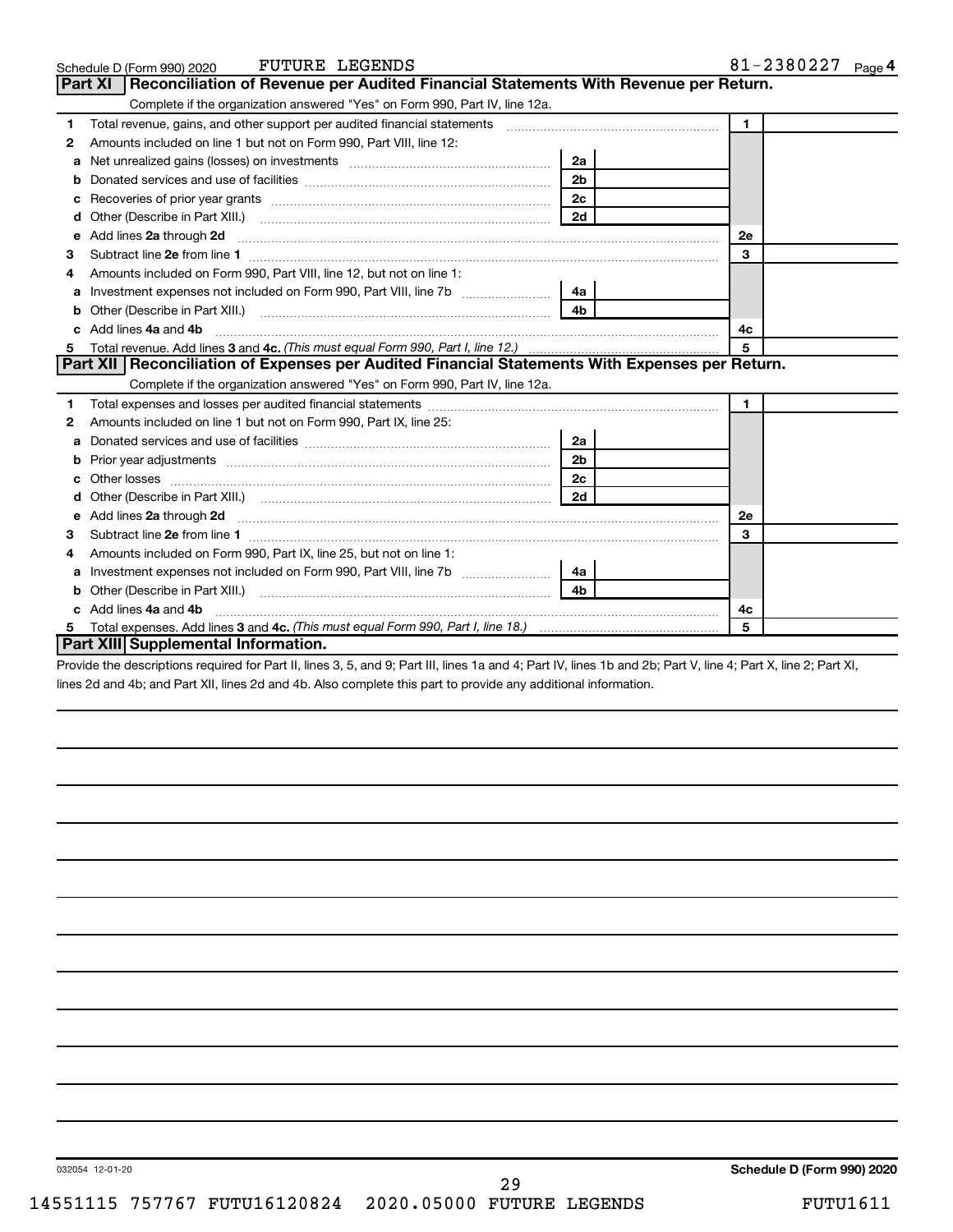| <b>Grants and Other Assistance to Organizations,</b><br><b>SCHEDULE I</b><br>(Form 990)<br>Governments, and Individuals in the United States<br>Complete if the organization answered "Yes" on Form 990, Part IV, line 21 or 22. |                                                                                                                                                                                                                                 |                                    |                             |                                         |                                                                |                                          |                                       |                       |  |  |  |  |  |
|----------------------------------------------------------------------------------------------------------------------------------------------------------------------------------------------------------------------------------|---------------------------------------------------------------------------------------------------------------------------------------------------------------------------------------------------------------------------------|------------------------------------|-----------------------------|-----------------------------------------|----------------------------------------------------------------|------------------------------------------|---------------------------------------|-----------------------|--|--|--|--|--|
| Attach to Form 990.<br>Department of the Treasury<br><b>Internal Revenue Service</b><br>Go to www.irs.gov/Form990 for the latest information.                                                                                    |                                                                                                                                                                                                                                 |                                    |                             |                                         |                                                                |                                          |                                       |                       |  |  |  |  |  |
| <b>Employer identification number</b><br>Name of the organization<br>81-2380227<br><b>FUTURE LEGENDS</b>                                                                                                                         |                                                                                                                                                                                                                                 |                                    |                             |                                         |                                                                |                                          |                                       |                       |  |  |  |  |  |
| Part I                                                                                                                                                                                                                           | <b>General Information on Grants and Assistance</b><br>Does the organization maintain records to substantiate the amount of the grants or assistance, the grantees' eligibility for the grants or assistance, and the selection |                                    |                             |                                         |                                                                |                                          |                                       |                       |  |  |  |  |  |
| $\mathbf 1$<br>Describe in Part IV the organization's procedures for monitoring the use of grant funds in the United States.<br>$\mathbf{2}$                                                                                     |                                                                                                                                                                                                                                 |                                    |                             |                                         |                                                                |                                          | Yes                                   | $\boxed{\text{X}}$ No |  |  |  |  |  |
| Part II<br>Grants and Other Assistance to Domestic Organizations and Domestic Governments. Complete if the organization answered "Yes" on Form 990, Part IV, line 21, for any                                                    |                                                                                                                                                                                                                                 |                                    |                             |                                         |                                                                |                                          |                                       |                       |  |  |  |  |  |
| recipient that received more than \$5,000. Part II can be duplicated if additional space is needed.                                                                                                                              |                                                                                                                                                                                                                                 |                                    |                             |                                         |                                                                |                                          |                                       |                       |  |  |  |  |  |
| <b>1 (a)</b> Name and address of organization<br>or government                                                                                                                                                                   | $(b)$ EIN                                                                                                                                                                                                                       | (c) IRC section<br>(if applicable) | (d) Amount of<br>cash grant | (e) Amount of<br>non-cash<br>assistance | (f) Method of<br>valuation (book,<br>FMV, appraisal,<br>other) | (g) Description of<br>noncash assistance | (h) Purpose of grant<br>or assistance |                       |  |  |  |  |  |
|                                                                                                                                                                                                                                  |                                                                                                                                                                                                                                 |                                    |                             |                                         |                                                                |                                          |                                       |                       |  |  |  |  |  |
|                                                                                                                                                                                                                                  |                                                                                                                                                                                                                                 |                                    |                             |                                         |                                                                |                                          |                                       |                       |  |  |  |  |  |
|                                                                                                                                                                                                                                  |                                                                                                                                                                                                                                 |                                    |                             |                                         |                                                                |                                          |                                       |                       |  |  |  |  |  |
|                                                                                                                                                                                                                                  |                                                                                                                                                                                                                                 |                                    |                             |                                         |                                                                |                                          |                                       |                       |  |  |  |  |  |
|                                                                                                                                                                                                                                  |                                                                                                                                                                                                                                 |                                    |                             |                                         |                                                                |                                          |                                       |                       |  |  |  |  |  |
|                                                                                                                                                                                                                                  |                                                                                                                                                                                                                                 |                                    |                             |                                         |                                                                |                                          |                                       |                       |  |  |  |  |  |
| 2<br>3                                                                                                                                                                                                                           |                                                                                                                                                                                                                                 |                                    |                             |                                         |                                                                |                                          |                                       |                       |  |  |  |  |  |

**For Paperwork Reduction Act Notice, see the Instructions for Form 990. Schedule I (Form 990) 2020** LHA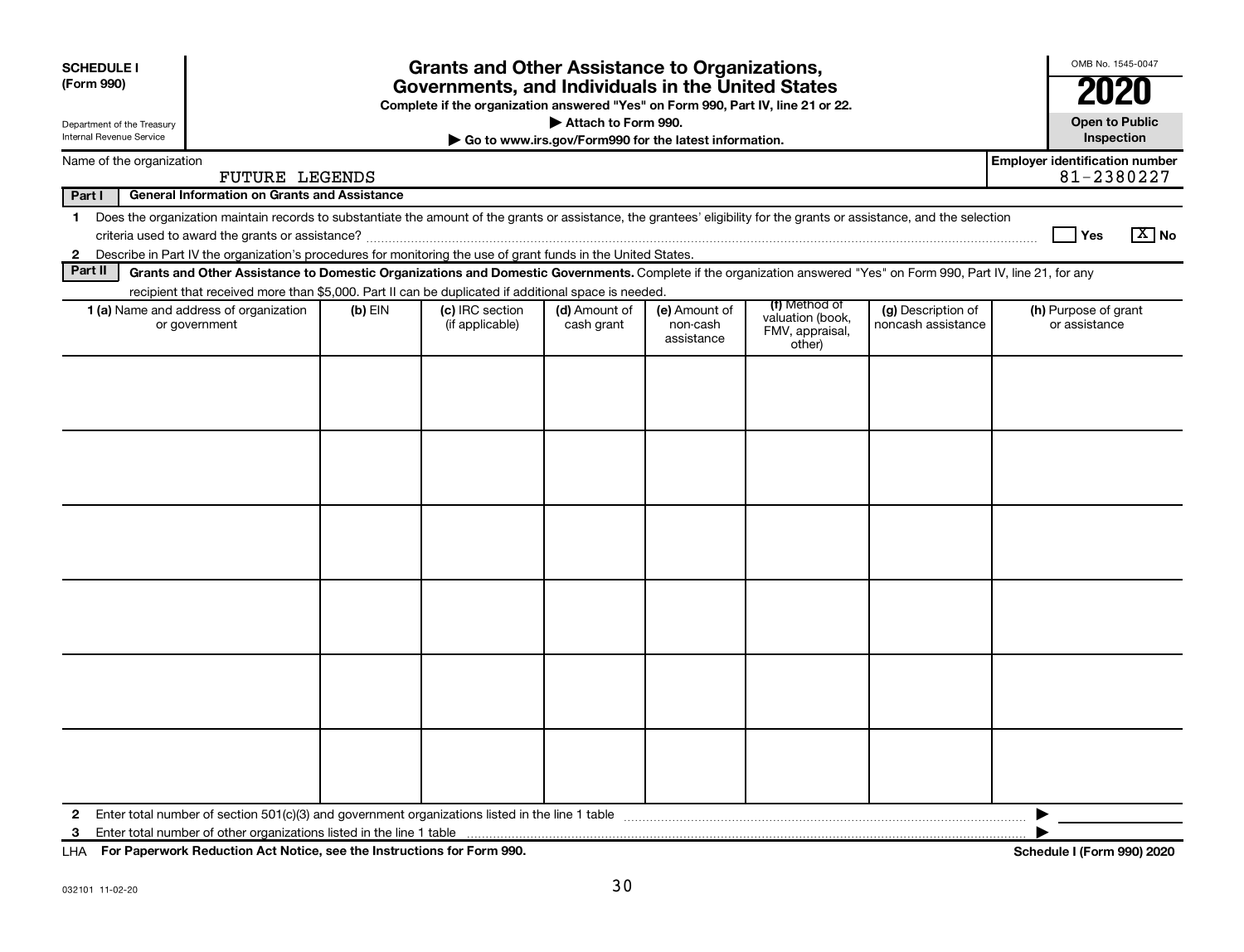**2** Schedule I (Form 990) 2020 FUTURE LEGENDS 81-2380227 Page

Part III | Grants and Other Assistance to Domestic Individuals. Complete if the organization answered "Yes" on Form 990, Part IV, line 22. Part III can be duplicated if additional space is needed.

| (a) Type of grant or assistance | (b) Number of<br>recipients | (c) Amount of<br>cash grant | (d) Amount of non-<br>cash assistance | (e) Method of valuation<br>(book, FMV, appraisal, other) | (f) Description of noncash assistance |
|---------------------------------|-----------------------------|-----------------------------|---------------------------------------|----------------------------------------------------------|---------------------------------------|
|                                 |                             |                             |                                       |                                                          |                                       |
| TUITION                         |                             | 59,243.                     | $\mathbf{0}$ .                        |                                                          |                                       |
|                                 |                             |                             |                                       |                                                          |                                       |
|                                 |                             |                             |                                       |                                                          |                                       |
|                                 |                             |                             |                                       |                                                          |                                       |
|                                 |                             |                             |                                       |                                                          |                                       |
|                                 |                             |                             |                                       |                                                          |                                       |
|                                 |                             |                             |                                       |                                                          |                                       |
|                                 |                             |                             |                                       |                                                          |                                       |
|                                 |                             |                             |                                       |                                                          |                                       |
| _ I _<br>$\sim$ $\sim$<br>.     |                             |                             |                                       |                                                          |                                       |

Part IV | Supplemental Information. Provide the information required in Part I, line 2; Part III, column (b); and any other additional information.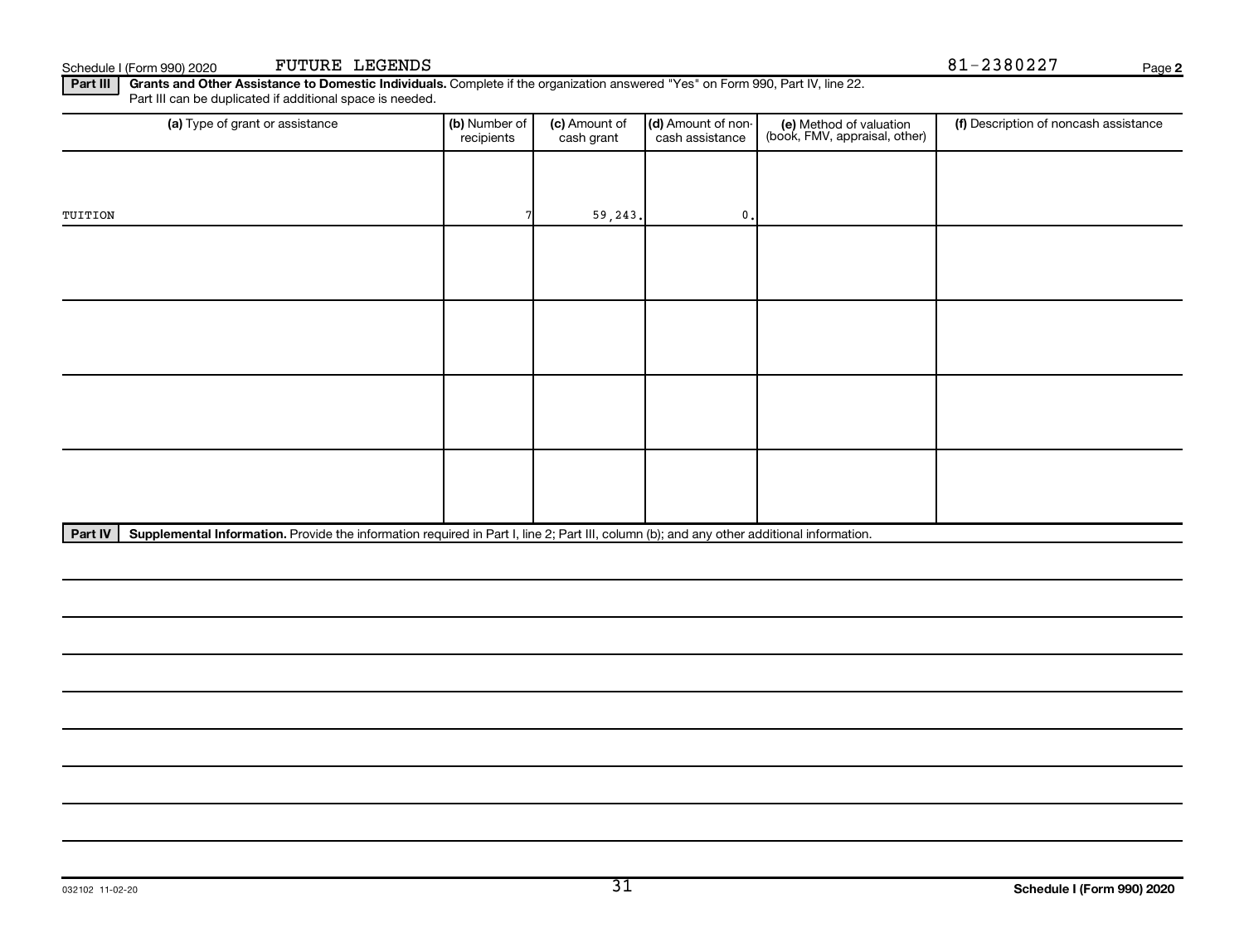| <b>SCHEDULE O</b> |  |
|-------------------|--|
|                   |  |

Department of the Treasury **(Form 990 or 990-EZ)**

Name of the organization

Internal Revenue Service

**Complete to provide information for responses to specific questions on Form 990 or 990-EZ or to provide any additional information. | Attach to Form 990 or 990-EZ. | Go to www.irs.gov/Form990 for the latest information. Supplemental Information to Form 990 or 990-EZ**<br>Complete to provide information for responses to specific questions on



FUTURE LEGENDS 81-2380227

FORM 990, PART I, LINE 1, DESCRIPTION OF ORGANIZATION MISSION:

DEGREE WITH A VARIETY OF RESOURCES THEY NEED TO SUCCEED. BY CREATING A

FOUNDATION RICH IN ETHICS, CITIZENSHIP AND LEADERSHIP SKILLS, THE

PROGRAM ENABLES RECIPIENTS TO SUCCEED IN ACADEMICS, CAREERS AND BEYOND.

FORM 990, PART III, LINE 1, DESCRIPTION OF ORGANIZATION MISSION:

SUCCEED IN ACADEMICS, CAREERS AND BEYOND.

FORM 990, PART VI, SECTION B, LINE 11B:

BOARD REVIEWS AND APPROVES ALL TAX RETURNS PRIOR TO FILING THEM.

FORM 990, PART VI, SECTION C, LINE 19:

WRITTEN AGREEMENT

FORM 990, PART IX, LINE 11G, OTHER FEES:

OTHER:

| PROGRAM SERVICE EXPENSES                               | 10,854. |
|--------------------------------------------------------|---------|
| MANAGEMENT AND GENERAL EXPENSES                        | 3,101.  |
| FUNDRAISING EXPENSES                                   | 1,551.  |
| TOTAL EXPENSES                                         | 15,506. |
| TOTAL OTHER FEES ON FORM 990, PART IX, LINE 11G, COL A | 15,506. |

032211 11-20-20 **For Paperwork Reduction Act Notice, see the Instructions for Form 990 or 990-EZ. Schedule O (Form 990 or 990-EZ) 2020** LHA